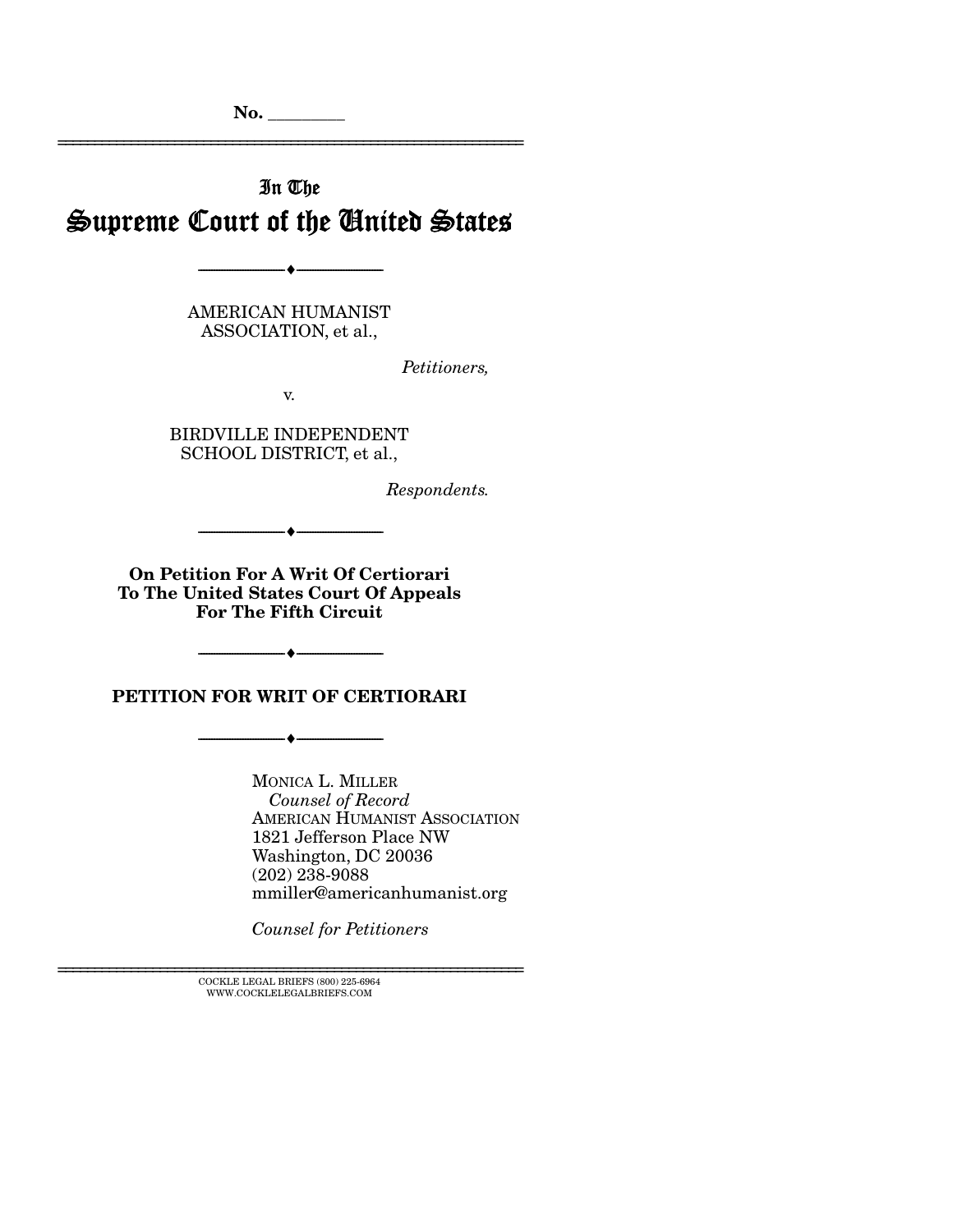It is firmly established that "public schools may not subject their students to readings of any prayer." *Lee v. Weisman*, 505 U.S. 577, 610 (1992). This is so even if the invocations are "student-led, studentinitiated," and delivered at extracurricular events open to the general public. *Santa Fe Indep. Sch. Dist. v. Doe*, 530 U.S. 290, 301, 307-08 (2000).

 Yet the Fifth Circuit upheld a Texas school district's longstanding practice of subjecting students to prayers at school board meetings where students are always present, sometimes mandatorily, and under the close supervision of school authorities who actively participate in the prayers themselves. The panel relied upon the *sui generis* legislative-prayer exception, despite this Court's cases holding that it does not apply to the "public school context." *Lee*, 505 U.S. at 596-97. Not only did the panel expand the legislative-prayer exception to prayers at school board meetings – directly contrary to the decisions of the Third and Sixth Circuits – but it also expanded it specifically to sustain: (1) "school-district-sanctioned invocations delivered by students" and (2) school officials' active participation in student prayers. The questions presented are as follows:

 1. Is the Establishment Clause violated when a school district subjects its students to prayers at school board meetings?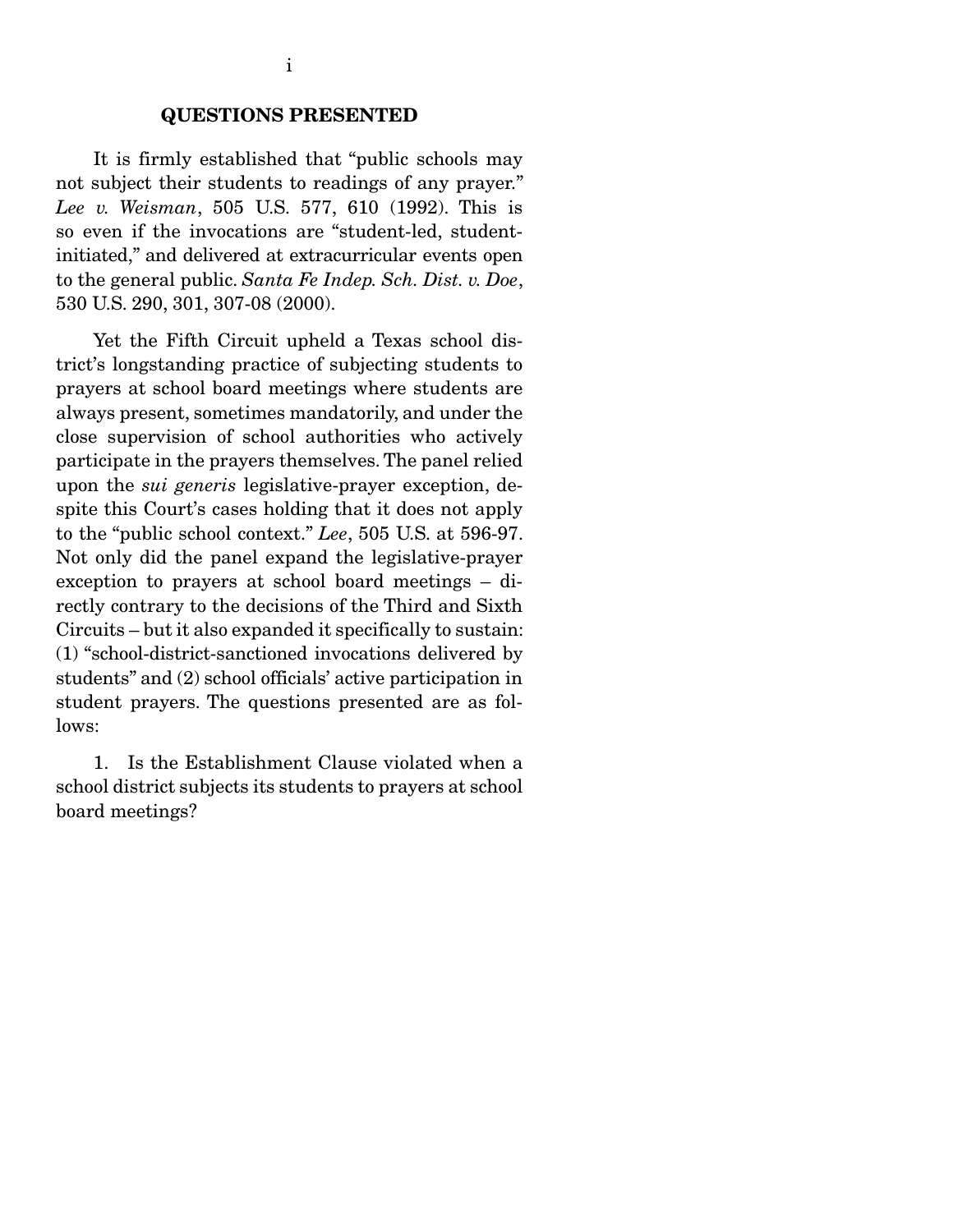2. Is the Establishment Clause violated when school authorities in their official capacities participate in prayers with elementary, middle, and high school students attending school board meetings in connection with curricular and extracurricular activities?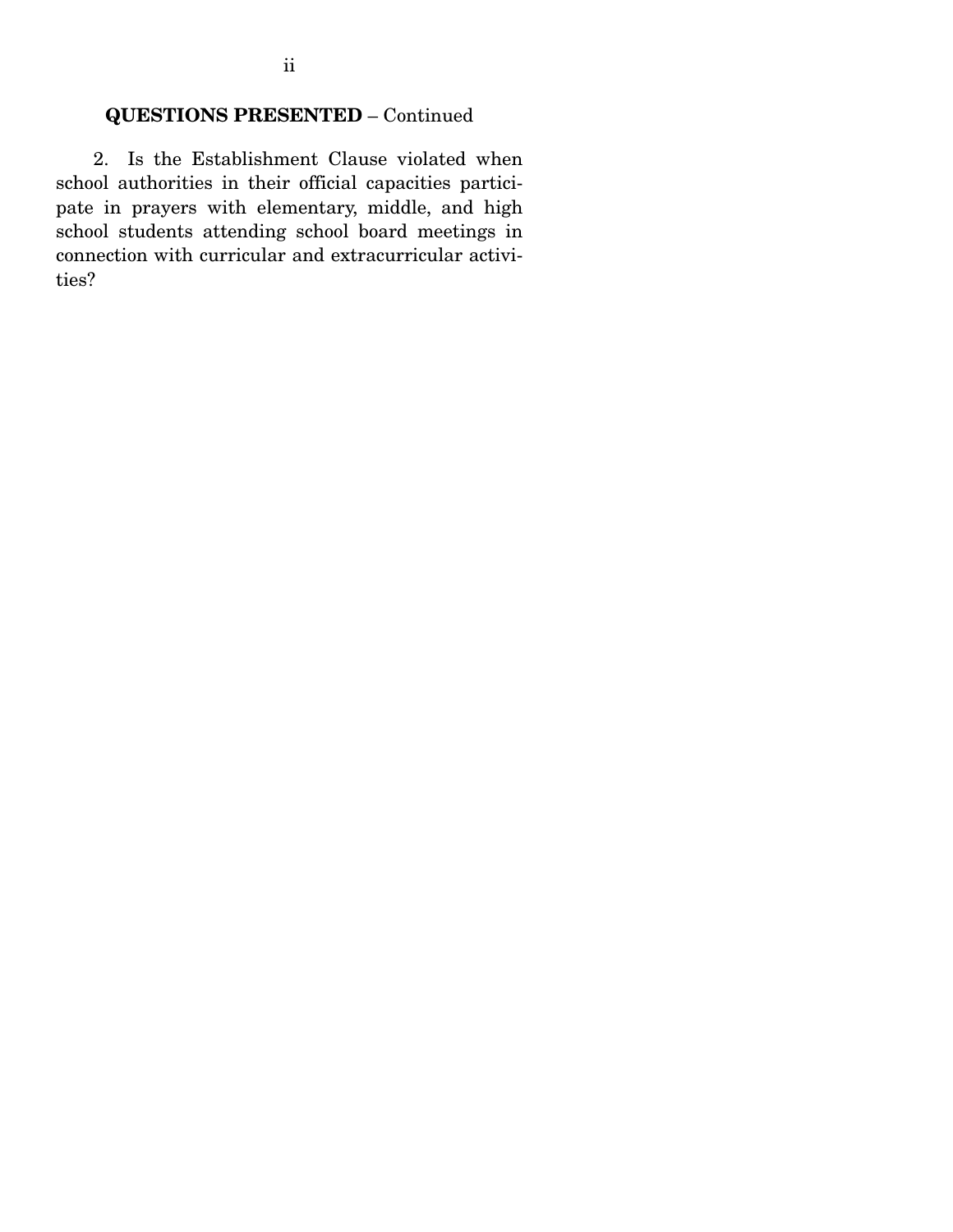### PARTIES TO THE PROCEEDINGS

 Petitioners are the American Humanist Association and Isaiah Smith.

 Respondents are Birdville Independent School District, Jack McCarty, Joe D. Tolbert, Brad Greene, Richard Davis, Ralph Kunkel, Cary Hancock, and Dolores Webb.

### RULE 29.6 CORPORATE DISCLOSURE STATEMENT

 Petitioner American Humanist Association is a non-profit corporation, exempt from taxation under 26 U.S.C. § 501(c)(3). It has no parent or publicly held company owning ten percent or more of the corporation.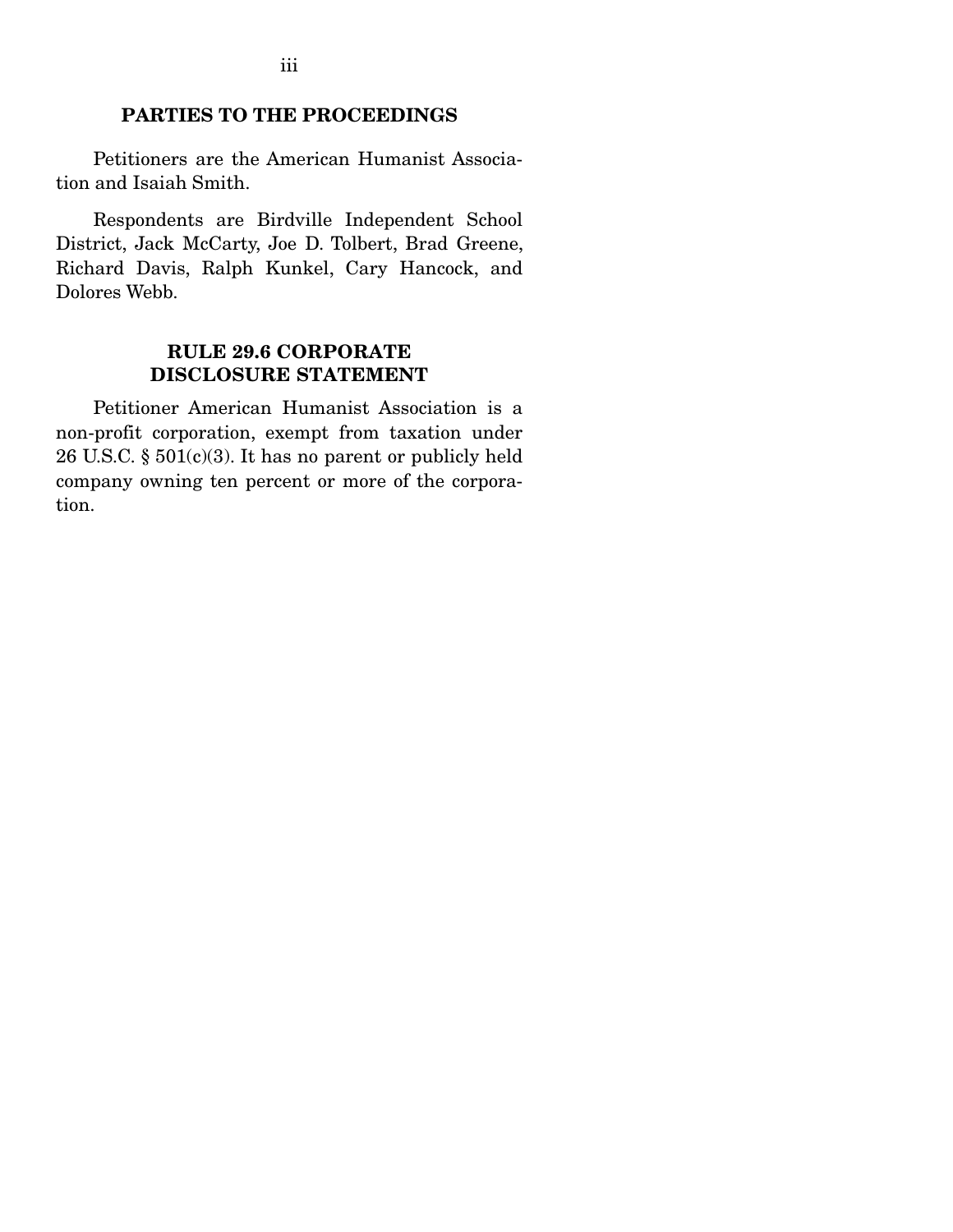# TABLE OF CONTENTS

|                            |                                                                                                                                                                | Page           |
|----------------------------|----------------------------------------------------------------------------------------------------------------------------------------------------------------|----------------|
|                            |                                                                                                                                                                | i              |
| PARTIES TO THE PROCEEDINGS |                                                                                                                                                                |                |
|                            | RULE 29.6 CORPORATE DISCLOSURE STATE-                                                                                                                          | iii            |
|                            |                                                                                                                                                                | 1              |
|                            |                                                                                                                                                                | 1              |
|                            | CONSTITUTIONAL AND STATUTORY PROVI-                                                                                                                            | 1              |
|                            |                                                                                                                                                                | $\overline{2}$ |
|                            | STATEMENT OF THE CASE                                                                                                                                          | 5              |
| $A_{\cdot}$                |                                                                                                                                                                | 5              |
|                            | Establishment Clause Tests<br>$\mathbf 1$ .                                                                                                                    | 5              |
|                            | 2.<br>Heightened Protection to Students                                                                                                                        | 5              |
|                            | Legislative-Prayer Exception<br>$\mathbf{R}$                                                                                                                   | 6              |
| $\mathbf{B}$ .             |                                                                                                                                                                | 7              |
| C.                         |                                                                                                                                                                | 14             |
|                            | REASONS FOR GRANTING THE WRIT                                                                                                                                  | 16             |
| L.                         | The Fifth Circuit's decision conflicts with<br>numerous Establishment Clause decisions                                                                         | 16             |
|                            | A. The Fifth Circuit's expansion of the leg-<br>islative-prayer exception to the public-<br>school context directly conflicts with<br>Supreme Court precedents | 17             |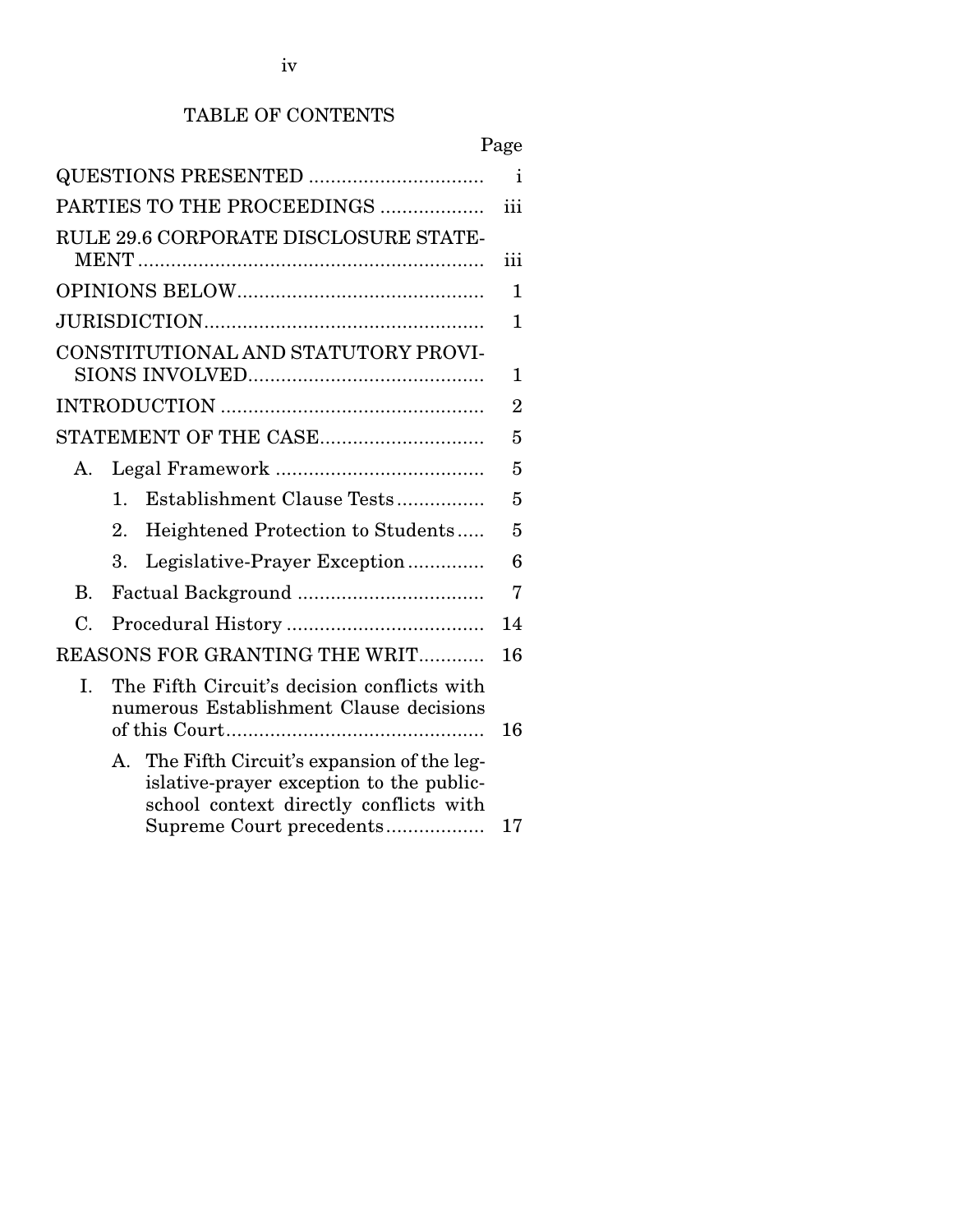# TABLE OF CONTENTS – Continued

|--|

|     |    | 1. Galloway reaffirmed the inapplica-<br>bility of the legislative-prayer excep-<br>tion to the public-school context                                                             | 19 |
|-----|----|-----------------------------------------------------------------------------------------------------------------------------------------------------------------------------------|----|
|     |    | 2. The panel overlooked five key dis-<br>tinctions between school boards and                                                                                                      | 21 |
|     | В. | The panel's decision allowing a school<br>district to subject captive student au-<br>diences to prayers conflicts with the<br>holdings of Schempp, Lee, and Santa<br>$Fe$         | 26 |
|     | C. | The panel's ruling allowing school of-<br>ficials to participate in prayers with<br>students contravenes decisions of this<br>Court and Circuit Courts                            | 29 |
|     |    | D. The panel's decision conflicts with Gal-                                                                                                                                       | 32 |
| II. |    | The Fifth Circuit's decision directly con-<br>flicts with the decisions of the other Cir-<br>cuit Courts holding that school board<br>prayers do not qualify for the legislative- | 35 |
|     |    | A. The question presented has divided<br>and perplexed the lower courts for                                                                                                       | 35 |
|     |    |                                                                                                                                                                                   | 36 |
|     |    |                                                                                                                                                                                   | 36 |
|     |    | 3. Fifth Circuit (Tangipahoa)                                                                                                                                                     | 37 |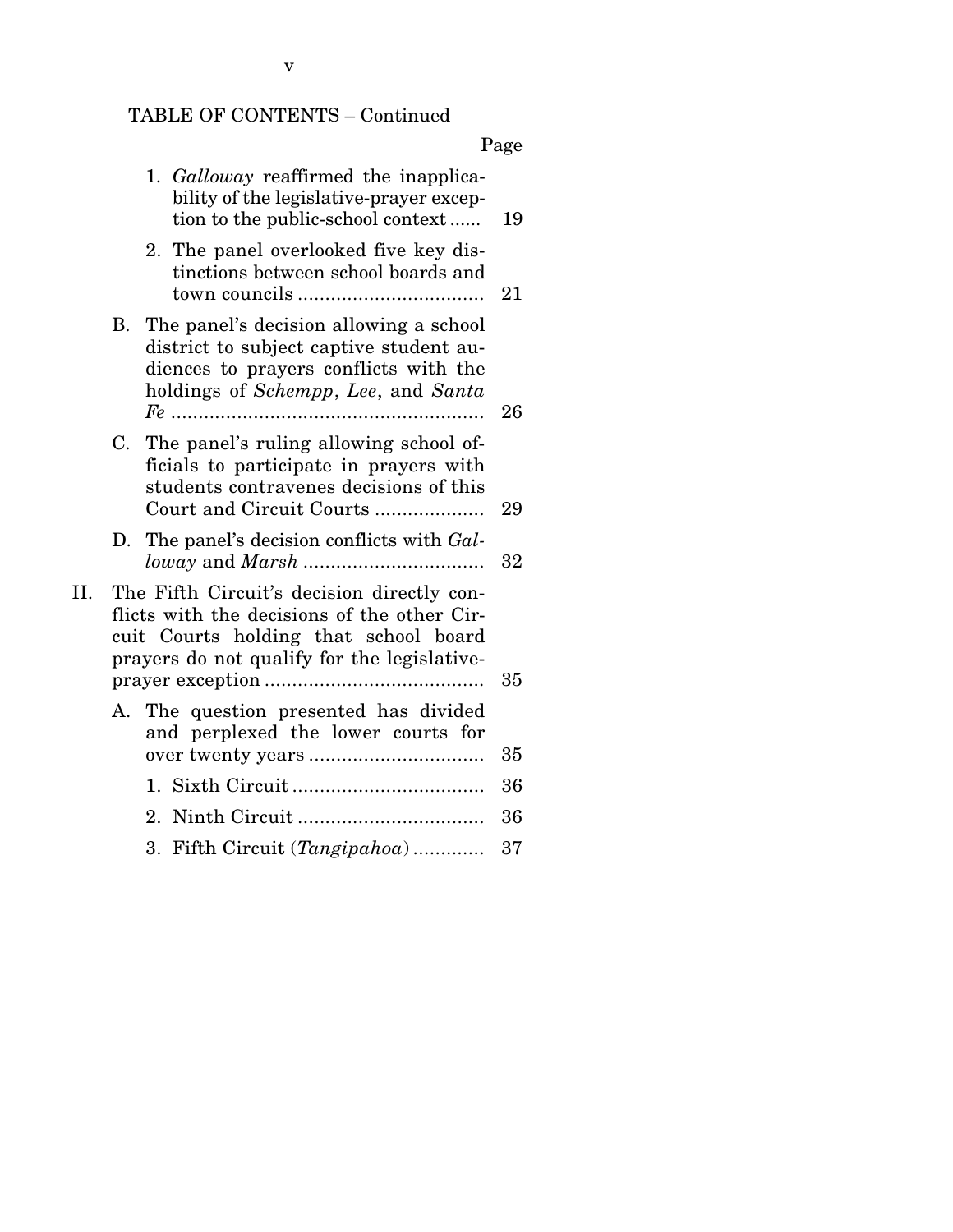# TABLE OF CONTENTS – Continued

|                                                                                                                                                                                   | Page |
|-----------------------------------------------------------------------------------------------------------------------------------------------------------------------------------|------|
| 4. Louisiana District Court                                                                                                                                                       | 37   |
|                                                                                                                                                                                   | 38   |
| 6. Splintered Post-Galloway District                                                                                                                                              | 39   |
| B. The Fifth Circuit's decision conflicts<br>with the decisions of the Third and<br>Sixth Circuits, and the California dis-                                                       | 39   |
| III. This case presents a recurring question of<br>exceptional constitutional importance, af-<br>fecting millions of students nationwide,<br>that is ripe for this Court's review | 41   |
|                                                                                                                                                                                   | 43   |
|                                                                                                                                                                                   |      |

# APPENDIX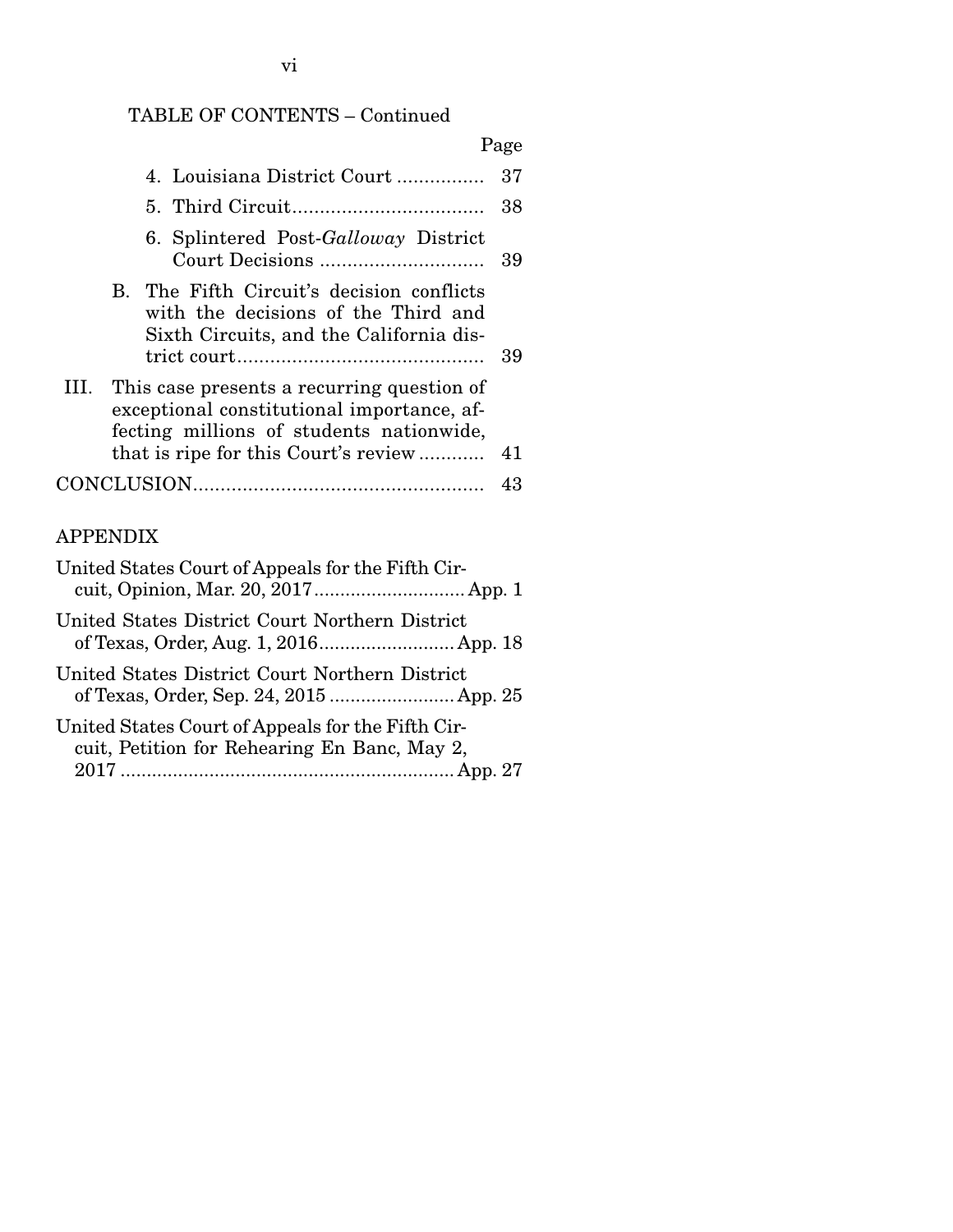# TABLE OF AUTHORITIES

# Page

# CASES

| Bacus v. Palo Verde Unified School District<br>Board of Education, 52 F. App'x 355 (9th Cir.                                           |
|----------------------------------------------------------------------------------------------------------------------------------------|
|                                                                                                                                        |
| Board of Education v. Mergens, 496 U.S. 226                                                                                            |
| Borden v. School District, 523 F.3d 153 (3d Cir.<br>2008), cert. denied, 555 U.S. 1212 (2009)30                                        |
| Coles by Coles v. Cleveland Board of Education,                                                                                        |
| Coles v. Cleveland Board of Education, 950                                                                                             |
| Doe v. Duncanville Independent School District,<br>994 F.2d 160 (5th Cir. 1993) 26, 31, 32                                             |
| Doe v. Indian River School District, 653 F.3d 256                                                                                      |
| Doe v. Tangipahoa Parish School Board, 473<br>F.3d 188 (5th Cir. 2006), vacated on standing<br>grounds, 494 F.3d 494 (5th Cir. 2007)24 |
| Doe v. Tangipahoa Parish School Board, 2005<br>U.S. Dist. LEXIS 3329 (E.D. La. Feb. 23, 2005) 37                                       |
| Doe v. Tangipahoa Parish School Board, 631<br>F. Supp. 2d 823 (E.D. La. 2009) 37, 38, 39                                               |
| Doe v. Village of Crestwood, 917 F.2d 1476 (7th<br>Cir. 1990)                                                                          |
| Edwards v. Aguillard, 482 U.S. 578 (1987)passim                                                                                        |
|                                                                                                                                        |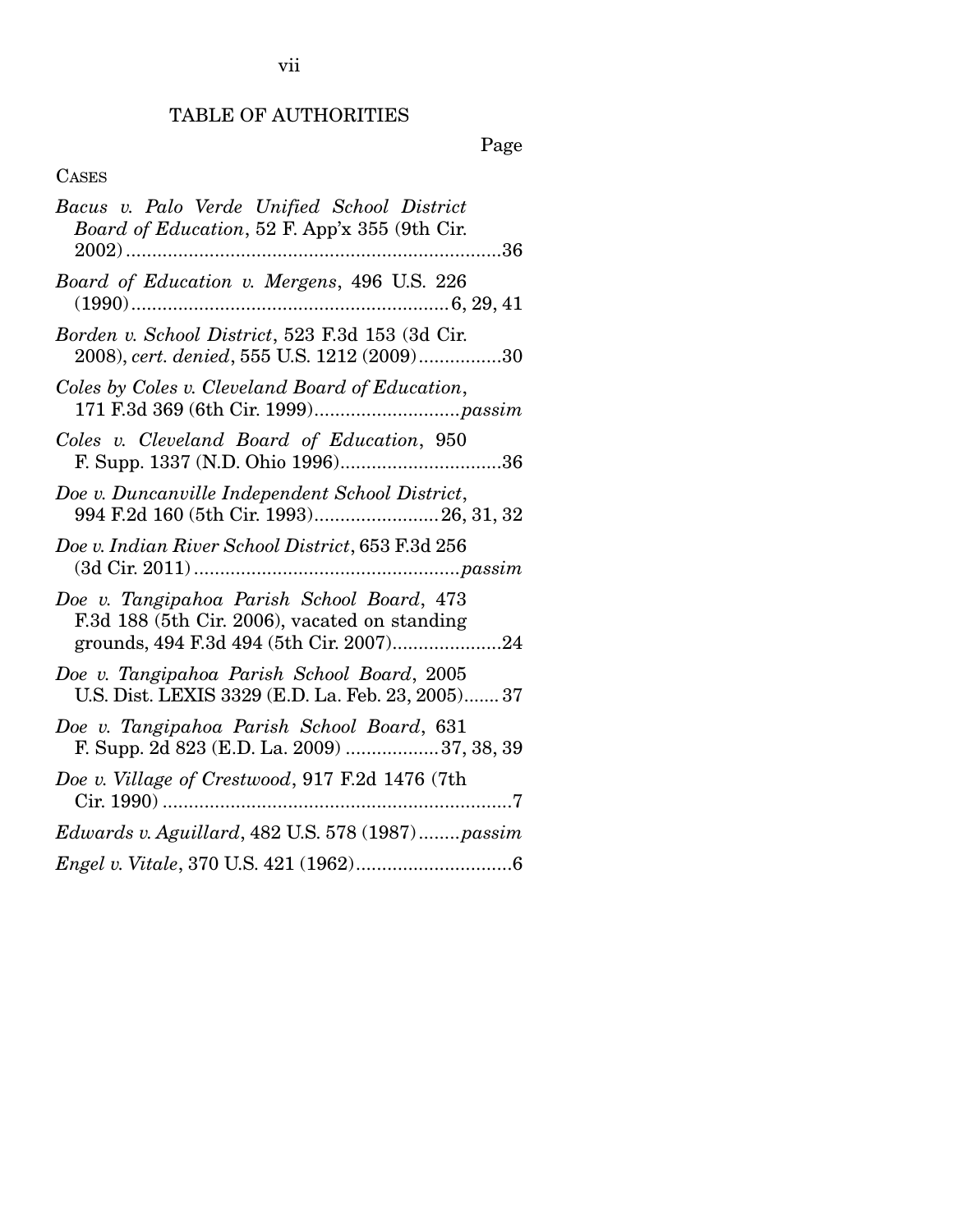viii

# TABLE OF AUTHORITIES – Continued

Page

| Freedom from Religion Foundation v. Chino Val-<br>ley Unified School District Board of Educa-<br>tion, 2016 U.S. Dist. LEXIS 19995 (C.D. Cal. |
|-----------------------------------------------------------------------------------------------------------------------------------------------|
| Holloman v. Harland, 370 F.3d 1252 (11th Cir.                                                                                                 |
| Indian River School District v. Doe, 565 U.S.<br>$1157(2012)$<br>43                                                                           |
| Ingebretsen v. Jackson Public School District, 88<br>F.3d 274 (5th Cir. 1996)<br>31                                                           |
| Jager v. Douglas County School District, 862                                                                                                  |
|                                                                                                                                               |
| Lemon v. Kurtzman, 403 U.S. 602 (1971) 5, 18, 29, 39                                                                                          |
| Lund v. Rowan County, N.C., 2017 U.S. App.<br>LEXIS 12623 (4th Cir. July 14, 2017)21, 32, 35                                                  |
| Marrero-Méndez v. Calixto-Rodríguez, 830 F.3d                                                                                                 |
| Marsh v. Chambers, 463 U.S. 783 (1983) passim                                                                                                 |
| McCollum v. Board of Education, 333 U.S. 203<br>$(1948)$<br>25                                                                                |
| McCreary County v. ACLU, 545 U.S. 844 (2005)5, 7                                                                                              |
| Mellen v. Bunting, 327 F.3d 355 (4th Cir. 2003) 7                                                                                             |
| N.C. Civil Liberties Union Legal Foundation v.<br>Constangy, 947 F.2d 1145 (4th Cir. 1991)7                                                   |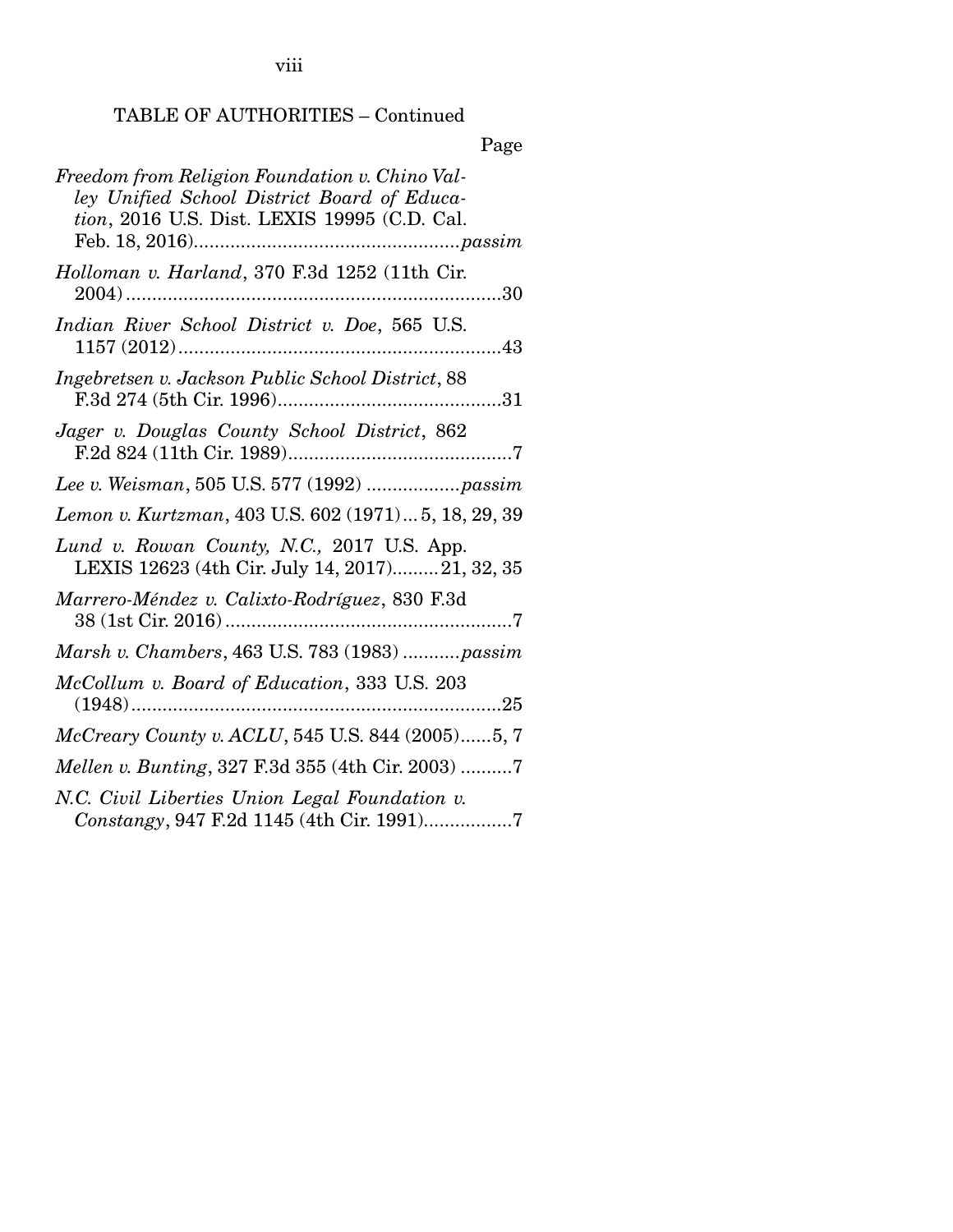ix

# TABLE OF AUTHORITIES – Continued

| Page                                                   |
|--------------------------------------------------------|
| Santa Fe Independent School District v. Doe, 530       |
| School District v. Ball, 473 U.S. 373 (1985) 28        |
| School District of Abington v. Schempp, 374 U.S.       |
| Skarin v. Woodbine Community School District,          |
| Town of Greece v. Galloway, 134 S.Ct. 1811             |
| <i>Turner v. City Council</i> , 534 F.3d 352 (4th Cir. |
| Wallace v. Jaffree, 472 U.S. 38 (1985)6, 34, 41        |
| West Virginia Board of Education v. Barnette,          |

# CONSTITUTIONAL PROVISIONS

| United States Constitution, First Amendment1  |
|-----------------------------------------------|
| United States Constitution, Fourteenth Amend- |
|                                               |

**STATUTES**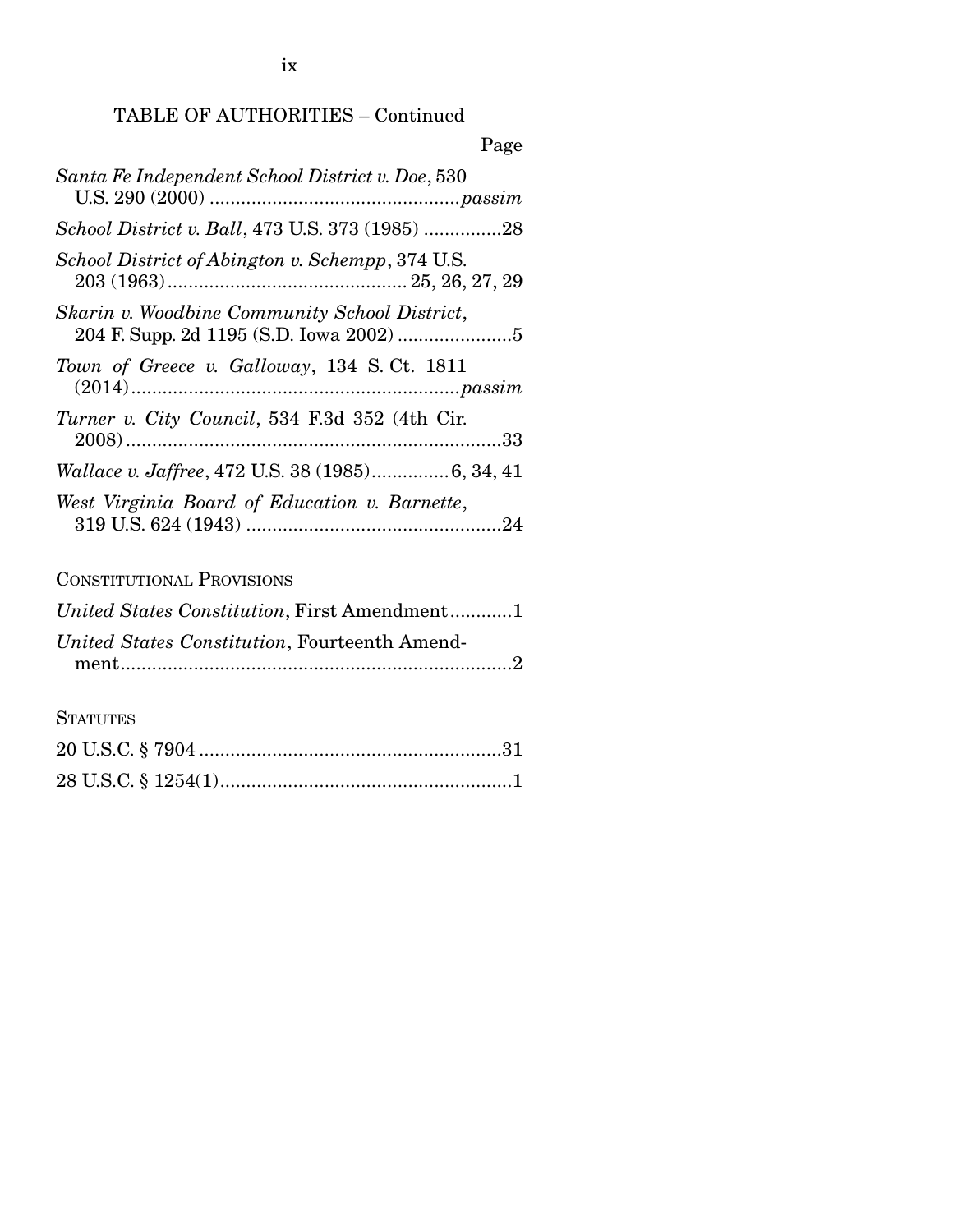# TABLE OF AUTHORITIES – Continued

Page

# OTHER AUTHORITIES

| Enrollment in public elementary and secondary<br>schools, NATIONAL CENTER FOR EDUCATION STA-<br>TISTICS, DIGEST OF EDUCATION STATISTICS, https://<br>nces.ed.gov/programs/digest/d16/tables/dt16_203. |    |
|-------------------------------------------------------------------------------------------------------------------------------------------------------------------------------------------------------|----|
| http://richlandhschoir.weebly.com/uploads/2/4/2/<br>1/24212542/beginning_of_year_rhs_handbook._                                                                                                       |    |
| http://www.birdvilleschools.net/site/handlers/<br>filedownload.ashx?moduleinstanceid=42115&<br>dataid=81538&FileName=VOH%20Handbook%<br>201617.pdf (last visited April 1, 2017) 23                    |    |
| U.S. Department of Education, Feb. 7, 2003,<br>https://www2.ed.gov/policy/gen/guid/religion<br>andschools/prayer_guidance.html (last visited                                                          | 31 |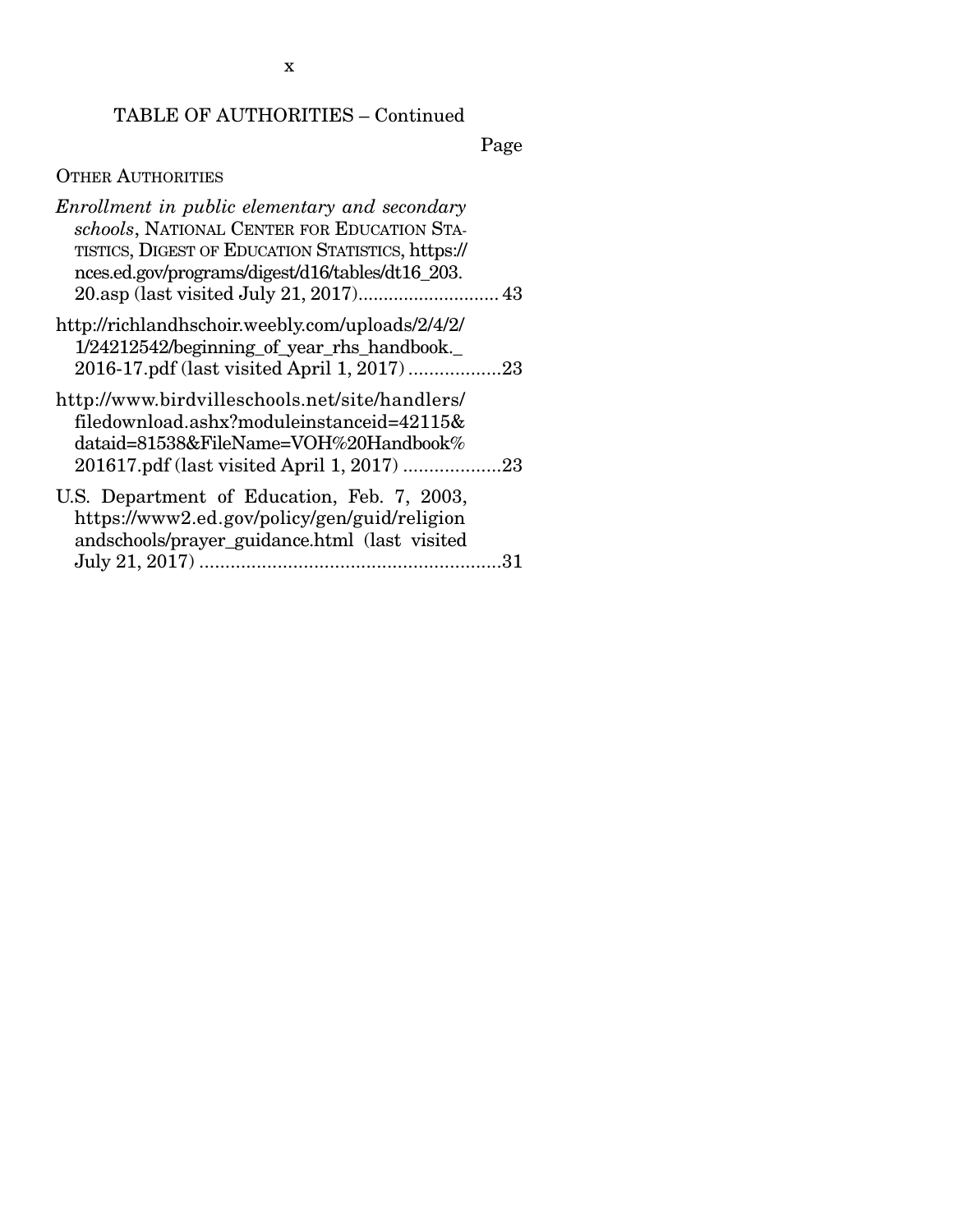### OPINIONS BELOW

 The Fifth Circuit's opinion, 851 F.3d 521, is included in the Petition Appendix ("App.") at 1. The United States District Court for the Northern District of Texas's unpublished opinion granting summary judgment is at App.18, and its unpublished opinion denying Respondents' motion to dismiss is at App.25.

### **JURISDICTION**

--------------------------------- ---------------------------------

 The Fifth Circuit entered judgment on March 20, 2017 (App.1), and denied rehearing en banc on May 2, 2017. (App.27). This Court has jurisdiction under 28 U.S.C. § 1254(1).

--------------------------------- ---------------------------------

## CONSTITUTIONAL AND STATUTORY PROVISIONS INVOLVED

### United States Constitution, First Amendment

"Congress shall make no law respecting an establishment of religion. . . ."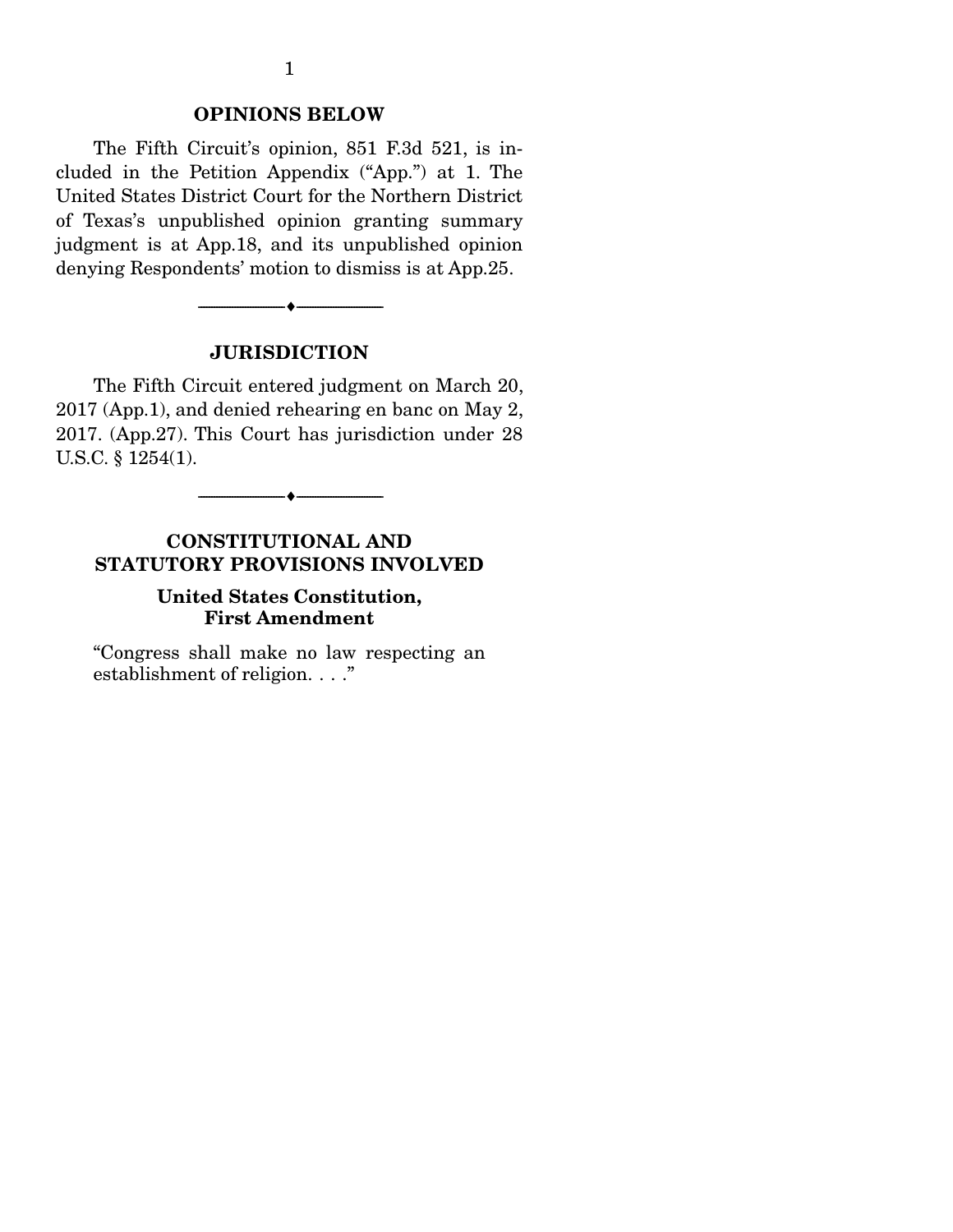### United States Constitution, Fourteenth Amendment

"No State shall make or enforce any law which shall abridge the privileges or immunities of citizens of the United States; nor shall any State deprive any person of life, liberty, or property, without due process of law. . . ."



#### INTRODUCTION<sup>1</sup>

 As the Establishment Clause prohibits school districts from subjecting students to prayers at voluntary, extracurricular community events such as football games (*Santa Fe*), it necessarily should prohibit the very same prayers at formal school board meetings where students are (1) always present, (2) under the supervision of school officials, and (3) often required to attend for school credit or pursuant to some other educational or extracurricular opportunity.

 The Fifth Circuit, however, upheld a school district's practice of subjecting captive students to prayers in a school-sponsored setting where school authorities maintain close supervision over the conduct of the students and actively participate in the prayers. While the panel properly deemed such prayers "school-districtsanctioned" rather than private speech, it held that prayers delivered by students under the authority of school officials qualify for the narrow legislative-prayer

<sup>&</sup>lt;sup>1</sup> Citations to the Fifth Circuit Record (16-11220) are noted as ("R.[page]").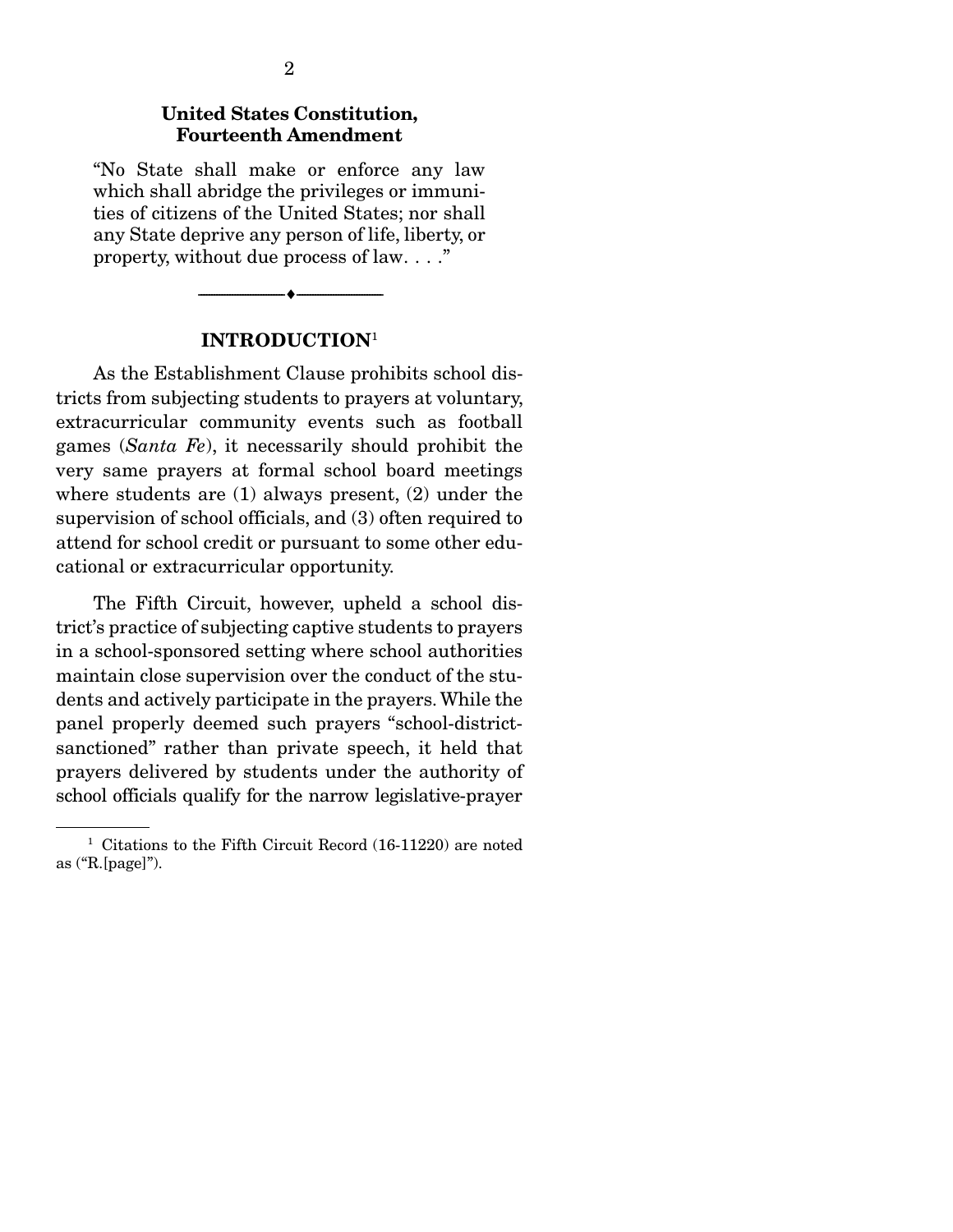exception*.* (App.9-10). This extraordinary decision merits review for three reasons.

 First, it directly conflicts with this Court's decisions holding that: (i) the legislative-prayer exception is inapplicable to the public-school context; (ii) the Establishment Clause is violated when public school students are subjected to prayer during school-sponsored activities; and (iii) the Establishment Clause is violated when school authorities participate in prayer with students. Allowing the decision to stand will yield two incongruous results grossly incompatible with this Court's Establishment Clause jurisprudence:

1. The decision authorizes a school district to subject an elementary student selected to lead the pledges at a school board meeting to a personally offensive prayer as she stands captive at the podium alongside the prayergiver and her principal. But if that same prayer were delivered at an informal, purely voluntary varsity football game, it would be unconstitutional under *Lee* and *Santa Fe*.

2. The decision allows the superintendent, principal, and choir teacher to endorse and participate in a student-led prayer at a board meeting where the choir students are required to perform for their grade. But if the same teacher participated in the same prayer with the same students at an off-campus recital, such participation would be unconstitutional.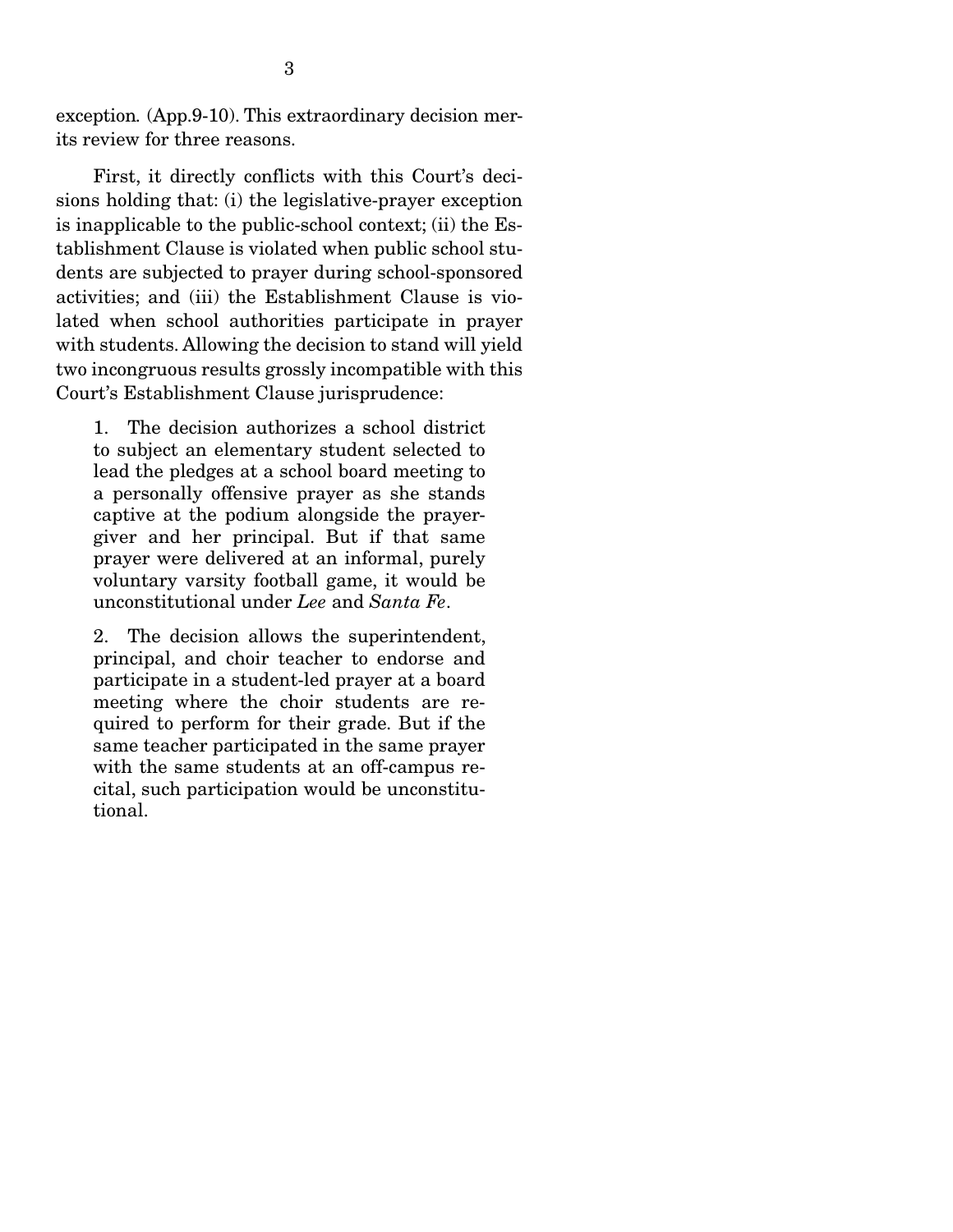Because students participating in school board meetings, under the supervision of school officials, are no less susceptible to coercion than students merely attending football games, students attending such meetings should be entitled to the same constitutional protections as students attending any other school function.

 Second, it directly conflicts with the decisions of the Third and Sixth Circuits, and the District Court for the Central District of California, decisively holding that prayers at school board meetings do not qualify for the legislative-prayer exception. *Doe v. Indian River Sch. Dist*., 653 F.3d 256, 275 (3d Cir. 2011); *Coles by Coles v. Cleveland Bd. of Educ*., 171 F.3d 369, 383 (6th Cir. 1999); *Freedom from Religion Found. v. Chino Valley Unified Sch. Dist. Bd. of Educ.*, 2016 U.S. Dist. LEXIS 19995, at \*31-32 (C.D. Cal. Feb. 18, 2016).

 Third, the issue presented has exceptional constitutional importance affecting millions of students throughout the country. The Court will not benefit from further percolation of this issue in the lower courts, as it has been debated and adjudicated for nearly a quarter century and courts are no closer to consensus.

--------------------------------- ---------------------------------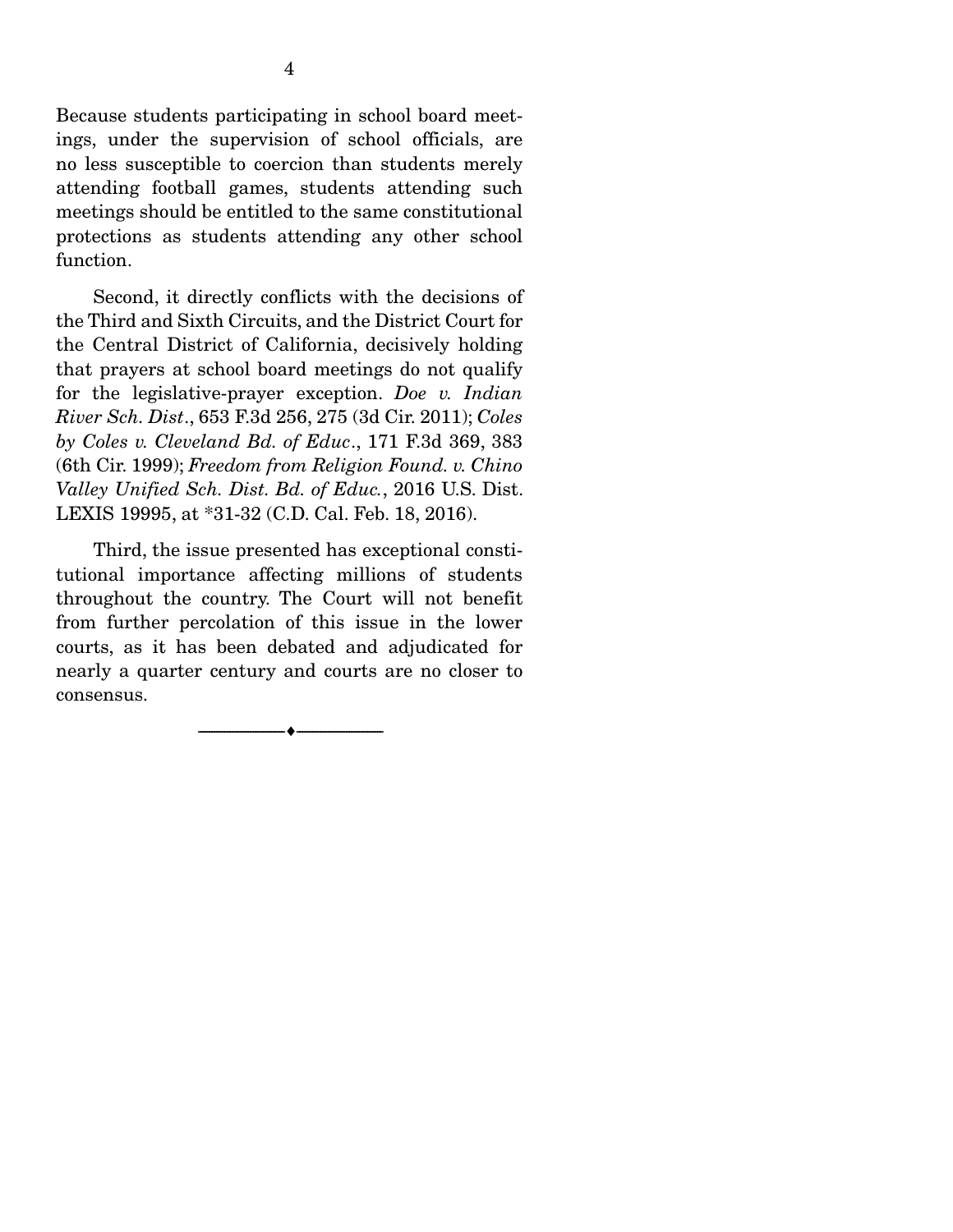### STATEMENT OF THE CASE

#### A. Legal Framework

### 1. Establishment Clause Tests

 At its core, the Establishment Clause prohibits the government from favoring "one religion over another, or religion over irreligion." *McCreary Cty. v. ACLU*, 545 U.S. 844, 875 (2005). The benchmark Establishment Clause test is *Lemon*, pursuant to which the challenged action must: (1) have a secular purpose; (2) not have the effect of advancing or endorsing religion; and (3) not foster excessive entanglement with religion. *Lemon v. Kurtzman*, 403 U.S. 602, 612-13 (1971).

 In *Lee v. Weisman*, the Court formulated the separate "coercion test," which evaluates whether the government is coercing "anyone to support or participate in religion or its exercise." 505 U.S. 577, 587 (1992). Unconstitutional coercion exists when a school district forces "a student to choose between attending and participating in school functions and not attending only to avoid personally offensive religious rituals." *Skarin v. Woodbine Cmty. Sch. Dist*., 204 F. Supp. 2d 1195, 1198 (S.D. Iowa 2002) (citing *Santa Fe Indep. Sch. Dist. v. Doe*, 530 U.S. 290, 312 (2000); *Lee*, 505 U.S. at 593).

### 2. Heightened Protection to Students

 This Court "has been particularly vigilant in monitoring compliance with the Establishment Clause in elementary and secondary schools," *Edwards v. Aguillard*, 482 U.S. 578, 583-84 (1987), where "there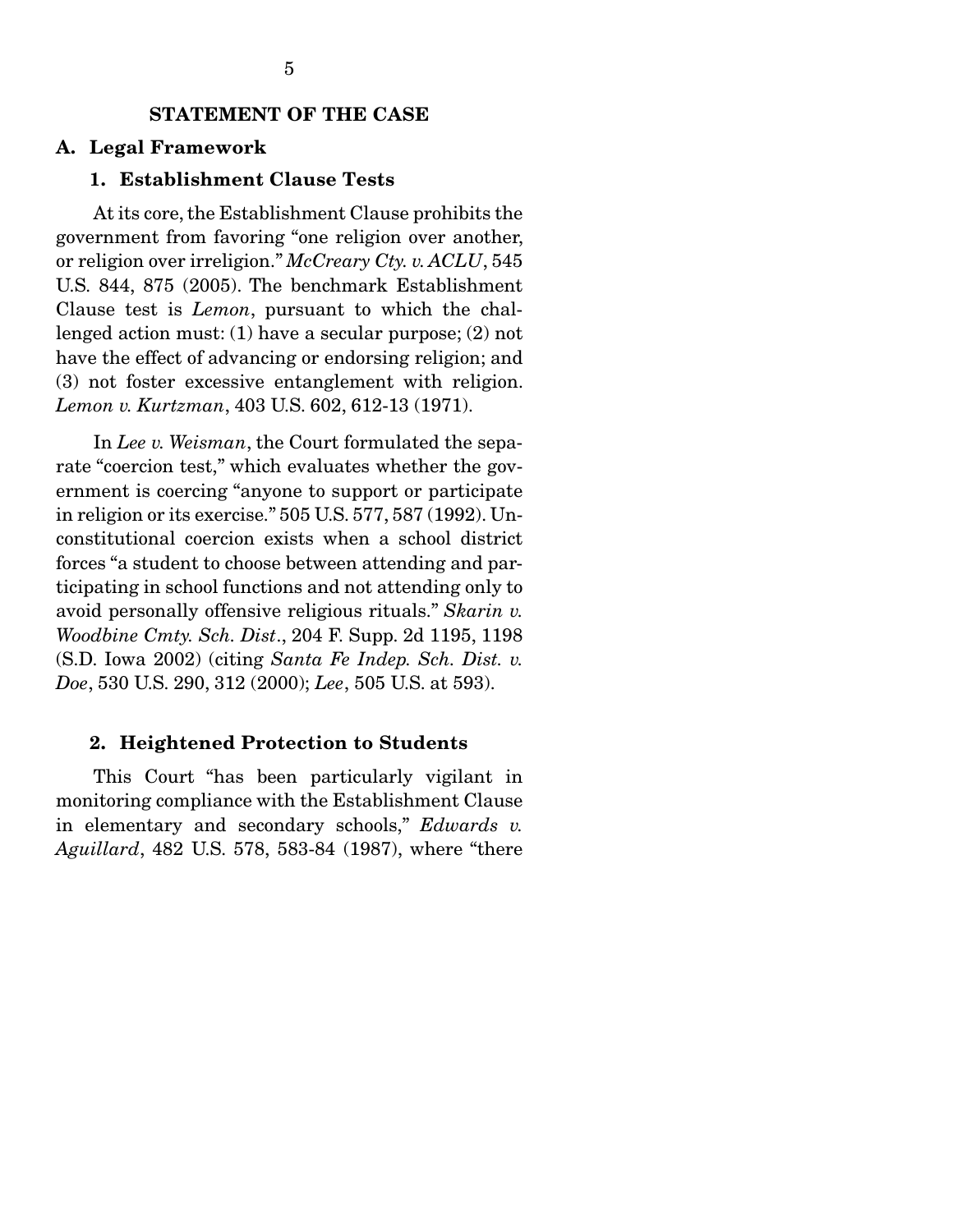are heightened concerns with protecting freedom of conscience from [even] subtle coercive pressure." *Lee*, 505 U.S. at 592. *Cf. Marsh v. Chambers*, 463 U.S. 783, 792 (1983) (distinguishing adults not susceptible to "religious indoctrination" and children subject to "peer pressure").

 In its seminal school prayer case, *Engel v. Vitale*, this Court declared: "When the power, prestige and financial support of government is placed behind a particular religious belief, the indirect coercive pressure upon religious minorities to conform to the prevailing officially approved religion is plain." 370 U.S. 421, 430- 31 (1962). In *Wallace v. Jaffree*, the Court noted that this "comment has special force in the public-school context." 472 U.S. 38, 60 n.51 (1985) (citing *Engel*). Justice Kennedy, joined by Justice Scalia, agreed that the "inquiry with respect to coercion" must be "whether the government imposes pressure upon a student to participate in a religious activity. This inquiry, of course, must be undertaken with sensitivity to the *special circumstances that exist in a secondary school* where the line between voluntary and coerced participation may be difficult to draw." *Bd. of Educ. v. Mergens*, 496 U.S. 226, 261-62 (1990) (Kennedy, J., concurring in part) (emphasis added).

#### 3. Legislative-Prayer Exception

 Owing to its unique history dating back to the First Congress, *Marsh* carved out a narrow "'exception' to the Court's Establishment Clause jurisprudence"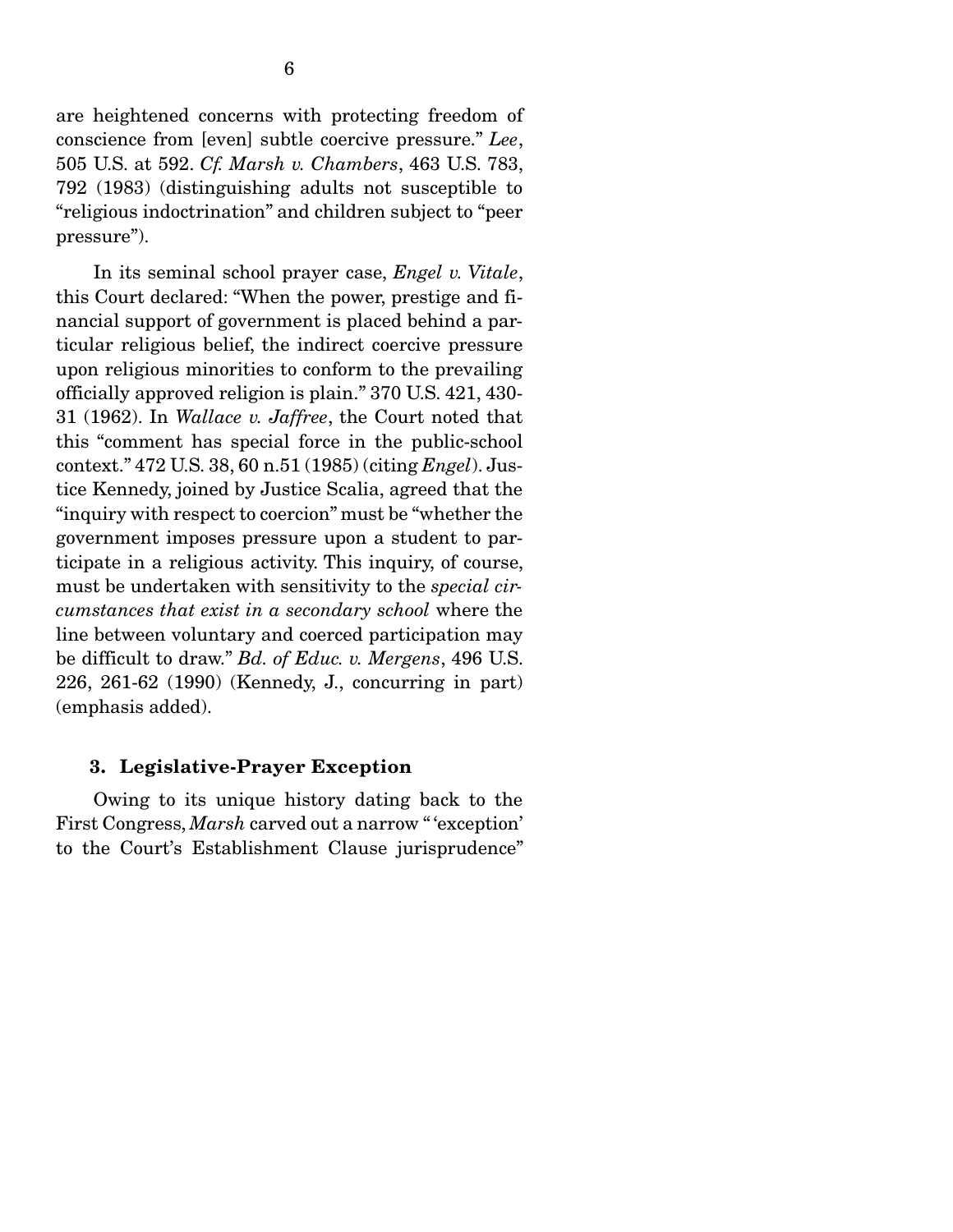solely for invocations to solemnize legislative sessions. *Town of Greece v. Galloway*, 134 S. Ct. 1811, 1818 (2014) (citation omitted) (upholding town council's practice under *Marsh*). Outside the *sui generis* legislative context, the Establishment Clause prohibits the government from endorsing prayers*. Engel*, 370 U.S. at 430. *See McCreary*, 545 U.S. at 860 n.10 (describing *Marsh* as a "special instance"). Accordingly, the lower courts have held that prayers in other government settings –  $\rm{including~ police~ departments,^2~ courtroms,^3~military,^4}$ public schools, $^5$  and city events $^6$  – fall outside the legislative-prayer exception.

#### B. Factual Background

 For nearly three decades, Birdville Independent School District ("BISD") has been subjecting impressionable students in a captive audience to overtly religious prayers at school board meetings.7 Furthermore, school authorities in their official capacities actively

<sup>2</sup> *Marrero-Méndez v. Calixto-Rodríguez*, 830 F.3d 38, 48 (1st Cir. 2016).

<sup>3</sup> *N.C. Civil Liberties Union Legal Found. v. Constangy*, 947 F.2d 1145, 1147-49 (4th Cir. 1991).

<sup>4</sup> *Mellen v. Bunting*, 327 F.3d 355, 368-69 (4th Cir. 2003).

<sup>5</sup>  *Jager v. Douglas Cnty. Sch. Dist*., 862 F.2d 824, 828 (11th Cir. 1989).

<sup>6</sup> *Doe v. Village of Crestwood*, 917 F.2d 1476, 1479 (7th Cir. 1990).

<sup>7</sup> (App.4-5) (R.579, 606, 783-86, 1105-36, 1140, 1143, 1173- 74).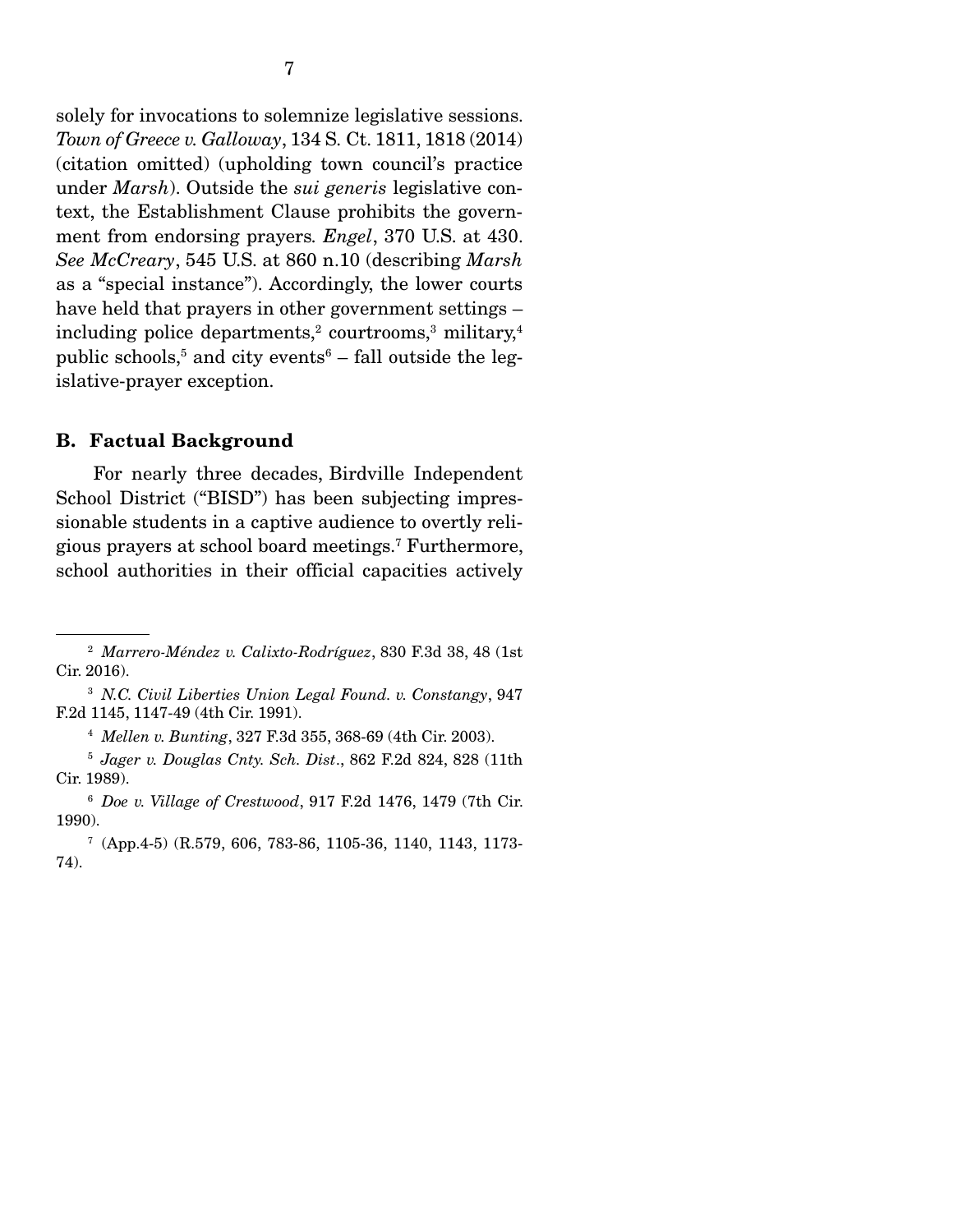endorse and participate in those prayers with students.8

 The BISD Board of Trustees ("Board") oversees the district and meets monthly to address issues concerning its public schools.9 The Board's responsibilities pertain exclusively to educating students and administering the school system.10 Board meetings are integral to the public school system and have all the earmarks of other school events:

- They are held on district property.<sup>11</sup>
- They are conducted by school officials. $12$
- The Superintendent and at least one principal is always present.<sup>13</sup>
- Students are always participating, *infra.*

 Numerous students participate in *every* Board meeting. Each meeting starts with participation by two student representatives, usually in elementary or middle school.14 One leads the audience in the pledges

- 12 (R.585, 1261-62, 1505-06, 1834-42, 2000-07).
- 13 (R.783-87, 1143-45, 1261-62, 1834, 2000-07).
- 14 (App.4) (R.551, 579, 606, 783-1096, 1133-36, 1143-46).

<sup>8</sup> (App.16) (R.783-87, 922, 1016, 1043-44, 1175, 1182, 1189, 1196, 1203, 1211, 1217, 1261, 1264-66, 1316-17, 1840).

 $9$  (App.4) (R.551-52, 1491-95).

<sup>10 (</sup>R.551-52, 579, 606, 1491-95, 1250); *e.g.*, (R.1497-2081) (agendas and minutes).

 $11$  (App.4) (R.35-42, 625, 628, 1143-45).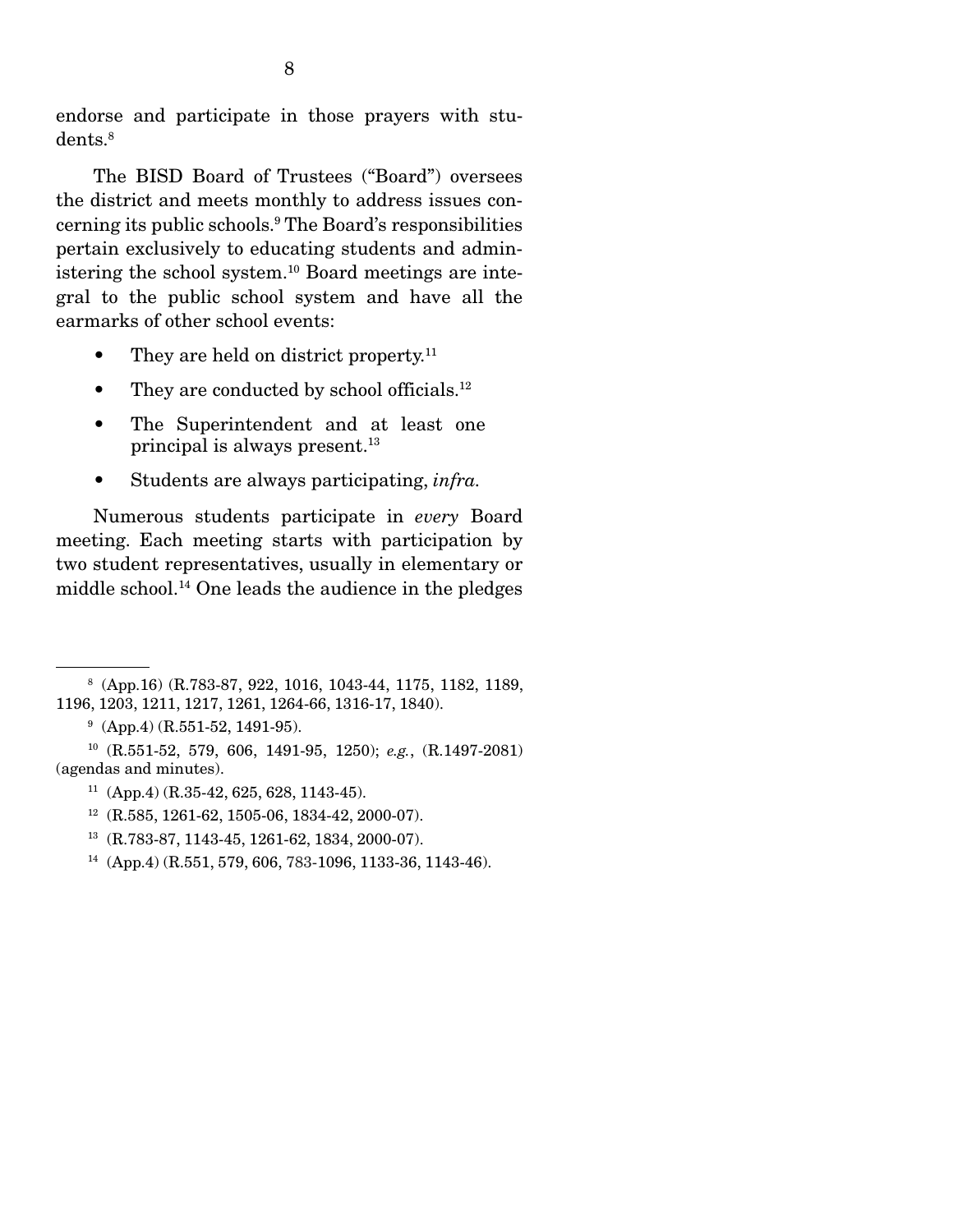(Texas and national) and another delivers an invocation, which is typically a prayer.15 Both students are under the supervision of their principal, who stands over them at the podium.16 Additionally, six "Student Ambassadors," who are selected by principals from each high school, participate in meetings as liaisons between the Board and student constituents for an entire semester.17 Many other students frequently attend meetings, often mandatorily, in order to receive school credit, perform for the board, resolve disciplinary matters, or accept recognition for academic and extracurricular achievements.18

 Each year, the Board creates a schedule for the "Student Participation Invocation and Pledge Leaders," directing principals to have students "chosen to

- <sup>16</sup> (R.800-01, 814, 1133-36).
- 17 (R.1176, 1399, 2048, 2053, 2056, 2065).

<sup>15 (</sup>App.4) (R.551-52, 606, 783-87, 1105-36, 1173-74); *e.g.*, (R.789-801, 806-12, 817-34, 839-41, 847-56, 860-67, 873-74, 879- 89, 895-930, 936-47, 952-84, 993-1023, 1026-34, 1038-47, 1051-68, 1080-89, 1094-96).

<sup>18 (</sup>App.4) (R.1176, 1491-95, 1499, 1501-02, 1506, 1510-14, 1518, 1523-25, 1535-36, 1538, 1543-45, 1551, 1556-57, 1559, 1562- 63, 1566-67, 1569-71, 1575, 1577, 1580-84, 1589-90, 1595-97, 1599, 1603, 1608-09, 1611, 1615, 1620-21, 1623, 1627, 1632-33, 1638-39, 1644-46, 1652, 1657-58, 1664-65, 1667, 1670-72, 1674, 1677, 1681- 83, 1689-90, 1692-93, 1695-96, 1699, 1701-05, 1708-09, 1711-13, 1716, 1719-21, 1725-26, 1729, 1733, 1737-41, 1743, 1749-54, 1756, 1760, 1764-68, 1773-74, 1780-83, 1788, 1793-97, 1804-05, 1807, 1809-14, 1818, 1822-25, 1827, 1830-31, 1833, 1835-38, 1840-46, 1848-50, 1852, 1857-58, 1869-71, 1875, 1881, 1889-96, 1904, 1915- 21, 1930, 1941, 1951-53, 1963-66, 1976, 1986-88, 1997-99, 2003, 2009-11, 2014, 2018, 2023-29, 2035, 2037-38, 2041-43, 2051-57, 2060, 2065-67, 2071-72).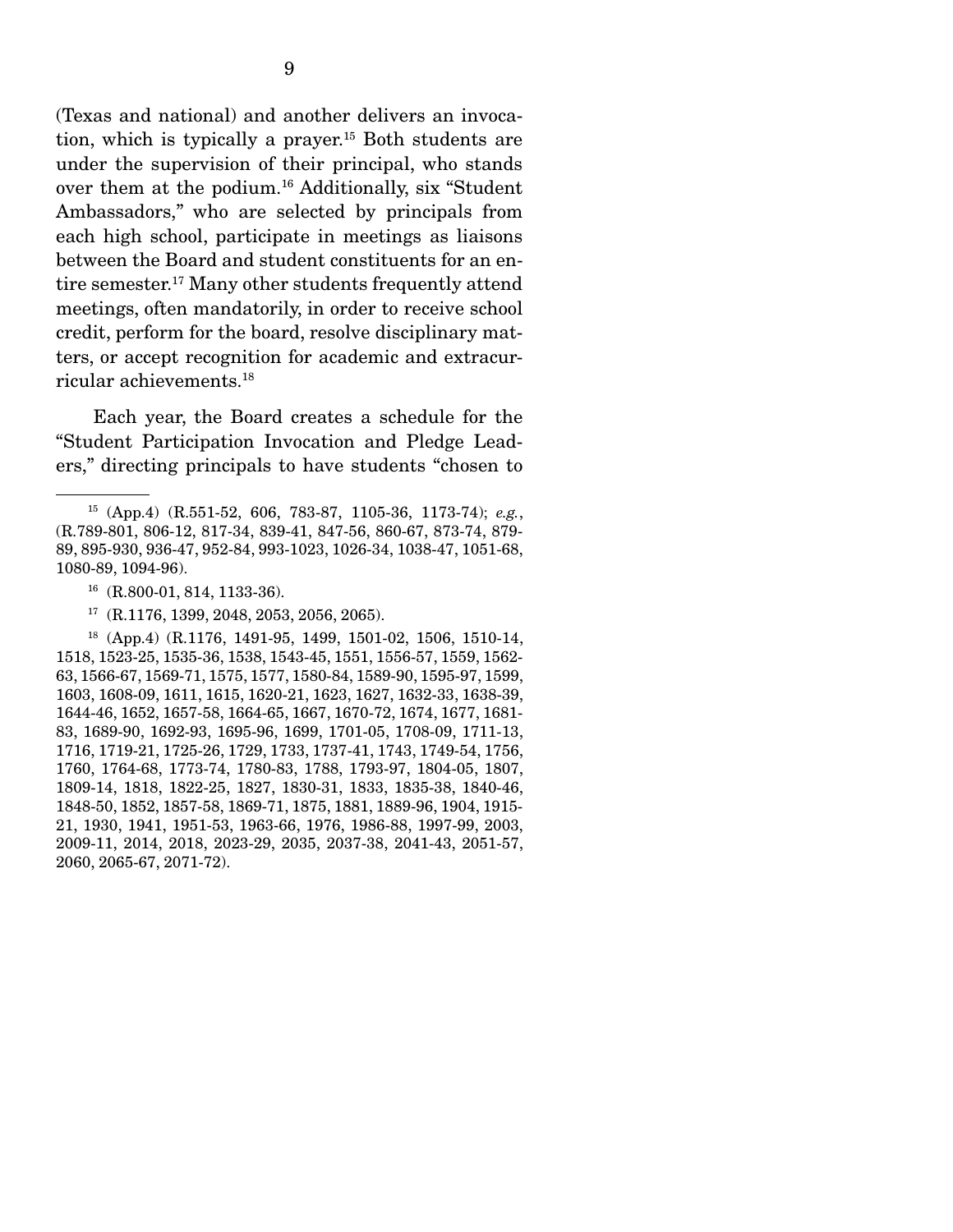represent your campus during the Board meeting." (R.1143-45). The Board instructs principals to meet the students before the meeting to "go over the process and show [students] where they will be standing to address the Board." The students are told where to sit (with their principal in a reserved front row seat), where to stand (the podium, facing the Board), and what to say (the pledges, invocation, etc.). (R.1133-36).

 After the gavel is pounded, the students join their principal at the podium.19 The principal introduces the students and any family members present, and announces that the students are "representing" their campus. (R.1131-36). *E.g.*, (R.929) ("They are representing our entire campus, our students, and our faculty"); (R.1009) ("we have two wonderful fifth graders here representing us tonight for the invocation and the pledge.").20 The principal then instructs the audience to stand.<sup>21</sup>  $E.g., (R.885)$  ("[S.S.] will give the invocation tonight, so if everyone will please stand."). The prayer normally follows the pledges $^{22}$  and is often specifically Christian. (R.1173).23

<sup>19 (</sup>R.1133-36); *e.g.*, (R.797, 814-19).

<sup>20</sup> *See also* (R.783-87, 790-97, 847-56, 860-67, 871-91, 895- 932, 937-47, 952-84, 994-99, 1004-23, 1027-34, 1039-47, 1051-68, 1080-89, 1095-96).

<sup>21 (</sup>R.1131-33, 1174-75, 1262); *e.g.*, (R.783-87, 855-56, 905, 919-29, 937-56, 960-63, 970-83, 993-99, 1003-22, 1026-31, 1038-41, 1045-47, 1051-59, 1064-68, 1088-89, 1094-96, 1105-10).

 $22$  (R.1131, 1182, 1189, 1196).

<sup>23</sup> *E.g.*, (R.783-87, 795-801, 806-12, 819, 827-34, 847-53, 864- 67, 881-90, 895-923, 936-42, 951-73, 978-84, 997-99, 1003-05,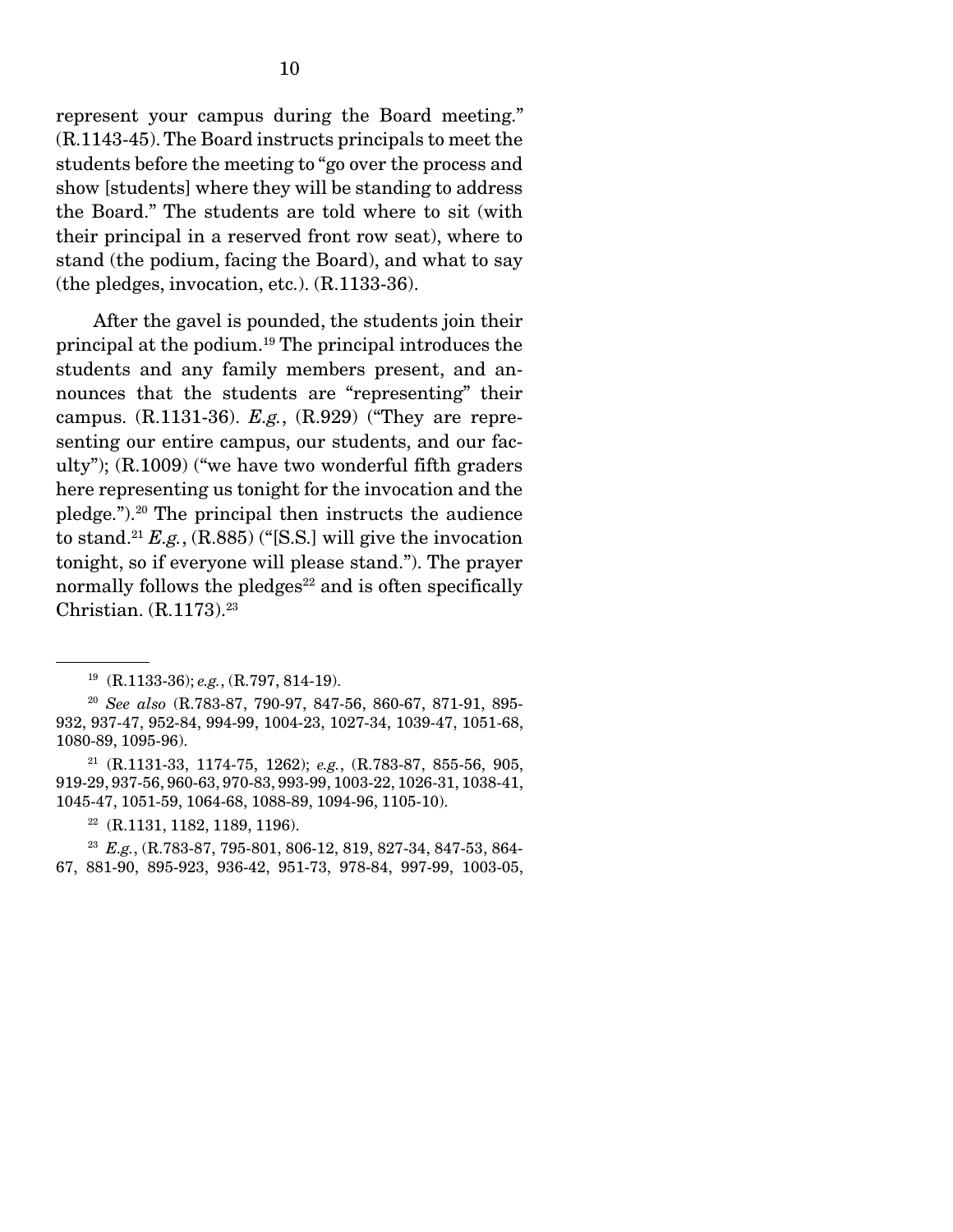School officials – including the superintendent (who attends every meeting), principals, and Board members – actively participate in the prayers by standing, bowing their heads, closing their eyes, and reciting "amen."24 At the August 2014 meeting, for example, an elementary principal announced, "Our prayer will be led by [H.N.]," and proceeded to bow her head while standing over the student. (R.786, 1043-44, 1840).

 Immediately after the invocation, the students receive a certificate and pose for a photograph with the Board (R.1133, 1138-41), and later receive a formal "thank you" letter. *E.g.*, (R.1140) (regarding a student's Christian prayer, "Thank you for the beautiful Invocation . . . I know your school is very proud of you.").

 A student performance or awards ceremony often follows the prayer.<sup>25</sup> Approximately 75% of the meetings in 2014 and 2015 included a student performance or recognition. (R.1691-1716, 1832-58). After that, students, parents, and citizens have an opportunity to

<sup>1008-20, 1026-34, 1042-44, 1051-62, 1080-89, 1094-96, 1265, 1323-</sup> 24).

<sup>24 (</sup>App.16) (R.783-87, 1175, 1182, 1189, 1196, 1203, 1211, 1217, 1261, 1264-66, 1316-17); *see also* (R.795, 831, 863, 867, 889, 900, 920-22, 938, 942, 953, 999, 1005, 1010, 1014, 1017, 1031, 1041-47, 1053-56, 1840).

<sup>25</sup> *E.g.*, (R.1725-26, 1729-30, 1743, 1766-68, 1781-82, 1796, 1805, 1857-58, 1894-95, 1914-15, 1921, 1949, 1951, 2071-72).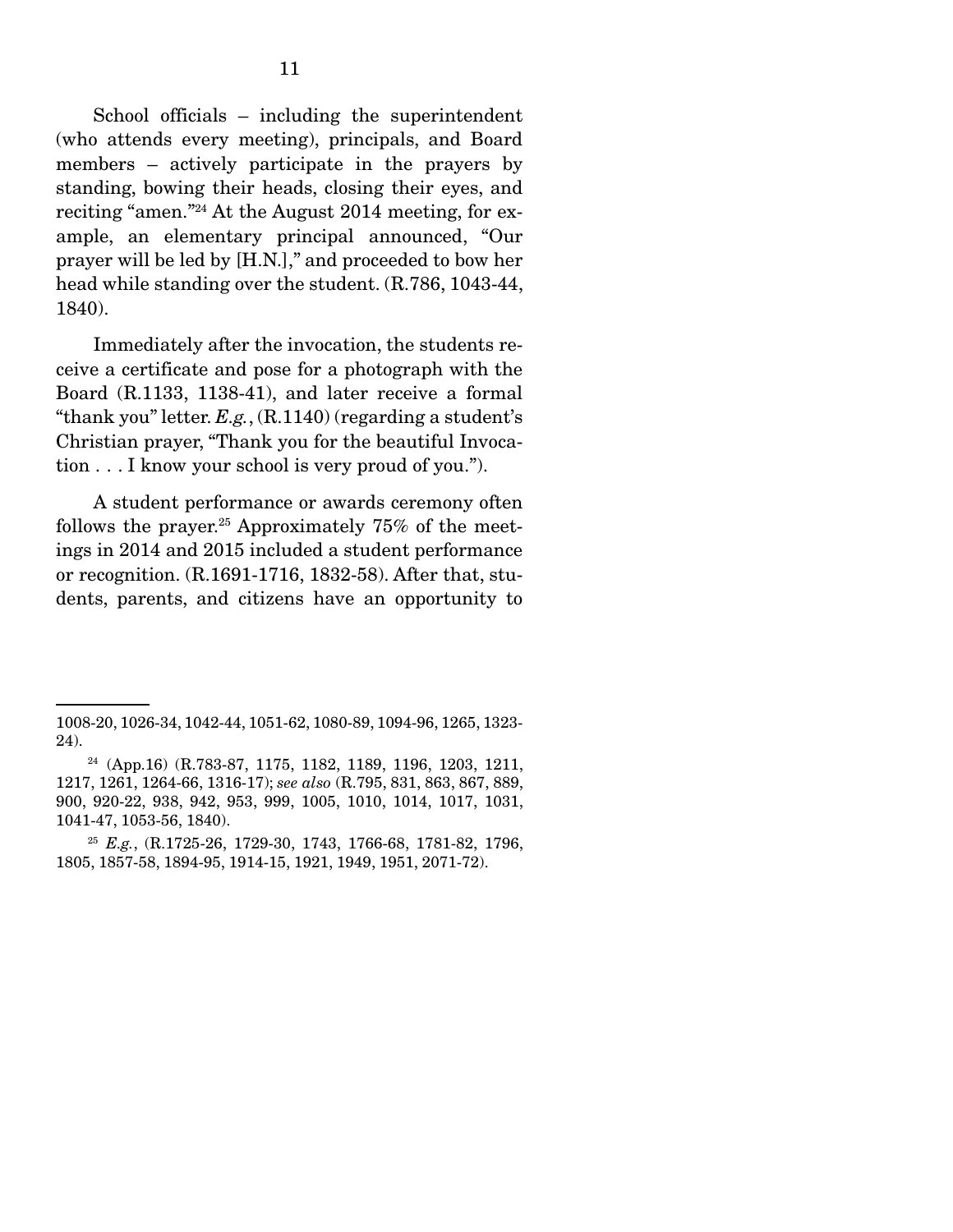voice concerns about the school system during open forum.26

 From 1997 through February 2015, students were invited to deliver an "Invocation,"27 – the term used on the agendas and minutes $28 -$  and were handpicked by school officials without any governing criteria.<sup>29</sup>

 Petitioner Isaiah Smith has had direct unwelcome contact with the prayers at several meetings,including on December 11, 2014, when he addressed the Board about bullying at his high school.<sup>30</sup> A principal asked the audience, including Smith, to stand for the pledges and prayer.31 On December 15, Petitioner American Humanist Association ("AHA") sent BISD a letter warning that both the prayers and the participation by school officials are unconstitutional, and sought "written assurances that prayer will not be included in future School Board meetings." (R.1147-54).

 BISD refused to discontinue the prayers, informing AHA on March 19, 2015, that it would merely

<sup>26 (</sup>R.1726, 1732, 1747, 1750-51, 1766-70, 1777, 1851, 1949- 51, 2022, 2029).

 $27$  (R.579, 581, 600, 606, 1131, 1135).

<sup>28 (</sup>R.1173, 1187-88, 1296-99); *see* (R.1497-1705, 1721-1845, 1861-2056) (agendas and minutes).

<sup>29 (</sup>R.803, 944, 1165, 2123-25); *e.g.*, (R.925) ("these two kids jumped to the top of my mind"); (R.944) ("It is my extreme pleasure to introduce to you two of my favorite 8th grade girl students that I have this year and pretty much I've ever had to be honest.").

<sup>30 (</sup>App.3-4) (R.1054-56, 1063-68, 1231, 1233, 1702, 1844).

<sup>31 (</sup>R.786, 1055-56, 1233, 1382, 1702, 1844).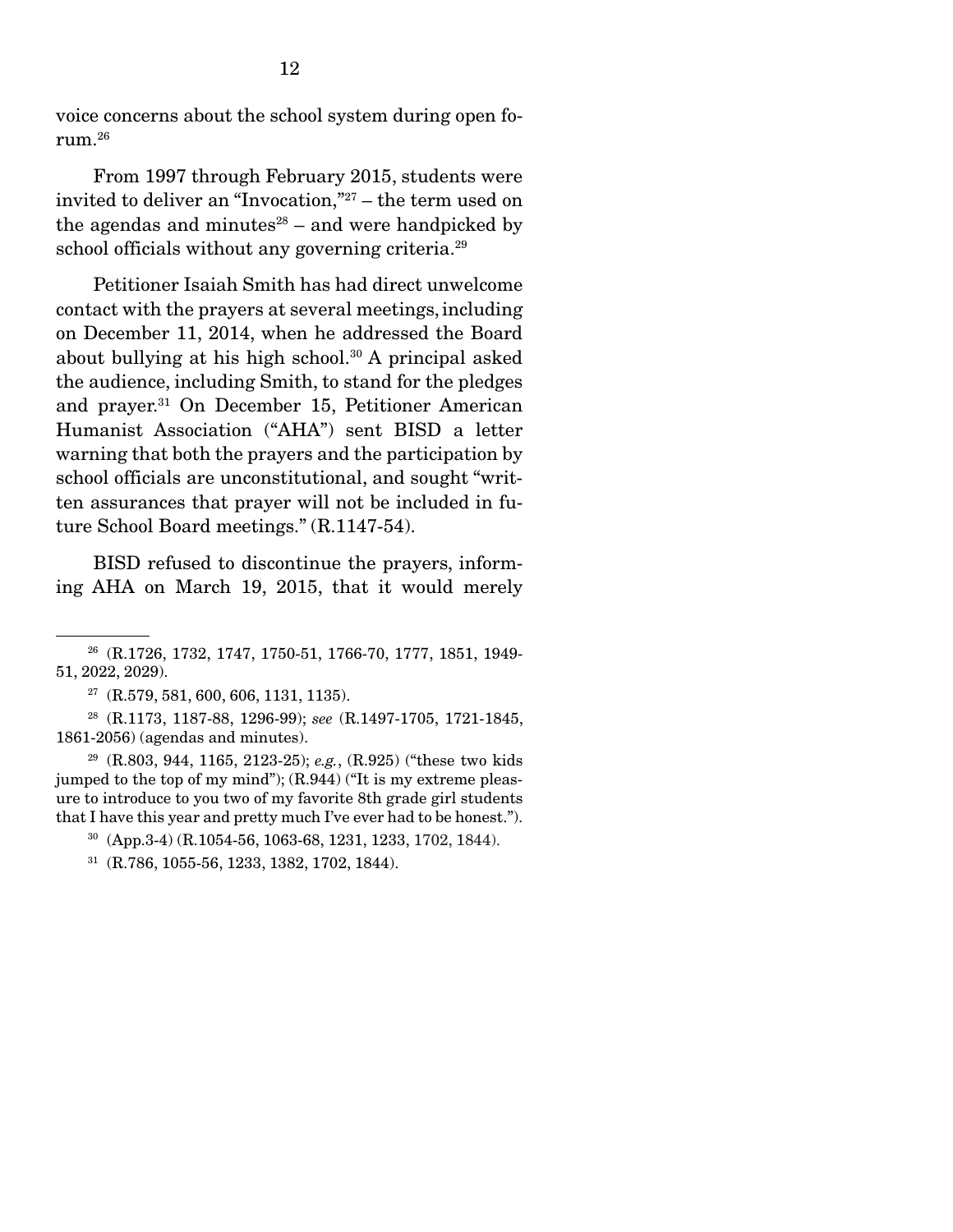change the word "Invocation" to "Student Expression." (R.580-81, 1156-58). BISD insisted it would continue authorizing "prayer." (R.1158). Moreover, the "Student Expression" is limited to "one minute" and the "subject" must be

related to the purpose of the event and to the purpose of marking the opening of the event; honoring the occasion, the participants, and those in attendance; bringing the audience to order; and focusing the audience on the purpose of the event. A student must stay on the subject, and the student may not engage in obscene, vulgar, offensively lewd, or indecent speech.<sup>32</sup>

While expressly declaring that prayers would still be approved, BISD adopted a written policy governing the selection process, which served to narrow the pool of speakers to elected student representatives. (R.1161). The new policy provides: "Principals will solicit volunteers during the first two weeks of school from the campus Student Council." (R.1133).

 Substantively, the practice remains the same. Most "student expressions" remain prayers or religious poems.33 School officials still actively participate in the

<sup>32 (</sup>App.4-6) (R.581, 1157, 1161-62).

<sup>33 (</sup>R.780, 786-87, 1064-68, 1080-89, 1094-96, 1110, 1120-21, 1174, 1233).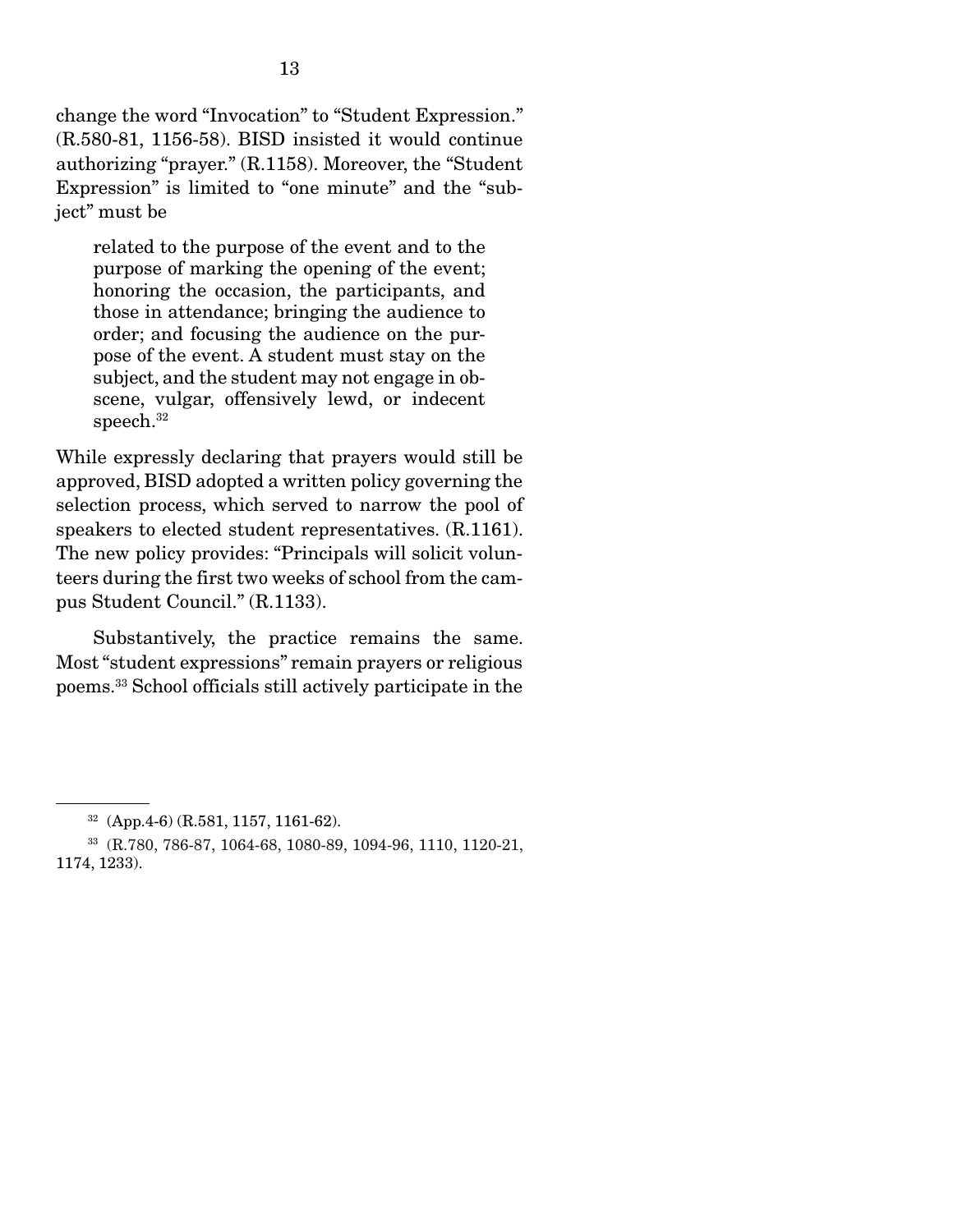prayers.34 A principal still stands over the students at the podium, introduces the students as representatives, and asks the audience to participate.<sup>35</sup> Whenever a prayer is delivered, it is still to a captive audience that includes at least one other student (usually in elementary or middle school) standing at the podium with their principal, six student ambassadors, and often students present to receive awards or perform alongside classmates.36 Lastly, the Board still retains control to "cut off " student remarks it deems "improper or offensive." (R.1161, 1312-13).

#### C. Procedural History

 Petitioners filed their amended complaint on June 15, 2015, challenging BISD's "policy, practice, and custom of permitting, promoting, and endorsing prayers delivered by school-selected students" at Board meetings as violative of the Establishment Clause. (R.142- 56). BISD moved to dismiss, alleging Petitioners failed to state a claim and that the Board members were entitled to qualified immunity. (R.174-76). BISD raised two contradictory defenses: (1) the prayers are private speech, and thus satisfy conventional Establishment Clause tests; or (2) the prayers are government speech but qualify for the legislative-prayer exception. (R.189- 202, 2182). The court denied BISD's motion based

<sup>34 (</sup>R.786-87, 1081-83, 1095-96, 1182, 1189, 1196, 1203, 1211, 1217, 1264-66, 1316).

<sup>35 (</sup>R.786-87, 1063-1101, 1131-36, 1378, 1847-59).

<sup>36 (</sup>R.786-87, 1706-19, 1847-59, 2057-74).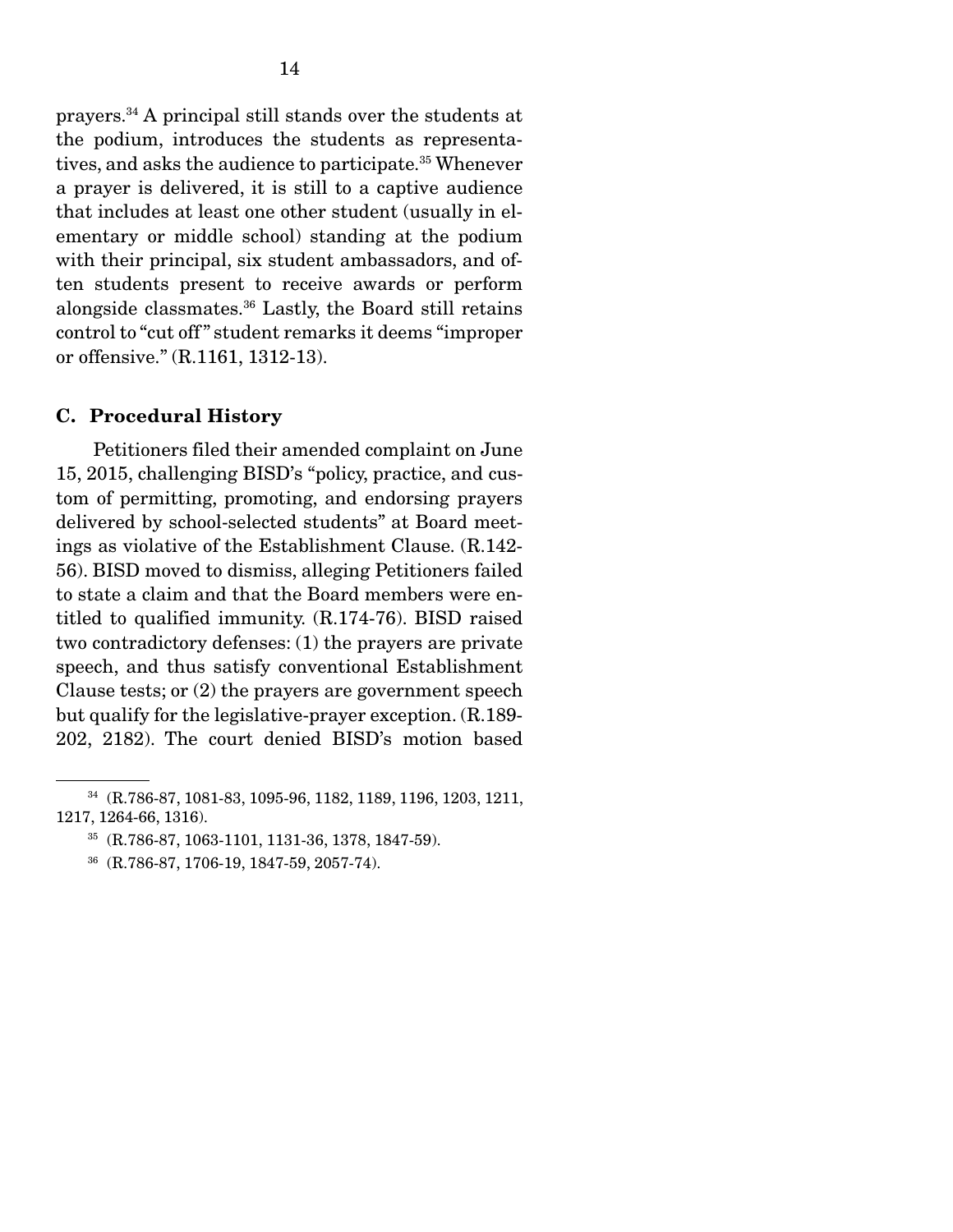on "applicable authorities." (App.25). The individualcapacity defendants appealed. (App.7).

 BISD moved for summary judgment on June 23, 2016. (R.541). The court granted that motion, finding that the prayers, although not private speech, qualified for the legislative-prayer exception. (App.22). The court ignored Petitioners' separate claim that school officials participating in prayers with students violates the Establishment Clause independent from the prayers themselves.37

 Petitioners appealed on August 8, 2016. (R.2193- 95). The qualified-immunity and summary-judgment appeals were consolidated. (App.7). On March 20, 2017, the Fifth Circuit affirmed the summary judgment ruling and reversed the denial of qualified immunity. (App.3). In an opinion written by Judge Jerry E. Smith and joined by Judges Clement and Southwick, the panel upheld "school-district-sanctioned invocations delivered by students," and school officials' participation in them, under the legislative-prayer exception on the grounds that the "BISD board is a deliberative body." (App.9-10, 16). Rehearing en banc was denied on May 2, 2017. (App.27).

 Throughout litigation, BISD has treated its legislative-prayer defense as a subsidiary, alternative argument, insisting that the prayers are private speech.<sup>38</sup>

 $37$  (App.21-23) (R.214, 224, 237, 712, 761-63).

<sup>38 (</sup>App.22) (R.189-92, 559-63, 2182).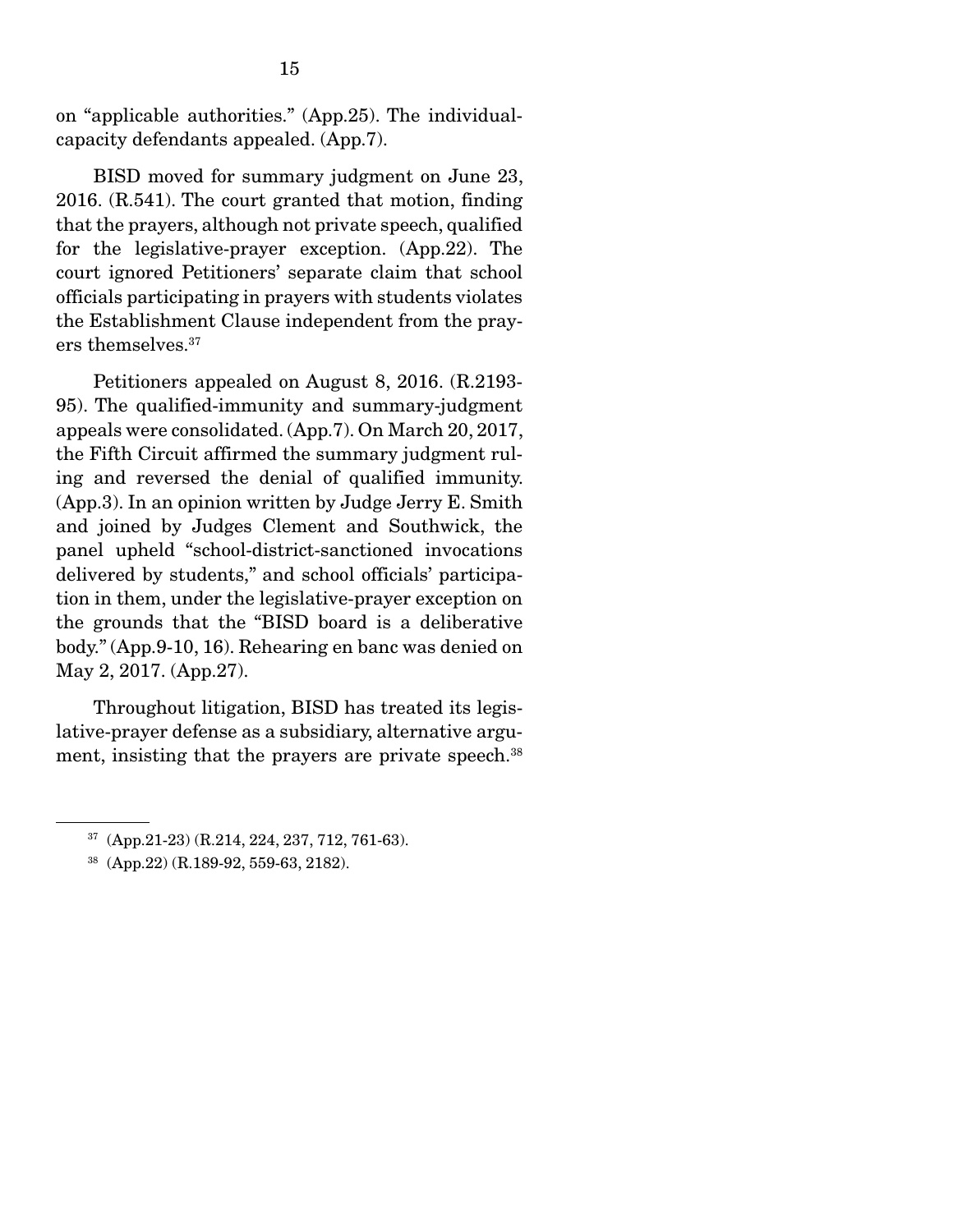Neither the district court nor the Fifth Circuit found that the prayers were anything but school-sponsored speech. (App.9, 21-22). Rather, the Fifth Circuit agreed with Petitioners that "this case is about school-districtsanctioned invocations delivered by students on district property." (App.9).

#### REASONS FOR GRANTING THE WRIT

--------------------------------- ---------------------------------

### I. The Fifth Circuit's decision conflicts with numerous Establishment Clause decisions of this Court*.*

 This Court has held, without qualification, that "public schools may not subject their students to readings of any prayer," *Lee*, 505 U.S. at 610, even if the prayers are "student-initiated" and delivered at extracurricular events attended by adult community members. *Santa Fe*, 530 U.S. at 294, 301, 310-12*.* Any "[s]chool sponsorship of a religious message is impermissible." *Id.* at 309-10. *See also Engel*, 370 U.S. at 424 ("by using its public school system to encourage recitation of the Regents' prayer, the State of New York has adopted a practice wholly inconsistent with the Establishment Clause."). This Court recently reiterated that in the public-school setting where "school authorities maintain<sup>[]</sup> close supervision over the conduct of the students," an "invocation [i]s coercive." *Galloway*, 134 S. Ct. at 1827. As discussed below, the Fifth Circuit's dramatic step beyond this Court's precedents necessitates immediate review.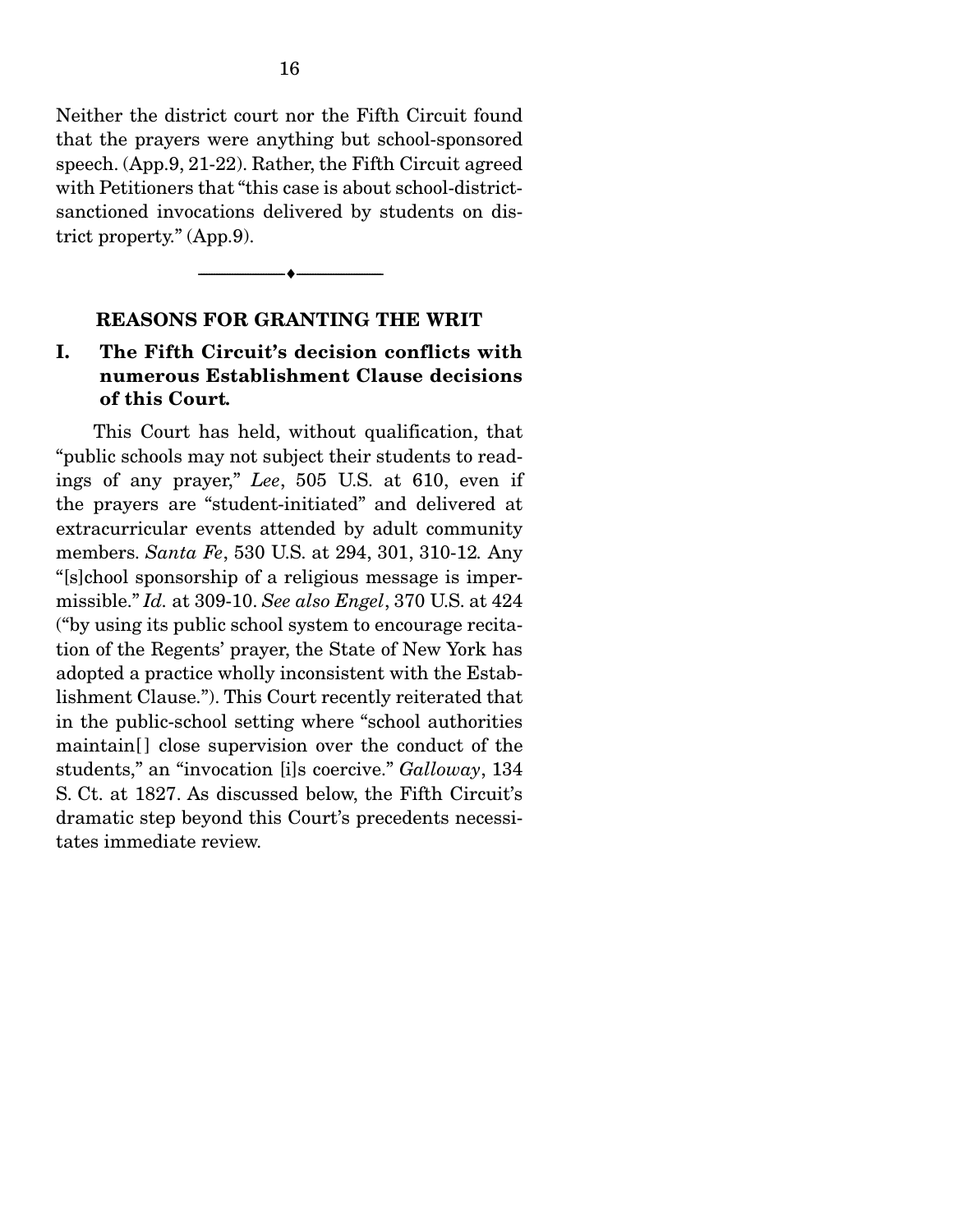## A. The Fifth Circuit's expansion of the legislative-prayer exception to the publicschool context directly conflicts with Supreme Court precedents.

 The panel's expansion of the legislative-prayer exception to "school-district-sanctioned invocations" (App.9) conflicts with this Court's cases expressly holding that it is inapplicable to the "public school context." *Lee*, 505 U.S. at 596-97. Even in *Marsh*, the Court distinguished adults not susceptible to "religious indoctrination" and children subject to "peer pressure." 463 U.S. at 792.

 In *Edwards*, the Court refused to apply *Marsh* to the public-school context, warning that *Marsh*'s historical approach "is not useful in determining the proper roles of church and state in public schools, since free public education was virtually nonexistent at the time the Constitution was adopted." 482 U.S. at 581-83 & n.4.

 In *Lee*, the Court again refused to extend *Marsh* to the public-school context, declaring: "Inherent differences between the public school system and a session of a state legislature distinguish this case from *Marsh*." 505 U.S. at 596. The Court found these differences "obvious." *Id.* at 597. Unlike in a legislative setting, "prayer exercises in public schools carry a particular risk of indirect coercion." *Id.* at 592. Although that concern exists outside the school context, "it is most pronounced there." *Id*. The Court explained: "What to most believers may seem nothing more than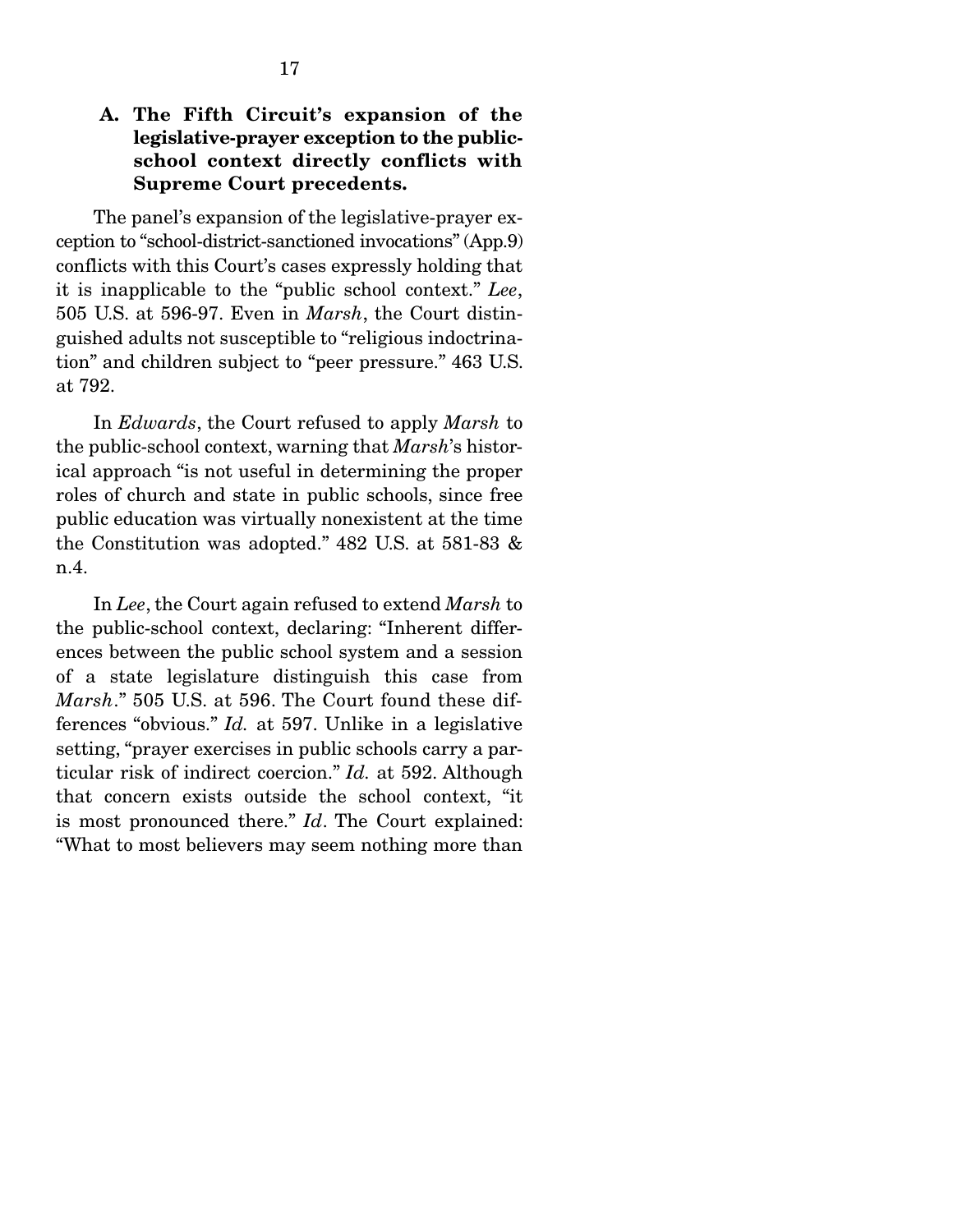a reasonable request that the nonbeliever respect their religious practices, *in a school context* may appear to the nonbeliever or dissenter to be an attempt to employ the machinery of the State to enforce a religious orthodoxy." *Id.* (emphasis added). Furthermore, at school events, "teachers and principals must and do retain a high degree of control over the ... movements, the dress, and the decorum of the students." *Id*. at 597. *See*  (R.1133-34).

 In *Santa Fe*, the Court subsequently made clear that "student-led, student-initiated prayer" at school events open to the public do not qualify for the legislative-prayer exception either. 530 U.S. at 301-02. Instead, the Court ruled that *Lee*'s coercion test applies *regardless* of the "type of school function." *Id.* The Court then held that permitting students to deliver an "invocation and/or message" at football games for purposes of "solemnizing" the event failed the *Lemon* and coercion tests. *Id.* at 306, 309-12. Whereas a solemnizing invocation is permissible in the legislative setting, *Santa Fe* held that "the use of an invocation to foster such solemnity is impermissible when, in actuality, it constitutes prayer sponsored by the school." *Id.* at 309.

 The panel below properly recognized that "like *Santa Fe*, this case is about school-district-sanctioned invocations delivered by students on district property." (App.9). Yet it paradoxically concluded that "studentled invocations," delivered under the authority of school officials, are governed by *Marsh* and *Galloway*. (App.10, 16).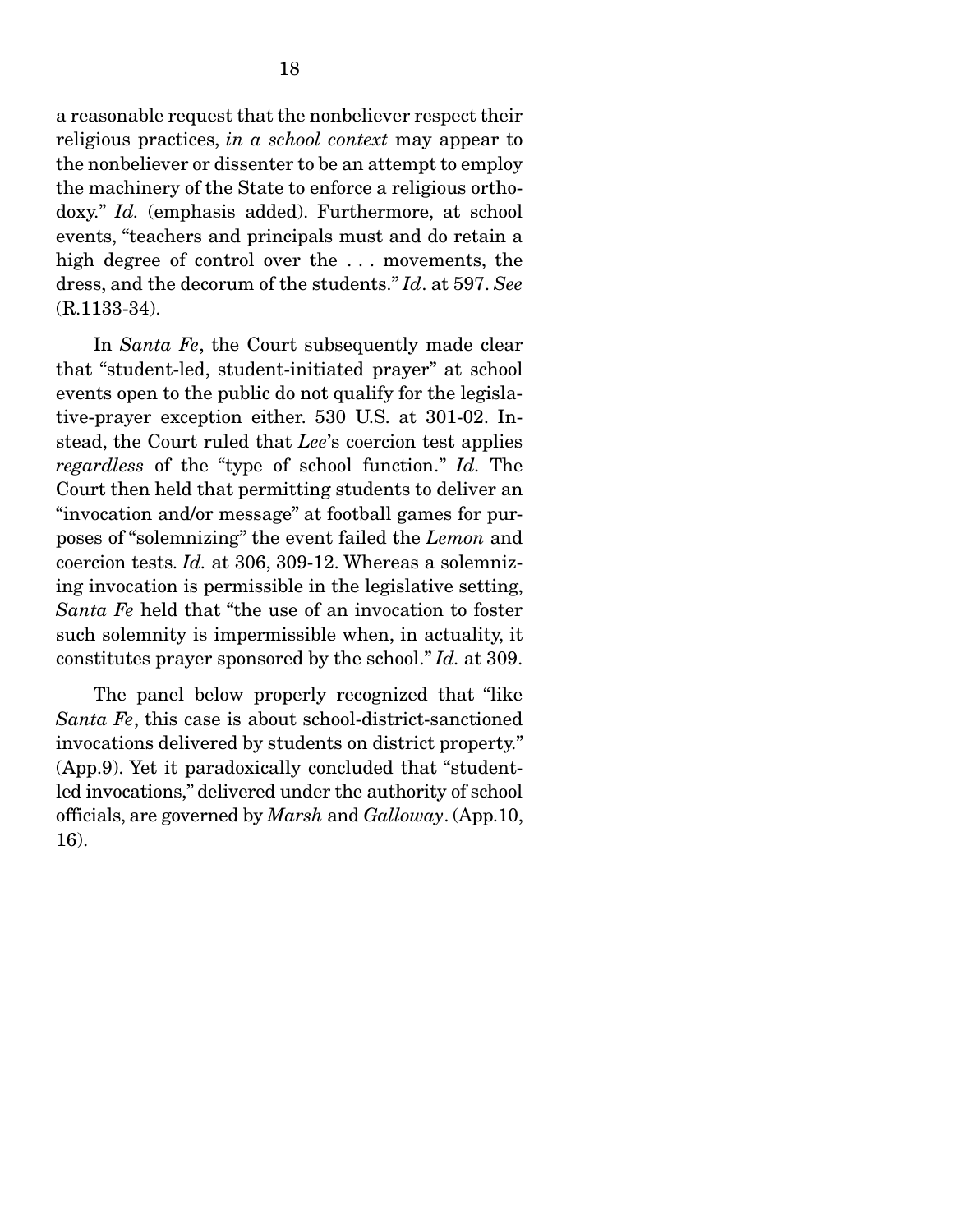## 1. *Galloway* reaffirmed the inapplicability of the legislative-prayer exception to the public-school context.

 Contrary to the panel's opinion, *Galloway* fully supports the "notion that the legislative exception is limited to houses of governance in the world of mature adults." *Chino Valley*, 2016 U.S. Dist. LEXIS 19995, at \*53. Nothing in *Galloway "*indicates an intent to disturb the long line of school prayer cases outlined above, or the 'heightened concern' they express for children forced to confront prayer in their public school, and there is every indication it preserves it." *Id.* at \*55-56 (quoting *Lee*, 505 U.S. at 592).

 In *Galloway*, this Court repeatedly emphasized that the audience impacted by its decision are adults: "Our tradition assumes that *adult* citizens, firm in their own beliefs, can tolerate and perhaps appreciate a ceremonial prayer[.] . . . *Adults* often encounter speech they find disagreeable." 134 S. Ct. at 1823, 1826 (emphasis added). The Court further observed:

Should nonbelievers choose to exit the room during a prayer they find distasteful, their absence will not stand out as disrespectful or even noteworthy. And should they remain, their quiet acquiescence will not, in light of our traditions, be interpreted as an agreement with the words or ideas expressed. Neither choice represents an unconstitutional imposition as to *mature adults*, who "presumably" are "not readily susceptible to religious indoctrination or peer pressure."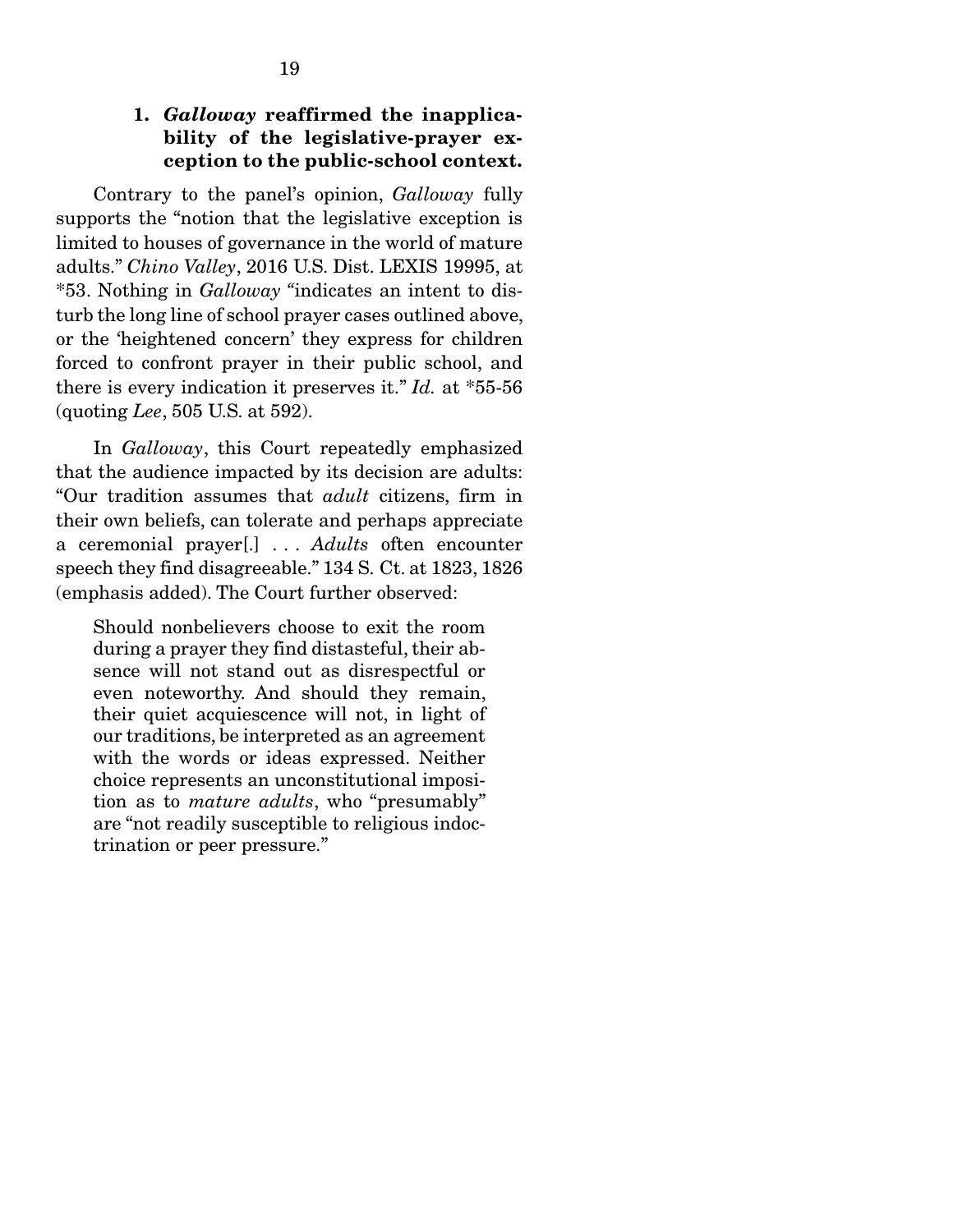*Id*. at 1827 (quoting *Marsh*, 463 U.S. at 792) (emphasis added).

 Such a choice *does*, however, represent an unconstitutional imposition as to students. *Lee* held that school districts may not place "primary and secondary school children" in the "dilemma of participating" in a prayer, "with all that implies, or protesting." 505 U.S. at 593. Although attendance in *Santa Fe* was "purely voluntary," the Court declared that a school may not "force [the] difficult choice upon these students . . . between attending [the] games and avoiding personally offensive religious rituals." 530 U.S. at 311-12. Tellingly, *Galloway* specifically distinguished *Lee* and *Santa Fe*:

This case can be distinguished from the conclusions and holding of *Lee* . . . [I]n the context of a graduation where school authorities maintained close supervision over the conduct of the students and the substance of the ceremony, a religious invocation was coercive as to an objecting student . . . *see also Santa Fe* [ ]

#### 134 S. Ct. at 1827.

 The circumstances that controlled *Lee* and *Santa Fe* were absent in *Galloway* but exist here. As in *Lee*  and *Santa Fe*, "school authorities maintain[ ] close supervision over the conduct of the students and the substance of the [meeting]." *Id*. 39 Just as in *Santa Fe*, the prayers are recited over the district's sound system,

<sup>39 (</sup>R.1131, 1133-36, 1312-13, 2048, 2123-25); *e.g.*, (R.795, 883, 885).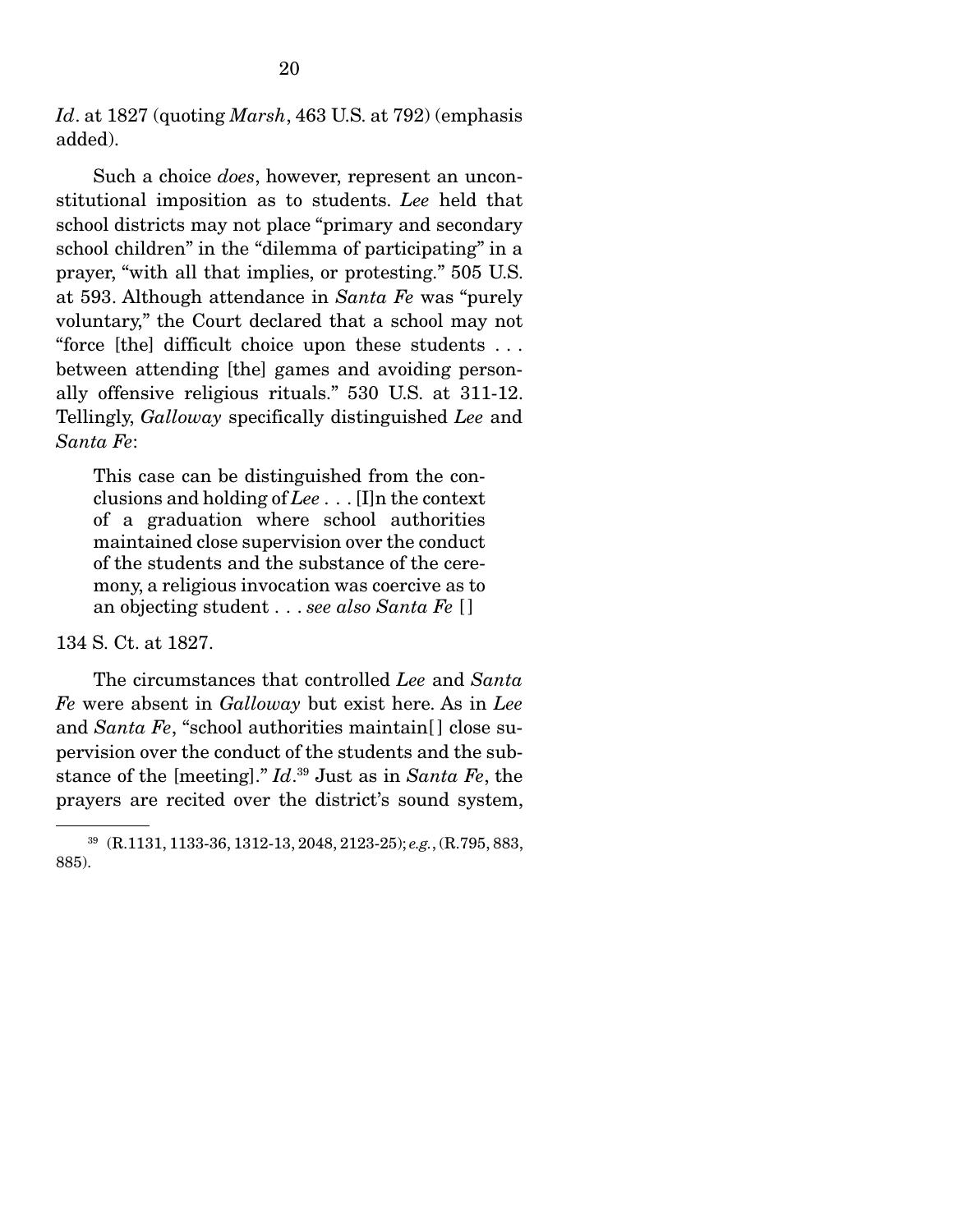"which remains subject to the control of school officials,"40 and "delivered to a large audience assembled as part of a regularly scheduled, school-sponsored function." 530 U.S. at 307. The coercive pressures are in fact significantly "higher here than at football games." *Chino Valley*, 2016 U.S. Dist. LEXIS 19995, at \*51. Like graduations, the "Board's recognition of student achievement allows 'family and those closest to the student to celebrate success.'" *Indian River*, 653 F.3d at 276 (quoting *Lee*)*. See id.* at 264 (presentation of awards at meetings are "an important part of student life"). For these students, the meetings are a culmination of their academic and extracurricular activities. *Id.* at 277.41

## 2. The panel overlooked five key distinctions between school boards and town councils.

 In holding that "the presence of students at board meetings does not transform this into a school-prayer case" (App.12-13), the panel disregarded at least five key distinctions between school boards and town councils*.* This case is " 'more than a factual wrinkle on *Town of Greece.*' [] 'It is a conceptual world apart.'" Lund v. *Rowan Cty., N.C*., 2017 U.S. App. LEXIS 12623, at \*19- 20 (4th Cir. July 14, 2017) (en banc) (internal citations omitted).

<sup>40 (</sup>R.1126-29, 1134, 1312-13).

<sup>41</sup> *E.g.*, (R.1639, 1793-94, 1812, 1823-24, 1836-37, 2027, 2052).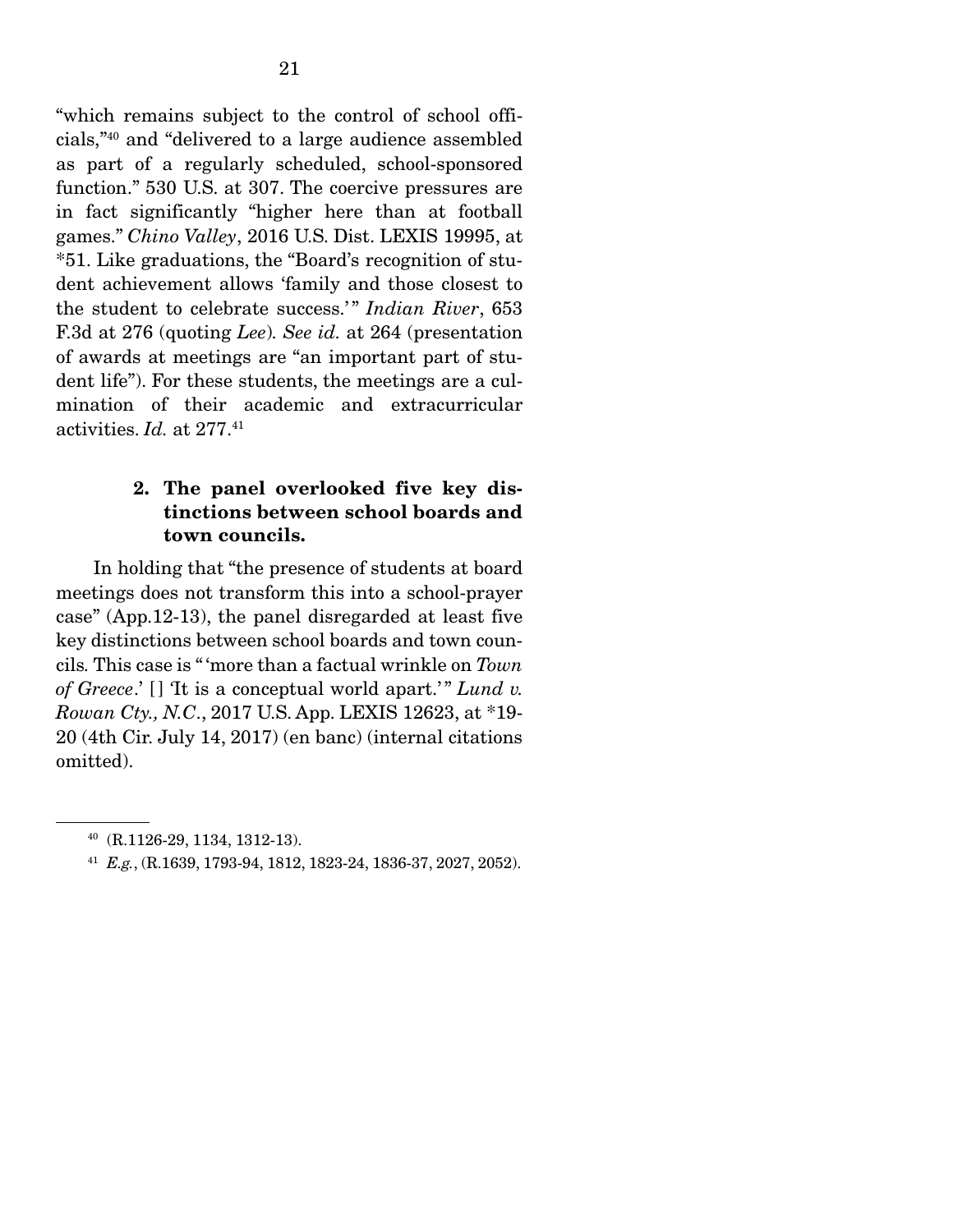*First*, the school district has "deliberately made its meetings meaningful to students." *Indian River*, 653 F.3d at 275-77. BISD starts every meeting with participation by two student representatives. Six principal-selected students are expected to participate as "ambassadors" for an entire semester, *supra.* Other students are invited throughout the year to receive individual or team awards including:

- Valedictorians, Salutatorians, and Merit Scholars  $(May)^{42}$
- Holiday Greeting Card Winner (November/  $December)^{43}$
- Special Olympics Student Athletes/State Finalist Athletes (June)<sup>44</sup>
- Cheerleading, JROTC, bowling, volleyball, art, etc.<sup>45</sup>

 For many students, participation is compulsory. Every December, a school choir or band performs for the Board for school credit.<sup>46</sup> Richland High School's

<sup>42 (</sup>R.1499, 1513, 1523, 1535, 1544, 1556, 1569, 1581-82, 1595, 1608, 1620, 1632, 1644, 1657, 1670, 1682, 1685, 1726, 1739, 1753, 1766-67, 1780, 1794, 1811, 1824, 1837, 1869, 1892, 1915, 1941, 1964, 1986, 2009, 2025, 2041).

<sup>43 (</sup>R.1494, 1638, 1677, 1690, 1702, 1716, 1773, 1818, 1831, 1844, 1857, 1951, 2018, 2035, 2052, 2071).

<sup>44</sup> *E.g.*, (R.1545, 1583, 1597, 1609, 1621, 1633, 1754, 1812, 2027).

<sup>45</sup> *E.g.*, (R.1491, 1494, 1511-12, 1545, 1577, 1599, 1622, 1639, 1743, 2053).

<sup>46 (</sup>R.1502, 1518, 1530, 1540, 1551, 1563, 1589, 1603, 1615, 1627, 1639, 1652, 1665, 1677, 1690, 1702, 1716, 1732, 1760, 1774,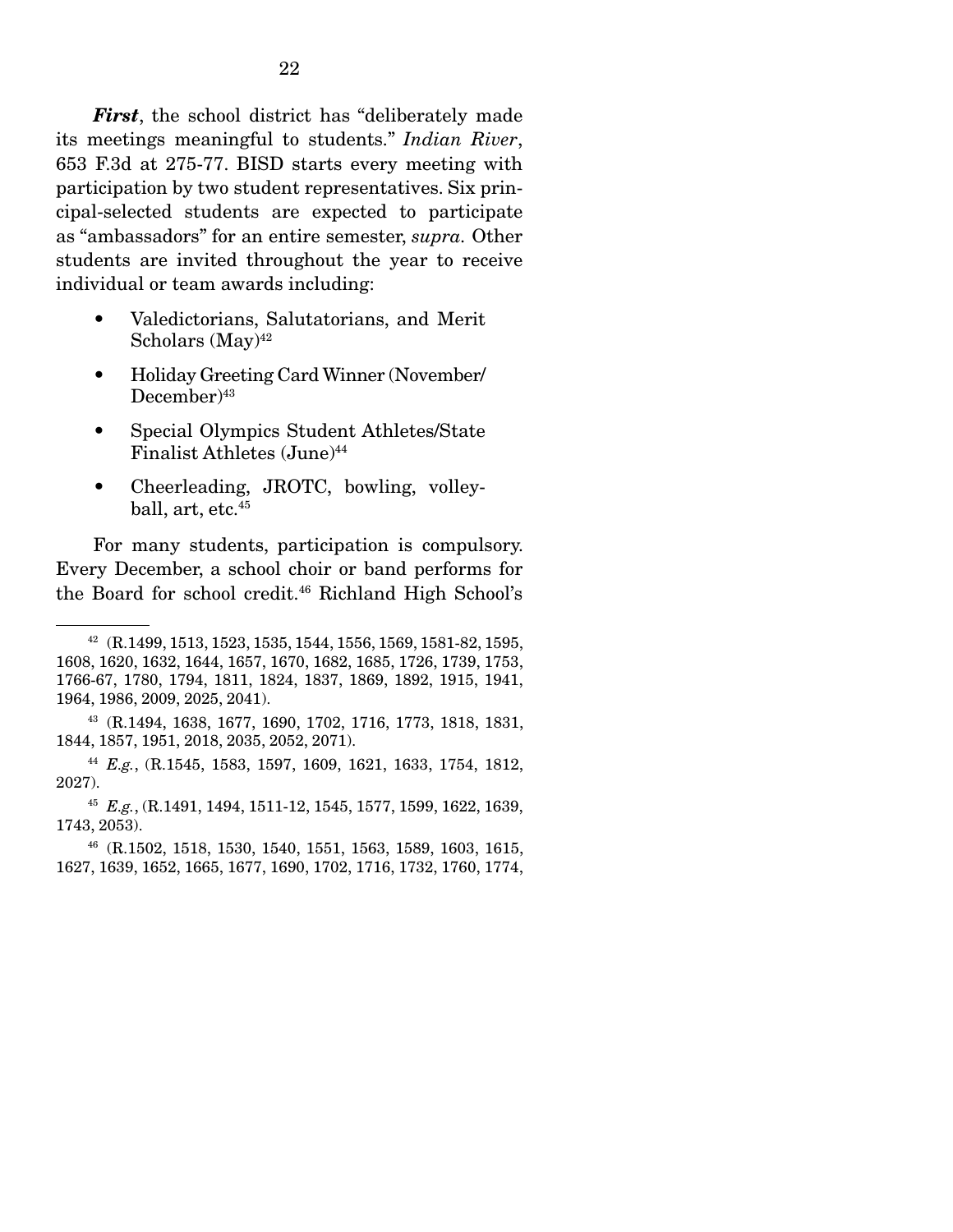choir handbook states: "Students are required to attend the entire concert as part of a concert etiquette grade. No one is permitted to arrive late or leave early without prior permission of the director."47 Haltom High School's choir handbook also specifies that attendance "is required and graded."48

 While there "were children present at the townboard meetings in *Galloway*" (App.13), *Galloway* only referred to "occasional" presence of minors. 134 S. Ct. at 1832 (Alito, J., concurring). There is nothing remotely occasional here. BISD intentionally ensures that students are present and participating in *every* meeting. In general, there are at least six reasons a student would attend a Board meeting:

- 1) Deliver the invocation
- 2) Lead the pledges
- 3) Serve as a Student Ambassador
- 4) Perform in choir or band
- 5) Resolve disciplinary matters or grievances (FNG(LOCAL)-X)
- 6) Receive awards and honors

<sup>1805, 1818, 1831, 1844, 1858, 1881, 1904, 1930, 1953, 1976, 1999,</sup>  2018, 2035, 2052, 2072).

<sup>47</sup> http://richlandhschoir.weebly.com/uploads/2/4/2/1/24212542/ beginning of year rhs handbook. 2016-17.pdf (last visited April 1, 2017).

<sup>48</sup> http://www.birdvilleschools.net/site/handlers/filedownload. ashx?moduleinstanceid=42115&dataid=81538&FileName=VOH% 20Handbook%201617.pdf (last visited April 1, 2017).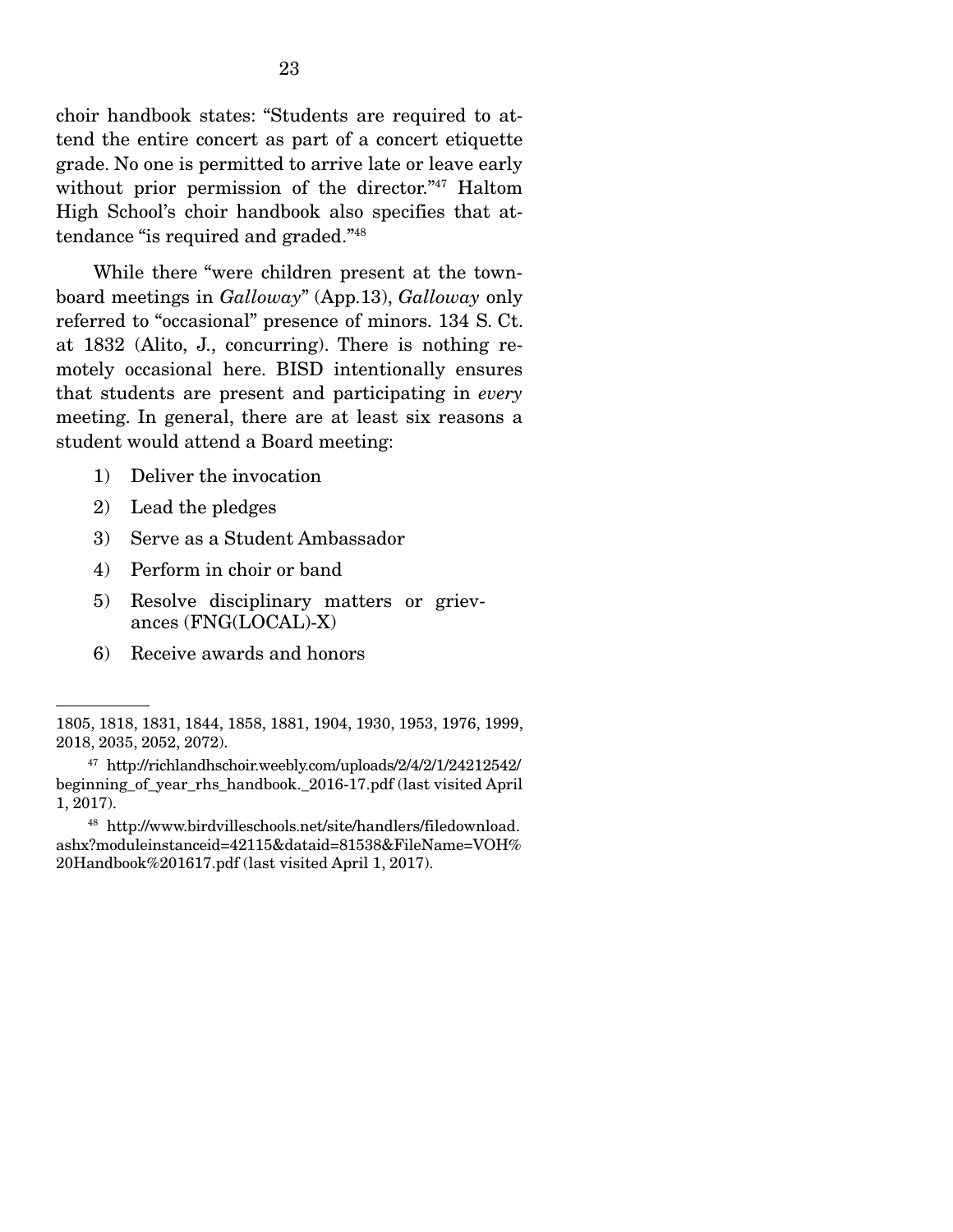According to BISD: "Student participation in our Board meetings is very important to our Board members and our staff." (R.1141).

*Second*, unlike town councils, school boards exist for "educating the young for citizenship" and must be "faithful to the ideal of secular instruction." *West Virginia Bd. of Educ. v. Barnette*, 319 U.S. 624, 637 (1943). As the superintendent conceded, "it is always a great thing to open a school board meeting with involvement from your students since that's why you exist." (R.1250). Allowing "the board to act in a manner inconsistent with its fundamental function of running the school system only leads to its further erosion in the minds of those students who either attend or hear about such meetings." *Coles*, 171 F.3d at 381. Supreme Court jurisprudence and common sense dictate that "school board members should not be allowed to do at meetings what they could not mandate in the schools." *Doe v. Tangipahoa Parish Sch. Bd*., 473 F.3d 188, 208 (5th Cir. 2006) (Stewart, J., concurring and dissenting in part), *vacated on standing grounds*, 494 F.3d 494 (5th Cir. 2007) (en banc).

**Third**, a school board possesses an inherently authoritarian position over students. *See Coles*, 171 F.3d at 381-82; *Chino Valley*, 2016 U.S. Dist. LEXIS 19995, at \*51. The Board "metes out discipline and awards at these meetings." *Id*. "The student who has come before the Board is unlikely to feel free to dissent from or walk out on the body that governs, disciplines, and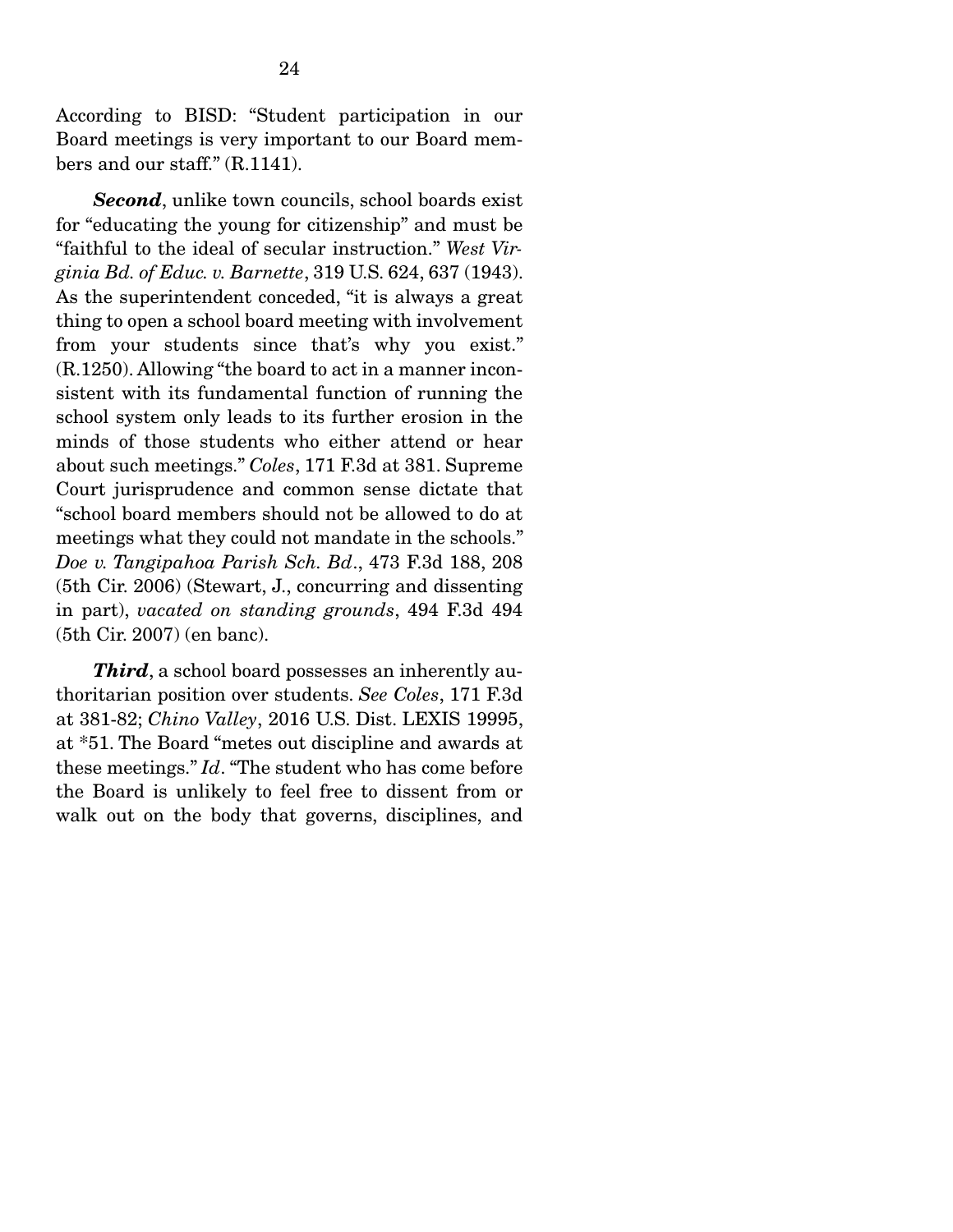honors her." *Id.* The Board's *quasi-judicial* power to decide disciplinary matters regarding students who are compelled by law to attend school alone renders the "*legislative*" exception inapt.

*Fourth*, unlike at a town hall, school officials are always present, and students participating in the meetings are under their direct supervision. *Cf. Galloway*, 134 S. Ct. at 1827. In *Lee*, the Court observed that the "district's supervision and control of a high school graduation ceremony places public pressure, as well as peer pressure, on attending students to stand as a group or, at least, maintain respectful silence during the invocation and benediction." 505 U.S. at 593. This pressure "can be as real as any overt compulsion." *Id.* 

 Such coercive pressures are compounded here because school authorities also *participate* in the prayers. *Id.* at 590. This Court has recognized that the "State exerts great authority and coercive power . . . because of the students' emulation of [school officials] as role models." *Edwards*, 482 U.S. at 584. *See also Sch. Dist. of Abington v. Schempp*, 374 U.S. 203, 233 (1963); *Engel*, 370 U.S. at 422 (holding unconstitutional a "prayer to be said aloud by each class in the presence of a teacher"). When principals participate in prayer with students, the "law of imitation operates, and non-conformity is not an outstanding characteristic of children." *McCollum v. Bd. of Educ.*, 333 U.S. 203, 226-27 (1948) (Frankfurter, J., concurring). A school official's involvement in student prayers *"*no doubt 'will be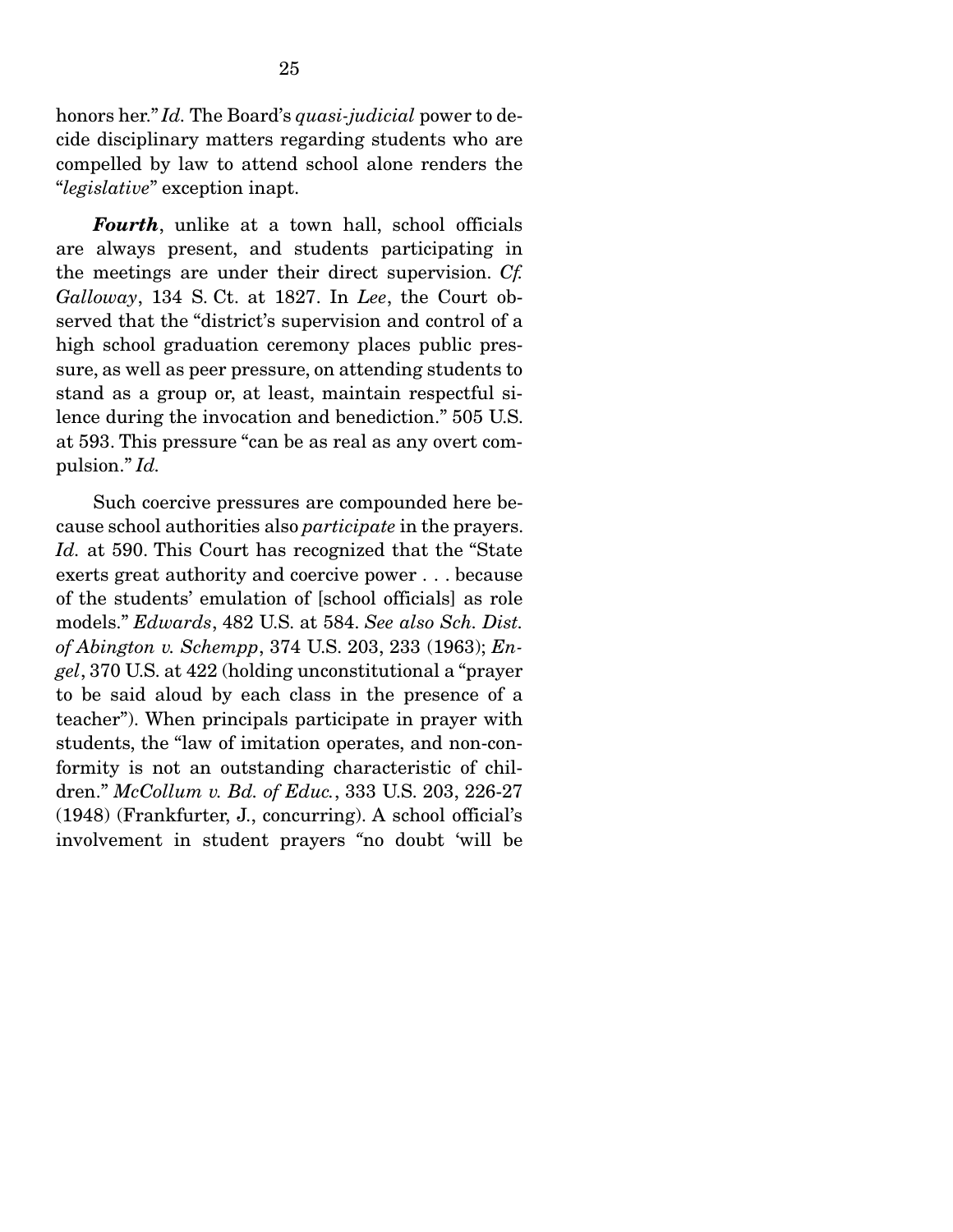perceived by the students as inducing a participation they might otherwise reject.'" Doe v. Duncanville In*dep. Sch. Dist*., 994 F.2d 160, 165 (5th Cir. 1993) (quoting *Lee*, 505 U.S. at 590).

*Fifth*, the "fact that the function of the school board is uniquely directed toward school-related matters gives it a different type of 'constituency' than those of other legislative bodies – namely, students." *Coles*, 171 F.3d at 381-82. "Unlike ordinary constituencies, students cannot vote. They are thus unable to express their discomfort with state-sponsored religious practices through the democratic process." *Id*.

## B. The panel's decision allowing a school district to subject captive student audiences to prayers conflicts with the holdings of *Schempp*, *Lee,* and *Santa Fe.*

 The panel's decision conflicts with *Schempp*, *Lee*, and *Santa Fe* in a deeper sense*.* In *Schempp*, this Court held that the Establishment Clause is violated when prayer "exercises are prescribed as part of the curricular activities of students who are required by law to attend school." 374 U.S. at 223. Because choir and band students are required to perform at meetings as part of their curricular activities, *supra*, the Fifth Circuit's decision is squarely at odds with *Schempp.* 

 Furthermore, under *Santa Fe* and *Lee*, a school district cannot condition participation in *any* activity upon a student's willingness to be subjected to prayer, regardless of whether it is curricular. *Lee*, 505 U.S. at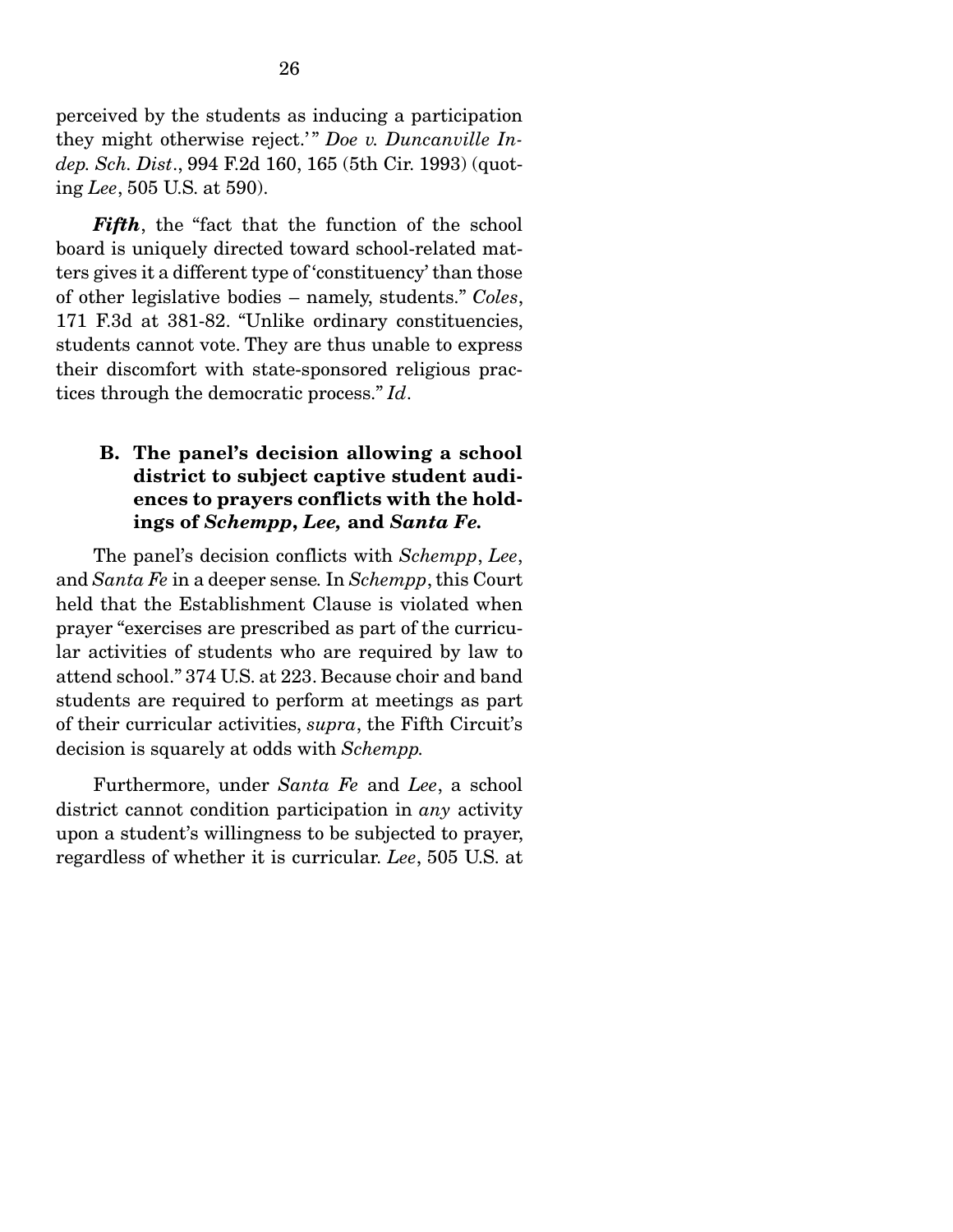594-96. *Santa Fe* held that the Establishment Clause "will not permit the District 'to exact religious conformity from a student as the price' of joining her classmates at a varsity football game." 530 U.S. at 311-12. BISD forces students to choose between attending Board meetings in order to receive awards or partake in a Student Council speaking opportunity, and not attending only to avoid personally offensive prayers. The Constitution decidedly prohibits BISD from forcing this "difficult choice upon these students." *Id.* 

 This is to say nothing of the students who ultimately participate in the meetings. In *Santa Fe*, the Court held that even "if we regard every high school student's decision to attend a home football game as purely voluntary, we are nevertheless persuaded that the delivery of a pregame prayer has the improper effect of coercing those present." 530 U.S. at 312.

 The pledge leaders in particular have "no real alternative which would have allowed [them] to avoid the fact or appearance of participation" in the prayers. *Lee*, 505 U.S. at 588. "Finding no violation under these circumstances would place objectors in the dilemma of participating, with all that implies, or protesting." *Id.*  at 593. *See Schempp*, 374 U.S. at 289-90 ("[E]ven devout children may well avoid claiming their right and simply continue to participate in exercises distasteful to them because of an understandable reluctance to be stigmatized as atheists"). Certainly they are not " 'free to enter and leave with little comment and for any number of reasons'" as in *Galloway*, 134 S. Ct. at 1827 (quoting *Lee*). These students must sit with their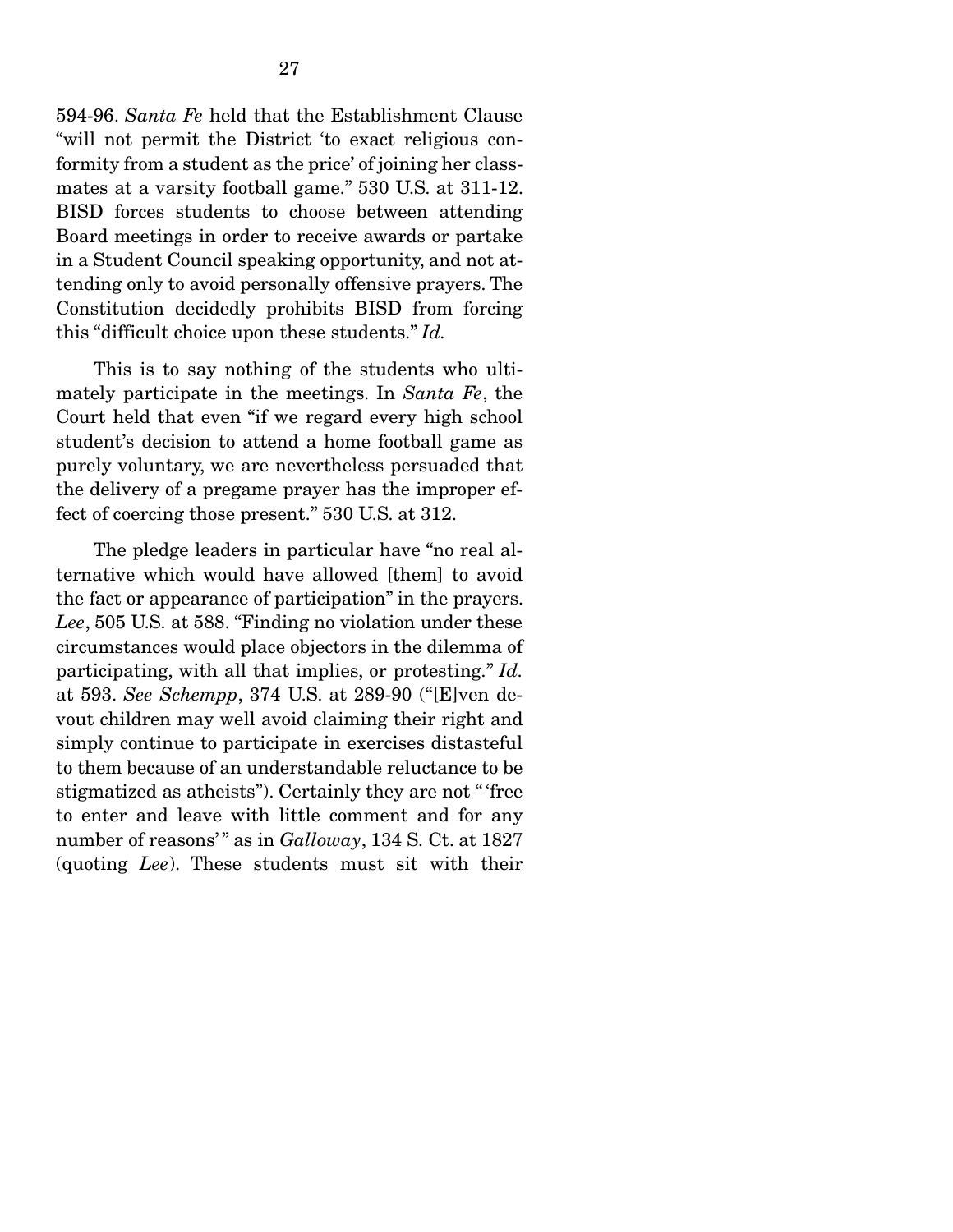principal in the front row. (R.1131, 1133-36). As soon as the meeting starts, they are ushered to the podium to stand with their principal and the prayer giver. $49$ They cannot leave to avoid a personally offensive prayer without everyone noticing, and in any event, must be present to receive their certificate immediately after the invocation.

 Unless this Court intervenes, an elementary student randomly selected to lead the pledges at a formal school board meeting will be accorded *less* constitutional protection than a high school student selected to lead pledges at a football game. If, as *Santa Fe* holds, student prayers at extracurricular games are unconstitutionally coercive as to mature students voluntarily present, then such prayers at formal meetings where students as young as six regularly participate and are sometimes required to attend are *a fortiori* coercive. The "school-board setting is arguably more coercive to participating students than the graduation ceremony at issue in *Lee*." *Coles*, 171 F.3d at 383. And the "symbolism of a union between church and state is most likely to influence children of tender years." *Sch. Dist. v. Ball*, 473 U.S. 373, 390 (1985).

 The panel acknowledged that students participate in every meeting and that most are "elementaryand middle-school students." (App.4). It further conceded that many other students "frequently attend

<sup>49 (</sup>R.937-42, 1134); *e.g.*, (R.814) ("They're not really crazy about being right up here while I'm introducing them").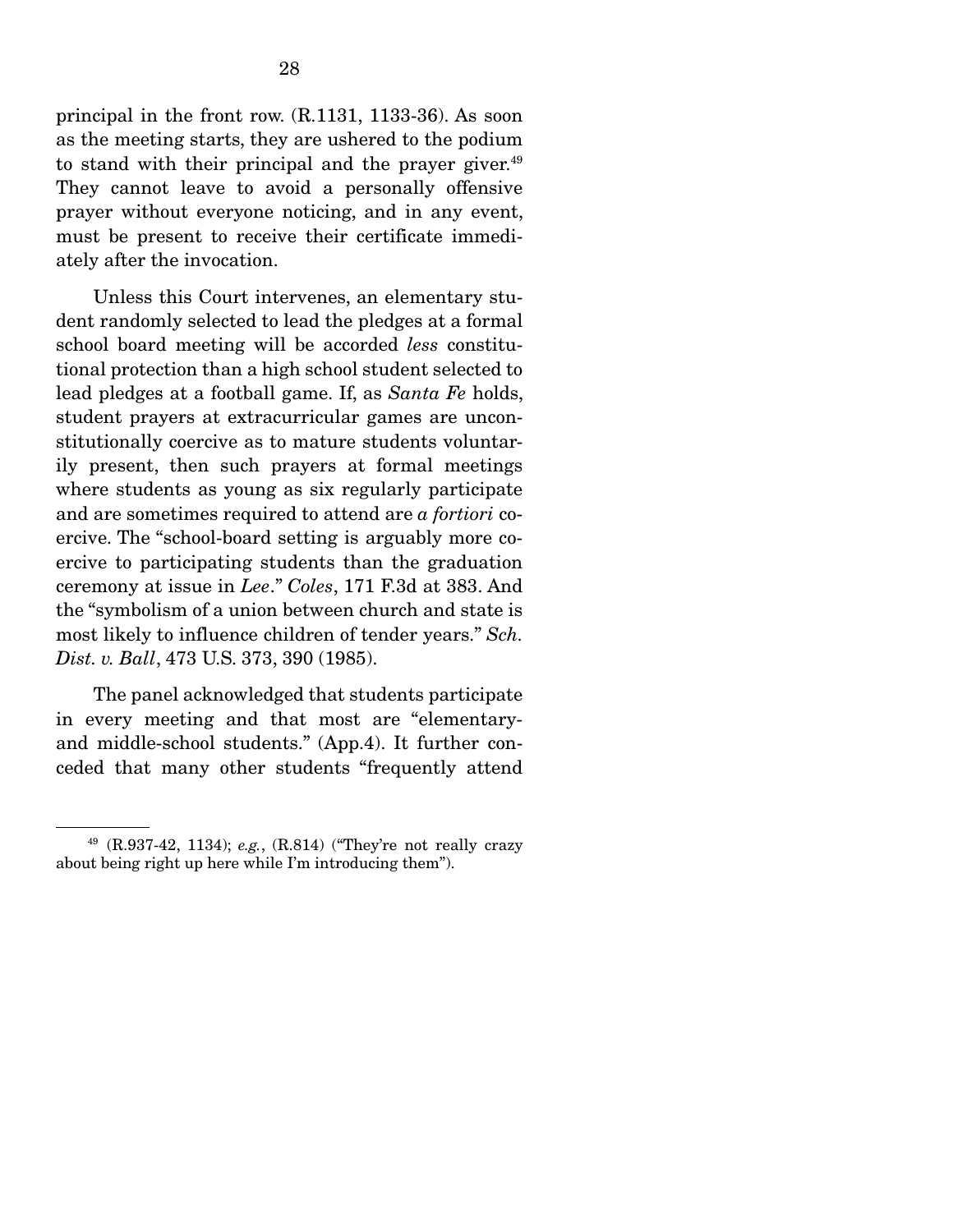school-board meetings." (App.4). Yet it still believed *Galloway* applied on the grounds that "[m]ost attendees are adults." (App.4, 10). The heightened protection accorded to the public-school context, however, does not turn on any particular student-to-adult ratio. Otherwise, many school events such as football games and graduations would be subject to lesser scrutiny than classrooms simply because of the large presence of adults. This reasoning, of course, runs counter to *Santa Fe* and *Lee*. 50

## C. The panel's ruling allowing school officials to participate in prayers with students contravenes decisions of this Court and Circuit Courts.

 The Fifth Circuit's decision allowing school authorities to participate in prayers with students flouts the letter and spirit of decades of Supreme Court precedent. In *Lemon*, this Court declared: *"*The State must be certain, given the Religion Clauses, that subsidized teachers do not inculcate religion." 403 U.S. at 619. In *Schempp*, this Court relied in part on the fact that the prayer exercises were conducted "under the supervision and with the participation of teachers employed in those schools." 374 U.S. at 223*.* In *Mergens*, moreover, this Court deemed the Equal Access Act provisions prohibiting school officials from "participating" in

<sup>50</sup> *See also Santa Fe*, 530 U.S. at 312 (the Constitution "will not permit the District 'to exact religious conformity from *a* student'") (quoting *Lee*) (emphasis added).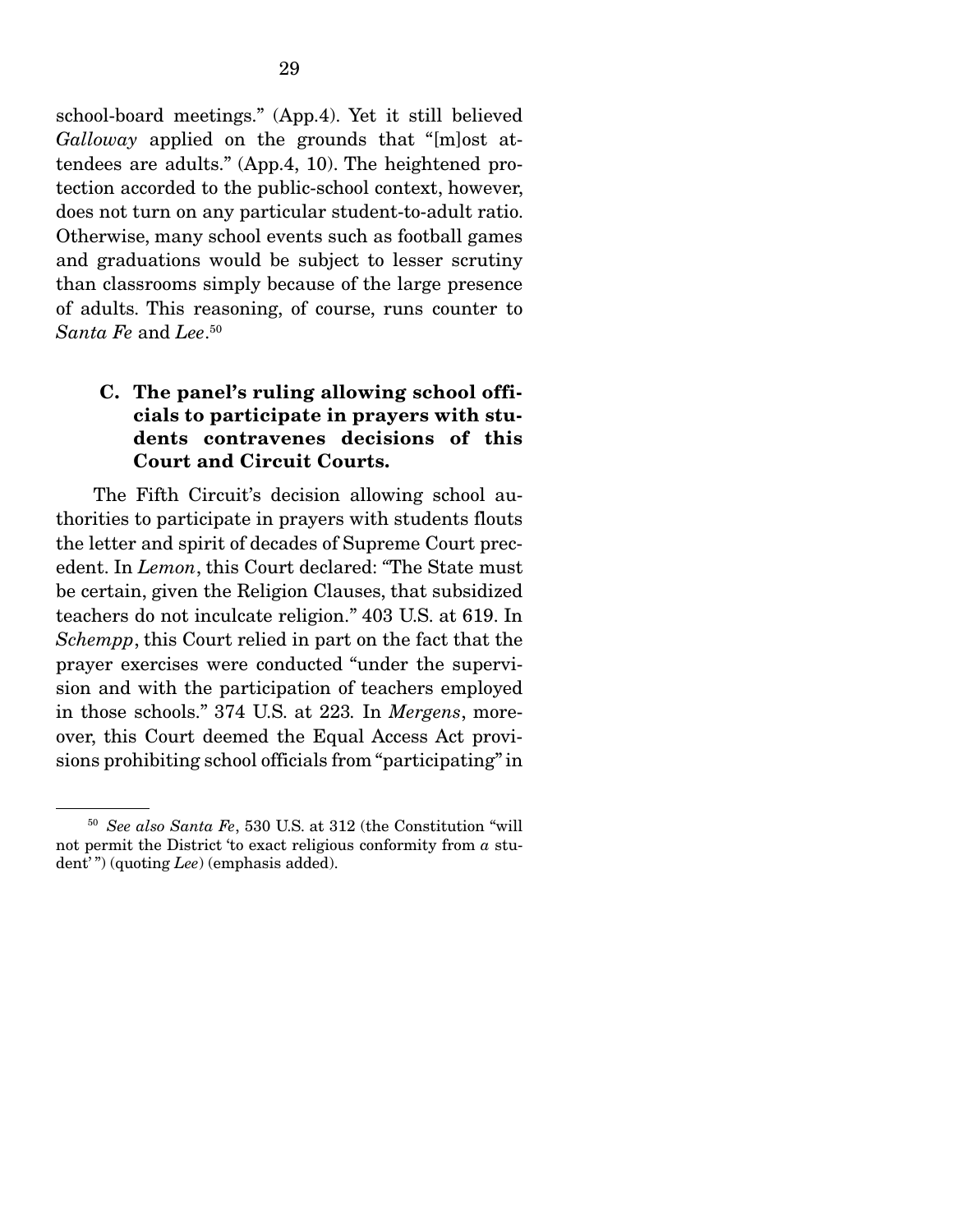prayer with students constitutionally necessary. 496 U.S. at 232-36, 249-53.

 In *Lee*, this Court was concerned students would feel especially pressured to participate in prayer in the presence "of school officials." 505 U.S. at 590. In *Santa Fe*, the Court ruled that "student-initiated" invocations would be perceived as "delivered with the approval of the school administration" even without officials actually participating in the prayers. 530 U.S. at 301, 308 & n.11. Because BISD officials (1) actively participate in the prayers, (2) announce that the prayer-giver is in fact "representing" their school, (3) ask the audience to participate, and (4) occasionally edit the student remarks (R.2123-25), the *"*degree of school involvement here," even more than in *Santa Fe*, makes it clear that the prayers bear "the imprint of the State and thus put school-age children who objected in an untenable position." *Lee*, 505 U.S. at 590.

 The panel's decision also conflicts with the decisions of other circuits. The Third Circuit in *Borden v. School District*, for instance, held that a coach's practice of silently taking a knee with his players during student-led prayer to "show respect" violated the Establishment Clause. 523 F.3d 153, 170 (3d Cir. 2008), *cert. denied*, 555 U.S. 1212 (2009). *See also Holloman v. Harland*, 370 F.3d 1252, 1286 (11th Cir. 2004) (teacher invoking moment of silence for prayer with students and sometimes concluding with "Amen" violated Establishment Clause).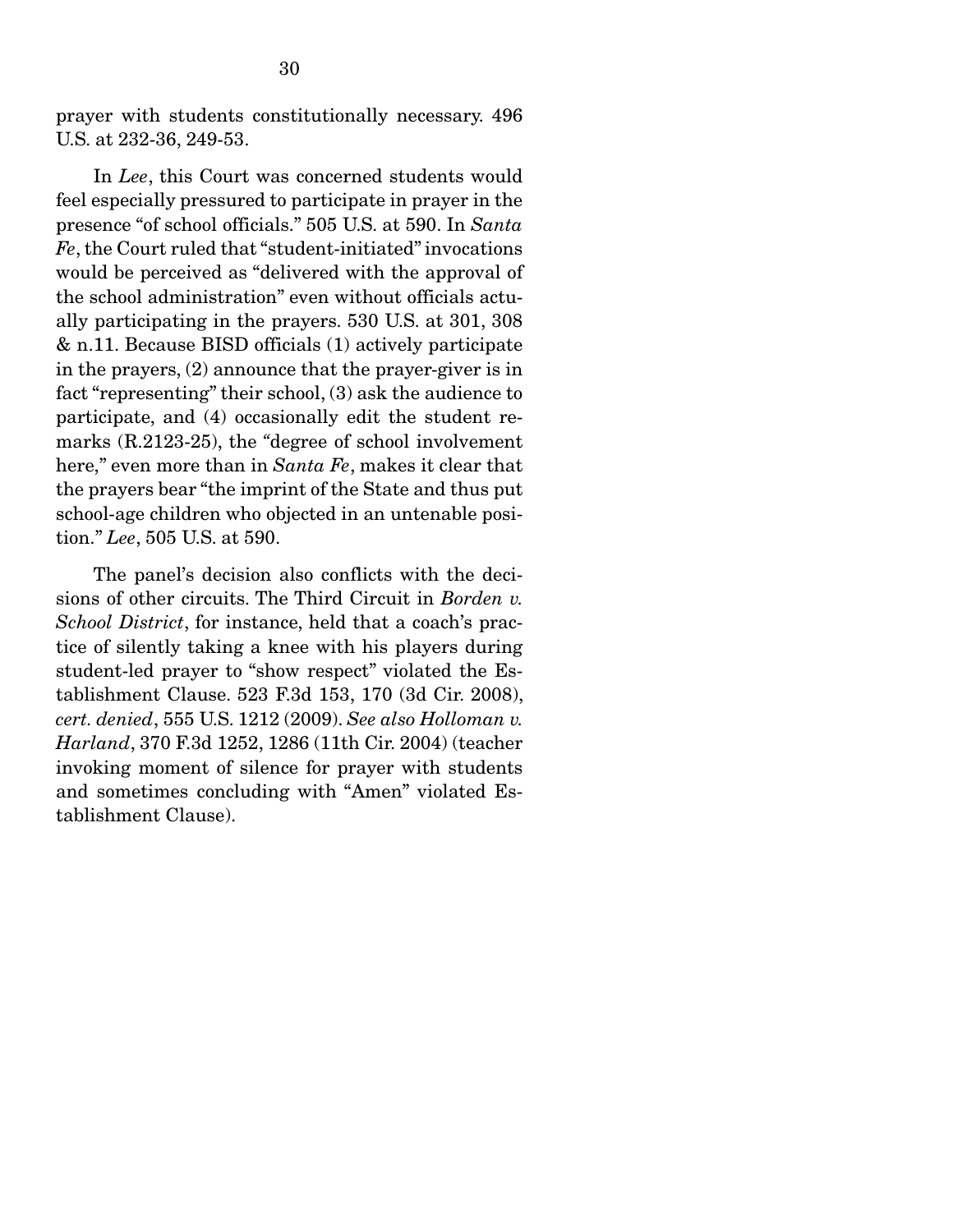The Department of Education even requires school districts to certify that practices comport with its "Guidance," which states: "school administrators, and other school employees are prohibited by the Establishment Clause from encouraging or discouraging prayer, and from actively participating in such activity with students."51 BISD's *own* policies recognize that school officials "may not lead or participate in any prayer or religious activity with students." (R.2086- 91).

 The panel made no attempt to reconcile its decision with any of the foregoing authorities. Nor did it offer any cogent reason to depart from its own precedent. The Fifth Circuit has held that when school authorities "manifest approval and solidarity with student religious exercises, they cross the line between respect for religion and endorsement of religion." *Doe v. Duncanville Indep. Sch. Dist.*, 70 F.3d 402, 405-06 & n.4 (5th Cir. 1995). The dissent agreed that there "is practically no doubt" that this Court's cases prohibit "teachers from actively joining in the student-led prayers." *Id.* at 409 (Jones, J., concurring and dissenting). In *Ingebretsen v. Jackson Public School District*, the Fifth Circuit subsequently held a statute unconstitutional because it permitted "school administrators [to] participate in prayers in their official capacity." 88 F.3d 274, 277 (5th Cir. 1996).The panel made no attempt to distinguish *Ingebretsen*. And beyond pointing to an

<sup>51</sup> U.S. Department of Education, Feb. 7, 2003, https://www2. ed.gov/policy/gen/guid/religionandschools/prayer\_guidance.html (last visited July 21, 2017). *See* 20 U.S.C. § 7904.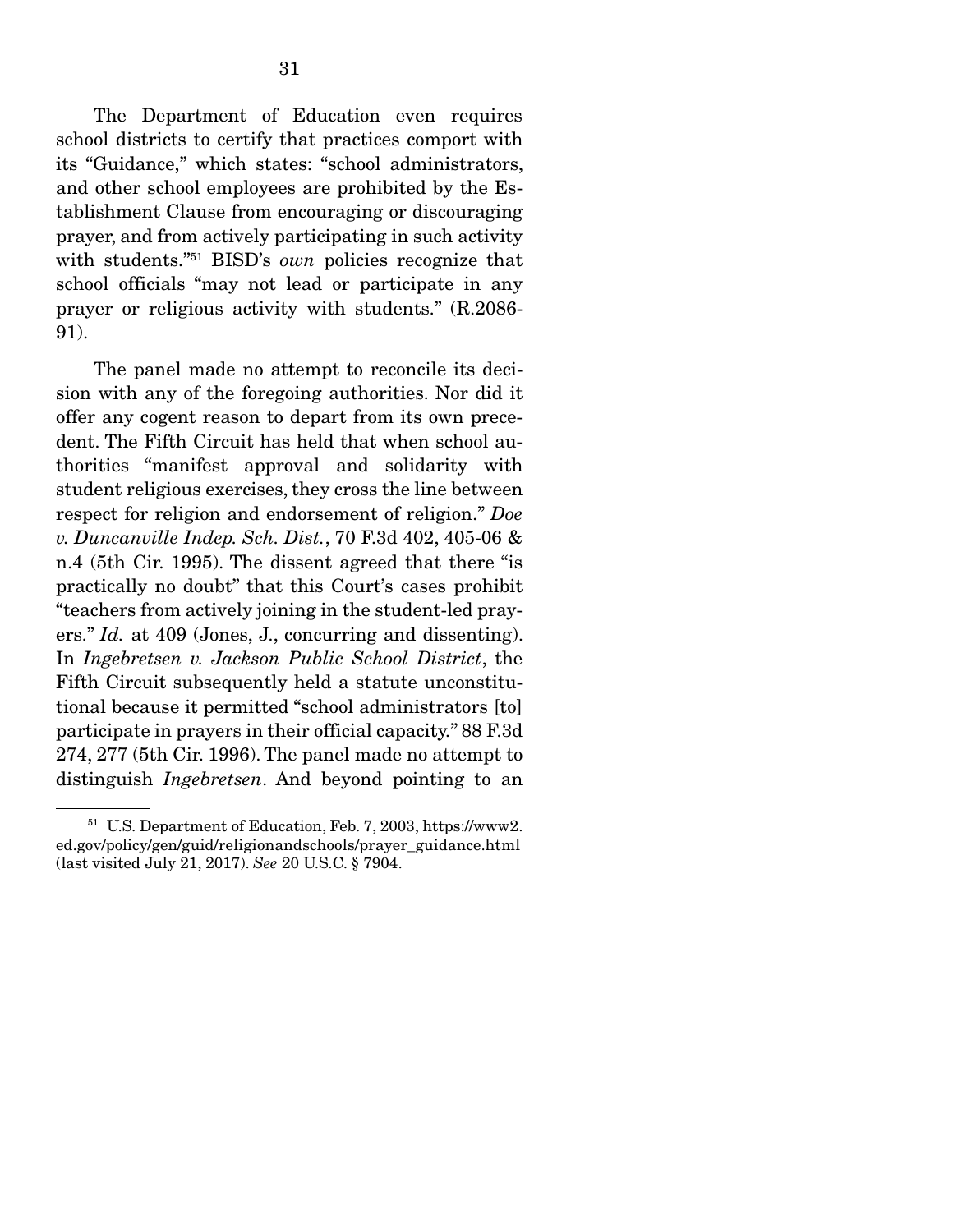extraneous factual detail in *Duncanville*, the panel's only basis for distinguishing *Duncanville* was its circular position that: "This case, by way of stark contrast, concerns legislative prayers. It is distinguishable from *Duncanville* for that reason alone." (App.16). But the legislative-prayer exception has never allowed school officials to participate in prayer with students*.* 

### D. The panel's decision conflicts with *Galloway* and *Marsh.*

 "*Marsh* and *Town of Greece* in no way sought to dictate the outcome of every subsequent case." *Lund*, 2017 U.S. App. LEXIS 12623, at \*14-15. To pass muster, a legislative-prayer practice must be " 'an internal act' " to "accommodate the spiritual needs of lawmakers." *Galloway*, 134 S. Ct. at 1825-26 (quoting *Marsh*). In *Marsh*, " 'government officials invoke[d] spiritual inspiration *entirely for their own benefit.*" *Id.* (citation omitted, emphasis added). A legislative-prayer practice is unconstitutional if it is "an effort to promote religious observance among the public." *Id*.

 BISD's practice is plainly an effort to bring "prayer and proselytization into public schools through the backdoor." *Chino Valley*, 2016 U.S. Dist. LEXIS 19995, at \*60-61. It is hardly an "internal act" for lawmakers' "own benefit." BISD asserted that the practice is primarily an "opportunity for students" to "hone their public speaking skills" and engage in "private speech." (R.248, 553, 559, 1156). According to BISD, "it's always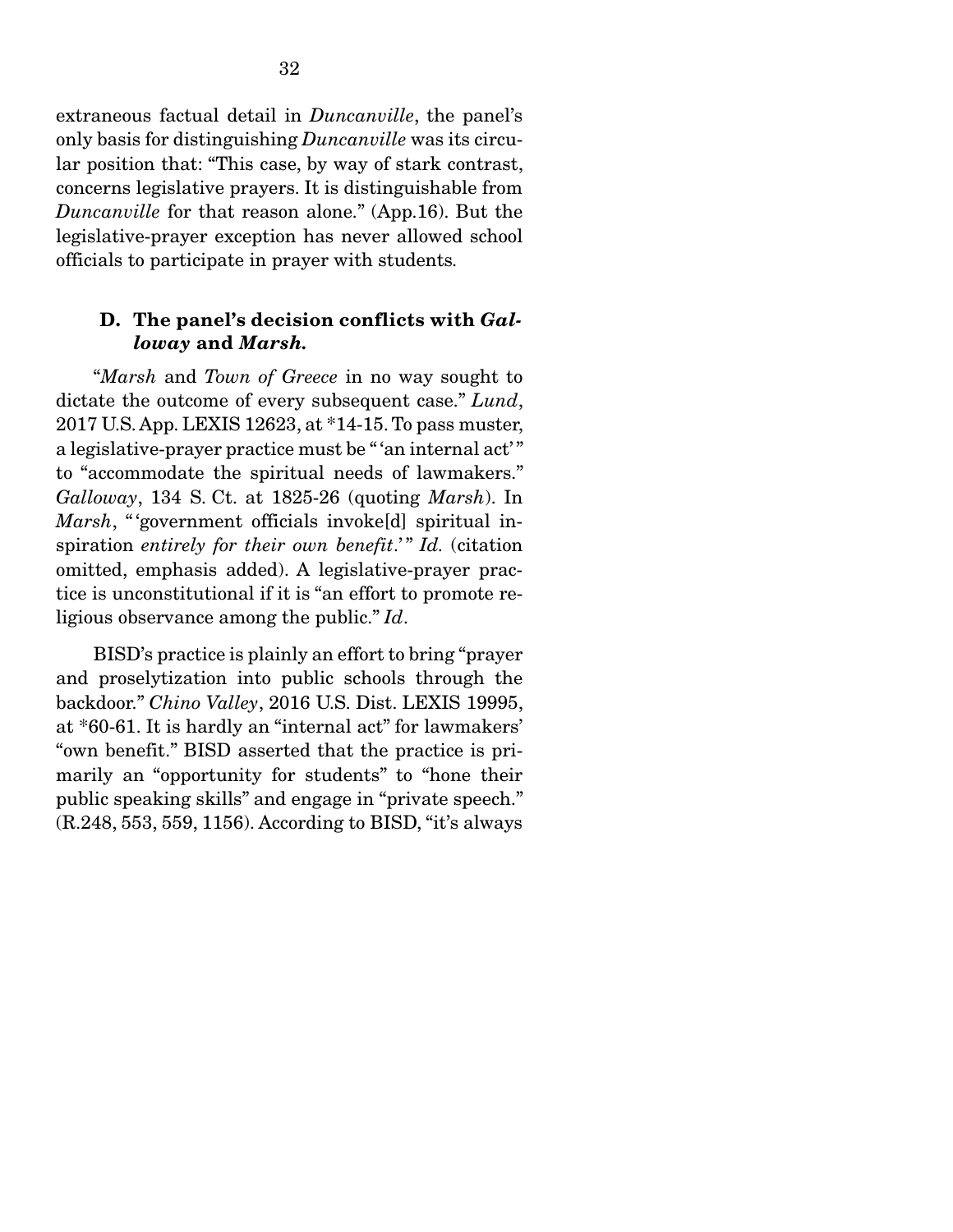about students having the opportunity to share their thoughts, express their first amendment rights." (R.1299). The legislative-prayer exception is not about students or anyone else exercising free speech rights. *E.g.*, *Turner v. City Council*, 534 F.3d 352, 355 (4th Cir. 2008) (Justice O'Connor) (noting there is not a "single case in which a legislative prayer was treated as individual or private speech.").

 Of course, while the practice is unmistakably student-focused, BISD's "free speech" argument is nothing but a thinly veiled attempt to continue a longstanding practice of school-sanctioned prayer. *See Santa Fe*, 530 U.S. at 315. *E.g.*, (R.1300, 1478). From 1990 until the eve of litigation, students were selected to deliver an "Invocation," which continues to be a prayer or religious message most of the time*.* Giving select access to a "speaker representing the student body" to deliver a one-minute, content-limited remark traditionally called "Invocation," over the district's sound system, "under the supervision of school faculty," does not create a forum for "private speech" nor does it "foster free expression." *Id.* at 303, 309-10. Both courts *a quo* understood as much. (App.9, 22).

 Ignoring the practice's predominant studenttargeted aims, the panel nonetheless upheld it under *Galloway* based solely on BISD's other litigation position "that the board members are the invocations' primary audience." (App.11). Even if this were true, it would not be enough. The practice must ultimately fit "within the [*Marsh*] tradition," *Galloway*, 134 S. Ct. at 1819, meaning it must be "consistent with the manner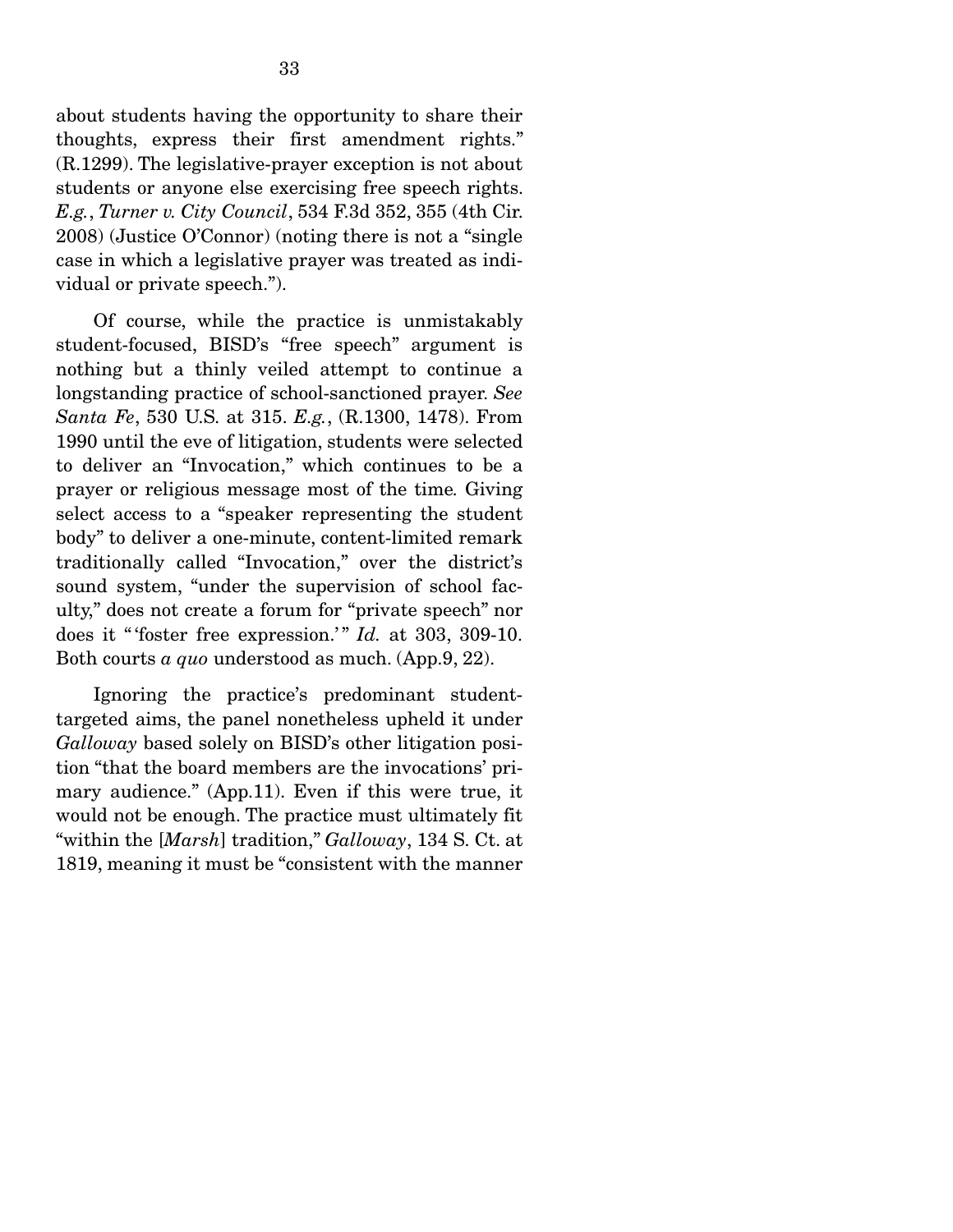in which the First Congress viewed its chaplains." *Marsh*, 463 U.S. at 793 n.16. *Marsh* "granted *certiorari* limited to the challenge to the practice of opening sessions with prayers by a state-employed clergyman," and relied on the fact that Nebraska's century-old *clergy* practice was "consistent with two centuries of national practice." *Id*. at 786, 790.

 A school district's practice intended as an educational opportunity for students as young as six is in no way consistent with the way the First Congress viewed its chaplains. *See Edwards*, 482 U.S. at 581-83 & n.4; *Indian River*, 653 F.3d at 281. "The simple truth is that free public education was virtually nonexistent in the late 18th century . . . [so] it is unlikely that the persons who drafted the First Amendment, or the state legislators who ratified it, anticipated the problems of interaction of church and state in the public schools." *Wallace*, 472 U.S. at 80 (O'Connor, J., concurring) (internal citation omitted). Even the panel conceded: "Arguably, BISD's practice of student-led invocations undermines its claim that its practice is consistent with the historical practice." (App.12). The panel further agreed that "chaplains may be better at giving appropriately solemnizing invocations." And yet it still found that "BISD's practice of allowing students to deliver invocations fits within the legislative-prayer exception, notwithstanding its departure from the historical practice of chaplain-led invocations." (App.12).

 The Fourth Circuit sitting en banc recently struck down a county's legislative-prayer practice, finding that "because the commissioners were the exclusive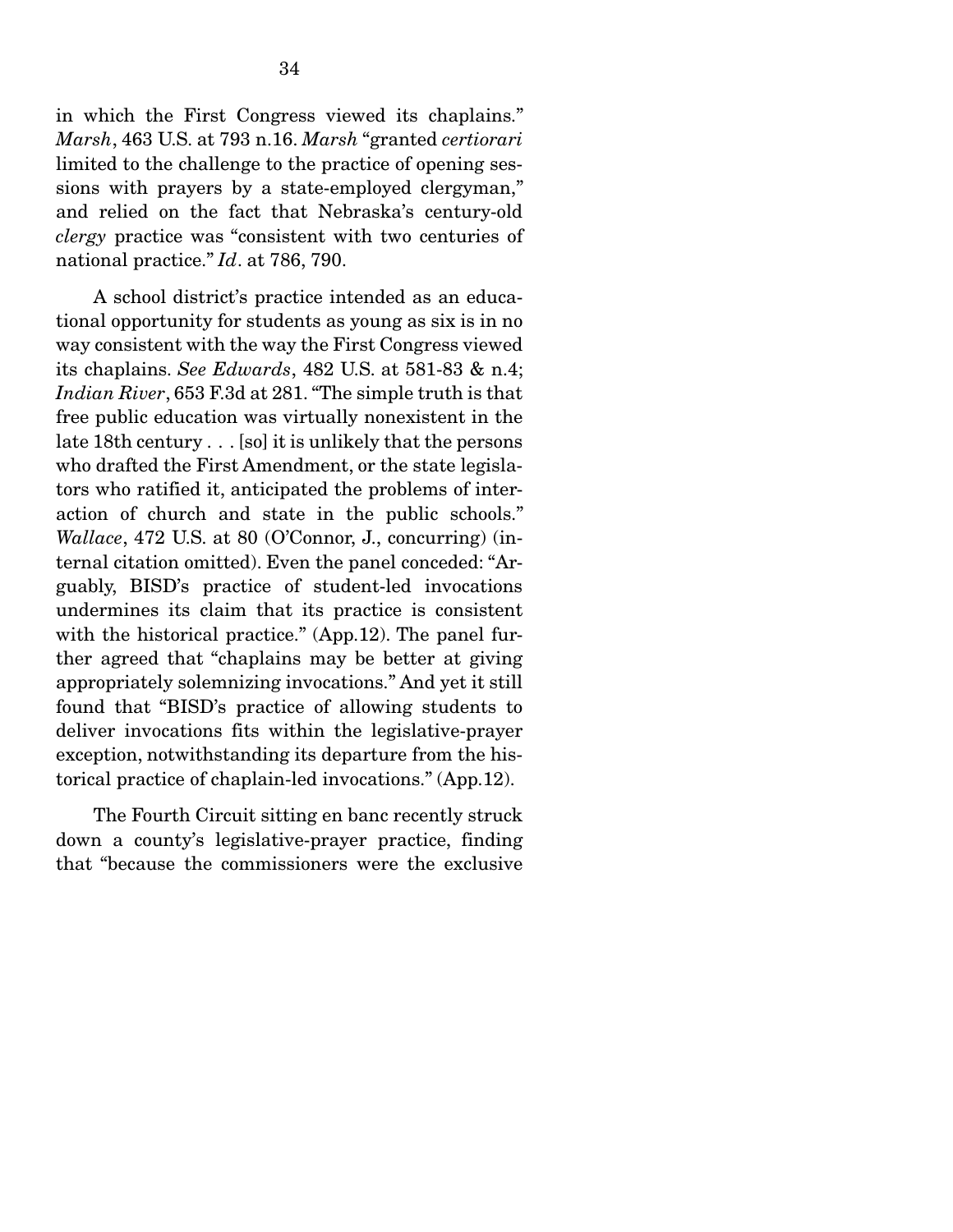prayer-givers, Rowan County's invocation practice falls *well outside* the more inclusive, minister-oriented practice of legislative prayer described in [*Galloway*]." *Lund*, 2017 U.S. App. LEXIS 12623 at \*5 (emphasis added). *Marsh* and *Galloway* "did not concern lawmaker-led prayer," *id.* at \*15-16, and they certainly did not concern student prayer or school officials participating in student prayers. That BISD confines the pool of speakers to Student Council pushes its practice even further outside *Galloway*'s perimeter. The Fourth Circuit deemed Rowan County's practice a "conceptual world apart" from *Galloway* because it created "a 'closed-universe' of prayer-givers" dependent "solely on election outcomes." *Id.* at \*19-20, \*32.

- II. The Fifth Circuit's decision directly conflicts with the decisions of the other Circuit Courts holding that school board prayers do not qualify for the legislativeprayer exception.
	- A. The question presented has divided and perplexed the lower courts for over twenty years.

 The pressing need for certiorari is hastened by the fact that the Fifth Circuit is just the most recent court to consider whether the legislative-prayer exception applies to prayers at school board meetings. *See Coles*, 171 F.3d at 374 (case filed in 1992). Declining to intervene will only lead to further confusion and inconsistent results in the lower courts, *infra*.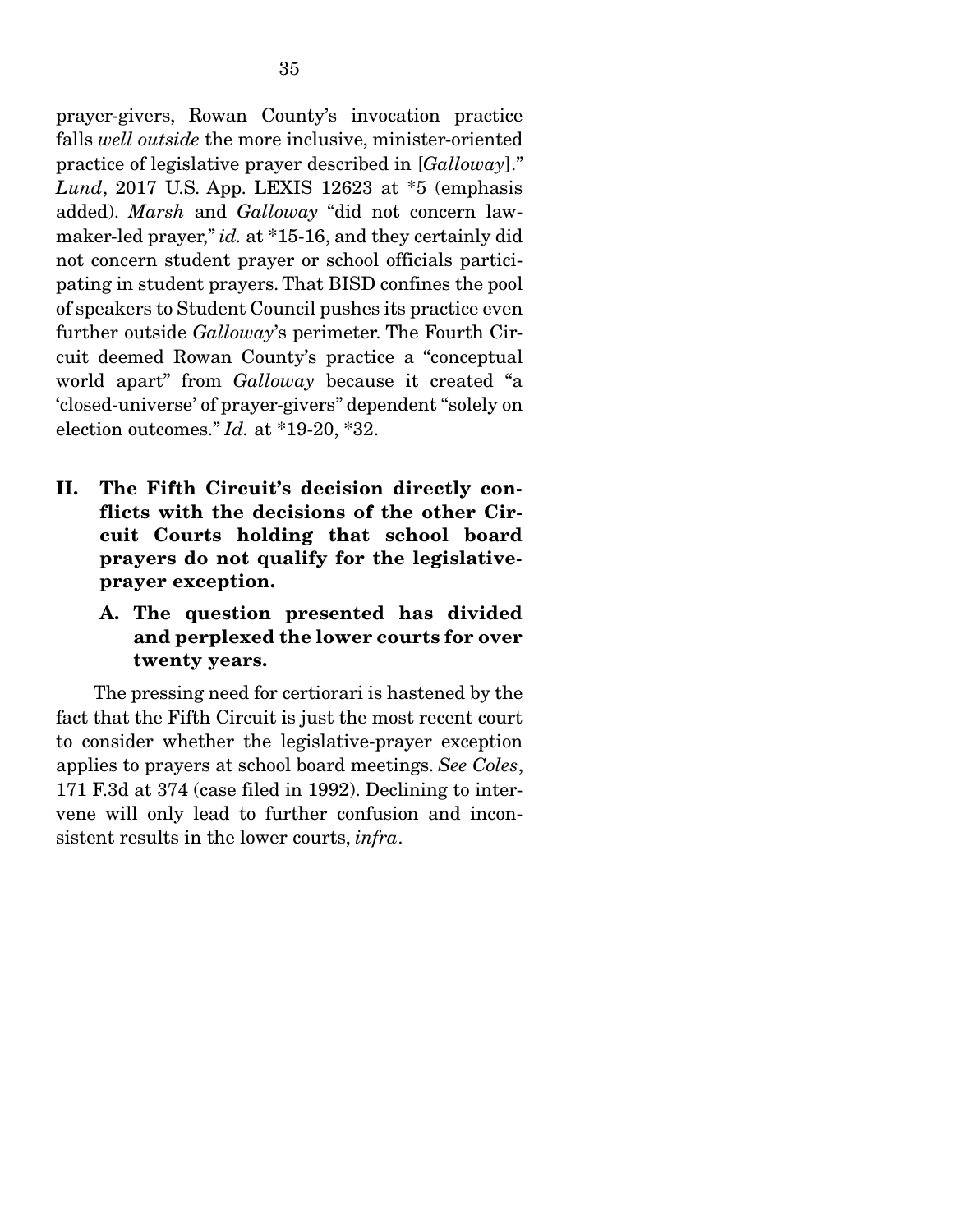#### 1. Sixth Circuit

 The very first judge to decide the issue got it right. In *Coles v. Cleveland Board of Education*, the magistrate judge concluded that school board prayers involved the same type of " 'state-sponsored and statedirected religious exercise'" invalidated in Lee and therefore did not quality for the legislative-prayer exception. 950 F. Supp. 1337, 1340-41, 1345 (N.D. Ohio 1996). The Sixth Circuit agreed. After a careful analysis, the court found the exception inapt, based on the differences between school boards and legislative bodies, the degree of student involvement, and the susceptibility of children to coercion. 171 F.3d at 371-72, 379. Unlike the Fifth Circuit (App.10), the Sixth Circuit understood that *Marsh* "does not support the proposition that government-sponsored prayer at all 'deliberative public bodies' is presumptively valid." *Id*. at 380. The court noted that "the fact that school board meetings are an integral component of the . . . school system serves to remove it from the logic in *Marsh*." *Id.* at 381.

#### 2. Ninth Circuit

 The Ninth Circuit in *Bacus v. Palo Verde Unified School District Board of Education*, subsequently reversed a decision upholding school board prayer under the legislative-prayer exception, finding that "*Marsh*, assuming without deciding that it is applicable, would not save the practice" because the prayers were "almost always 'in the Name of Jesus.'" 52 F. App'x 355, 356-57 (9th Cir. 2002).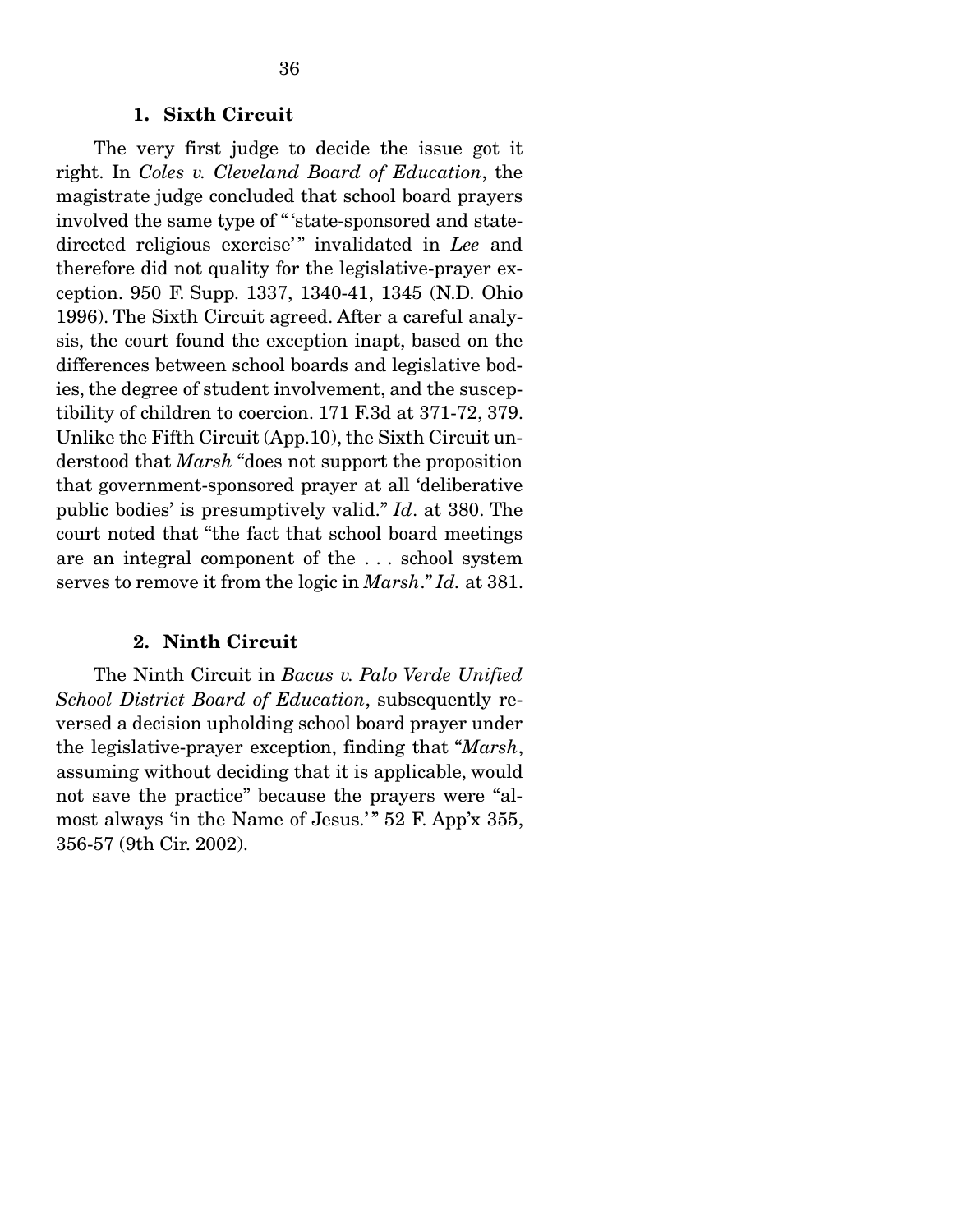#### 3. Fifth Circuit (*Tangipahoa*)

 Three years later, the court in *Doe v. Tangipahoa Parish School Board* held that school board prayers fall "outside the scope of *Marsh*" because the school board is an "integral part of the school system." 2005 U.S. Dist. LEXIS 3329, at \*15, \*27 (E.D. La. Feb. 23, 2005). The court enjoined the board from opening its meetings with invocations. *Id*. at \*32. Two panel members affirmed in part, finding the prayers unconstitutional though for different reasons. 473 F.3d at 191. Judge Stewart contended that the exception was inapplicable based on "the language of *Marsh*, subsequent Supreme Court precedent, and other Circuits' applications of *Marsh*." *Id.* at 205-07 (concurring and dissenting in part). Judge Barksdale believed they could avoid "being placed 'between the proverbial rock and a hard place,' " by assuming *arguendo Marsh* applied, because the "Board defend[ed] its prayer practice *solely* under *Marsh*" and conceded it would "*not* survive the *Lemon*  test." *Id.* at 197 (quoting *Coles*, 171 F.3d at 371). The majority concluded that the prayers unconstitutionally advanced Christianity. *Id.* at 203-04, & n.2. Judge Clement, who was on the panel below, dissented, believing that the prayers survived *Marsh*. *Id*. at 211-12.

### 4. Louisiana District Court

 The court in *Doe v. Tangipahoa Parish School Board*, 631 F. Supp. 2d 823 (E.D. La. 2009) ("*Doe-II*") found that the legislative-prayer exception applied to the school board's policy modified after the remand.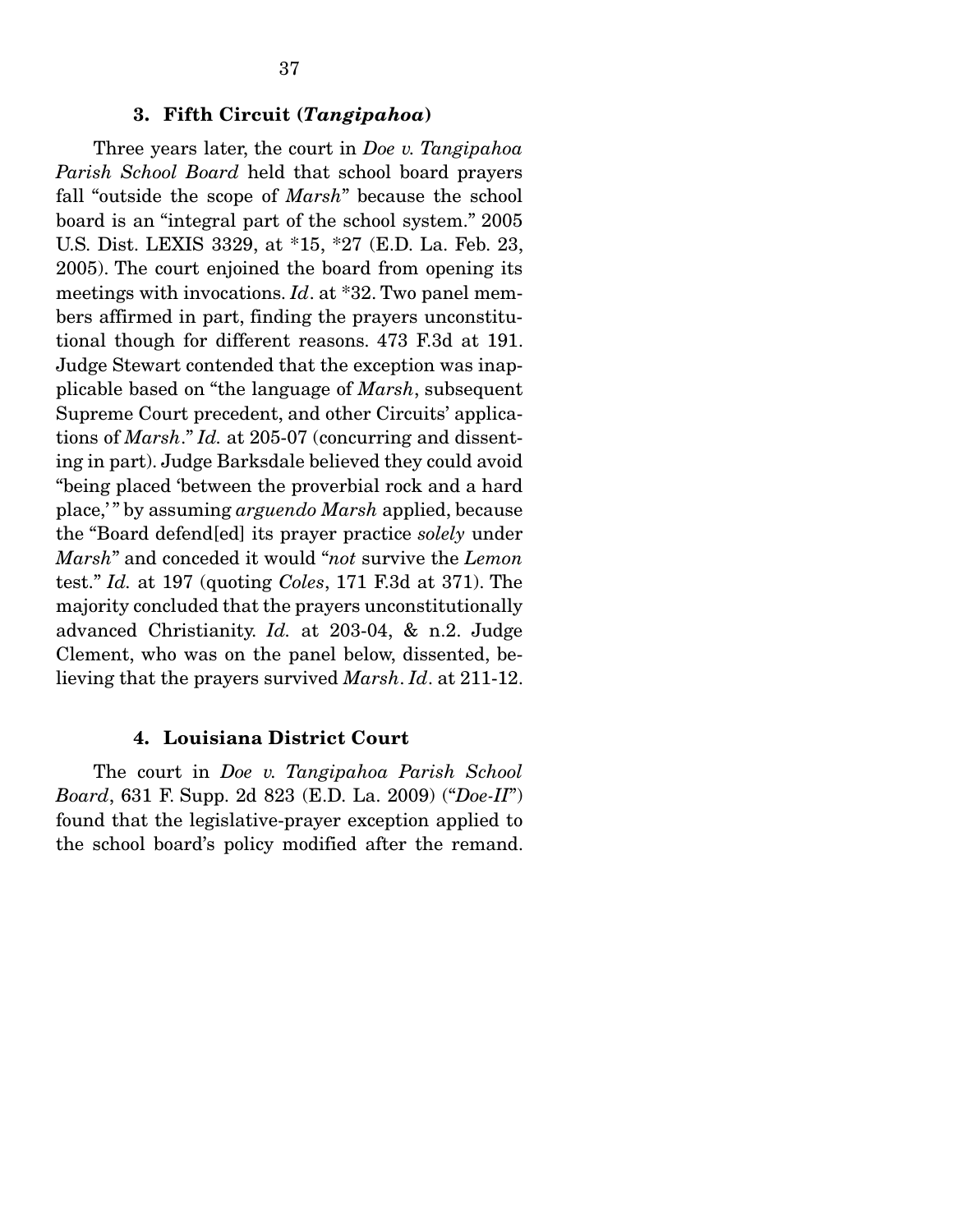*Doe-II* did not involve student prayers, but a rotating roster of community clergy, just like in *Galloway. Id.*  at 826-27. Moreover, the prayer was offered "5 to 7 minutes *before* the Board meeting," which was "followed by a 3 to 4 minute break *before* the opening gavel." *Id.* at 829 (emphasis added). The court stressed: "if any student guest is present to lead the Pledge of Allegiance or sing a patriotic song, the guest is introduced at that point, post-gavel." *Id.* 

### 5. Third Circuit

 In 2011, the Third Circuit emphatically concluded that the legislative-prayer exception did not apply to a school board's practice of opening meetings with "prayer or moment of silence." *Indian River*, 653 F.3d at 261-62. After thoroughly considering "the role of students at school boards, the purpose of the school board, and the principles underlying this Court's school prayer case law," the court ruled that school board prayer belongs under school prayer cases. *Id.* at 281. The court reasoned that this Court's cases reveal "the need to protect students from government coercion in the form of endorsed or sponsored religion," and that "*Marsh* does not adequately capture these concerns." *Id.* at 275.

 Like the Sixth Circuit before it, the Third Circuit agreed that "regardless of whether the Board is a 'deliberative or legislative body," the legislative-prayer exception "is ill-suited to this context." *Id.* at 278-79. The court emphasized that to "conclude that merely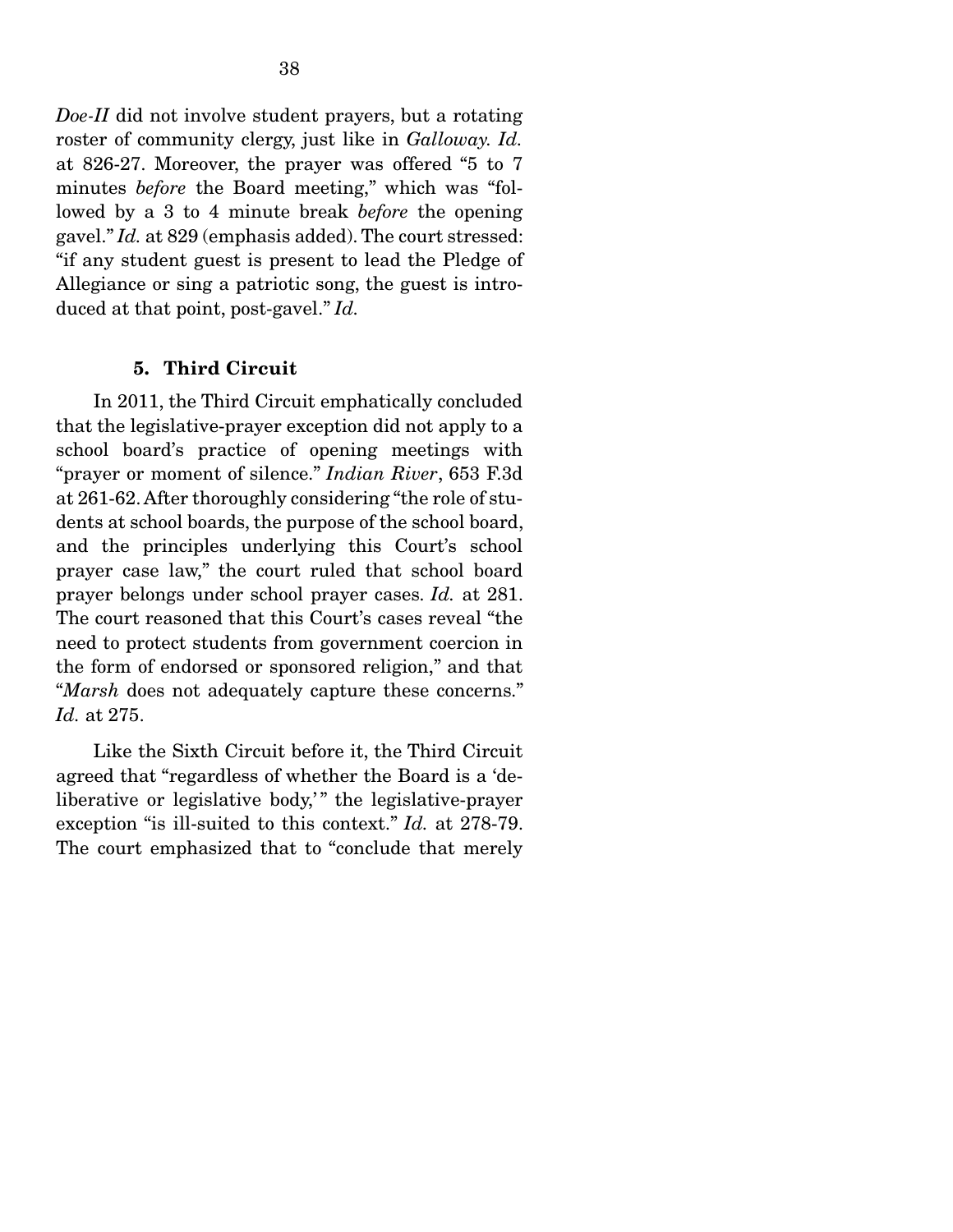because the Board has duties and powers similar to a legislative body *Marsh* applies, is to ignore the Board's role in Delaware's system of public school education." *Id.*

## 6. Splintered Post-*Galloway* District Court Decisions

 Two district courts considered this issue after *Galloway* and *Indian River*. The California district court held, after an exhaustive consideration of *Galloway*, that "the legislative exception does not apply to prayer at school board meetings," even when delivered by "clergyman from the community." *Chino Valley*, 2016 U.S. Dist. LEXIS 19995, at \*42-43, \*52. Six months later, the district court *a quo* summarily reached the opposite conclusion. (App.21-23). In so doing, it completely ignored *Edwards*, *Lee*, *Santa Fe*, *Lemon*, *Indian River*, *Coles*, and even *Chino Valley*. Instead, the court relied almost entirely on *Doe-II* (App.23), which predated *Indian River* and involved adult-led prayer delivered *before* meetings commenced, *supra.* 

# B. The Fifth Circuit's decision conflicts with the decisions of the Third and Sixth Circuits, and the California district court.

 The panel's ruling is obviously irreconcilable with *Indian River*, *Coles*, and *Chino Valley*, all of which "soundly, and after detailed analysis, concluded that school board prayer does not qualify for the legislative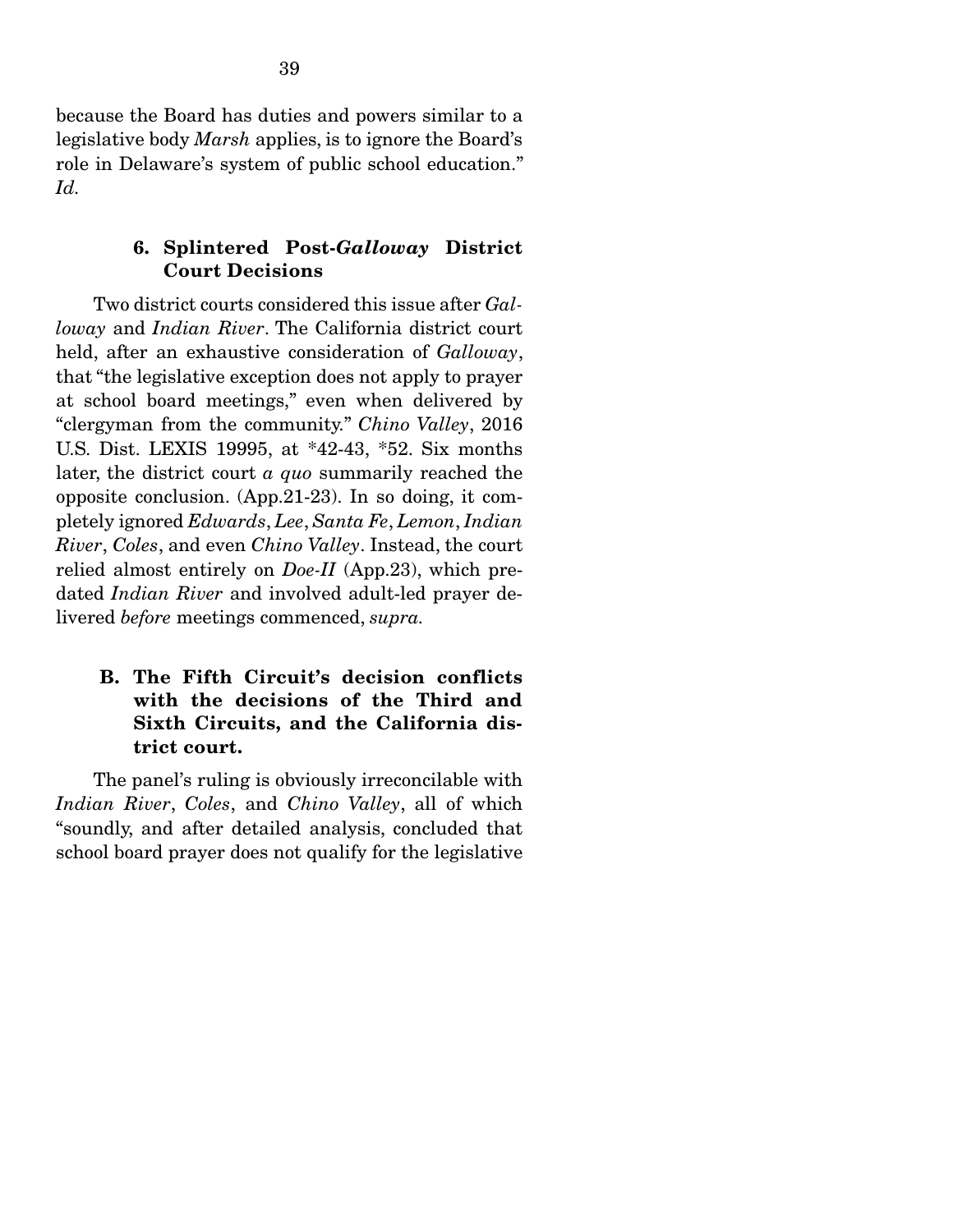exception." *Id.* at \*31-32 (citing *Indian River* and *Coles*). The Fifth Circuit acknowledged the conflict but presented no legitimate reason to part ways with these courts. It first suggested that *Indian River* and *Coles*  are legally questionable merely because they predate *Galloway.* (App.14). But *Galloway* left "the school prayer cases, upon which *Indian River*, *Coles*, and [*Chino Valley*] rely, undisturbed." *Id.* at \*53.

 The panel's only other rationalization was that *Coles* "involved a school board that always had at least one student member," and in *Indian River "*student representatives attended board meetings 'in their formal role as student government representatives." (App.14). Neither case is distinguishable on such grounds, however, because at least two BISD students participate in *every* meeting as student government representatives (App.6) (R.1133), and six serve as Student Ambassadors, analogous to *Coles.* Indeed, whereas *Coles* only involved one student representative, 171 F.3d at 372, at least *eight* student representatives participate in BISD meetings. The student involvement is also more troubling here because the students frequently subjected to BISD prayers are elementary and middle schoolchildren.52

<sup>52</sup> Approximately 85% of the pledge leaders have been elementary and middle school students. (App.4).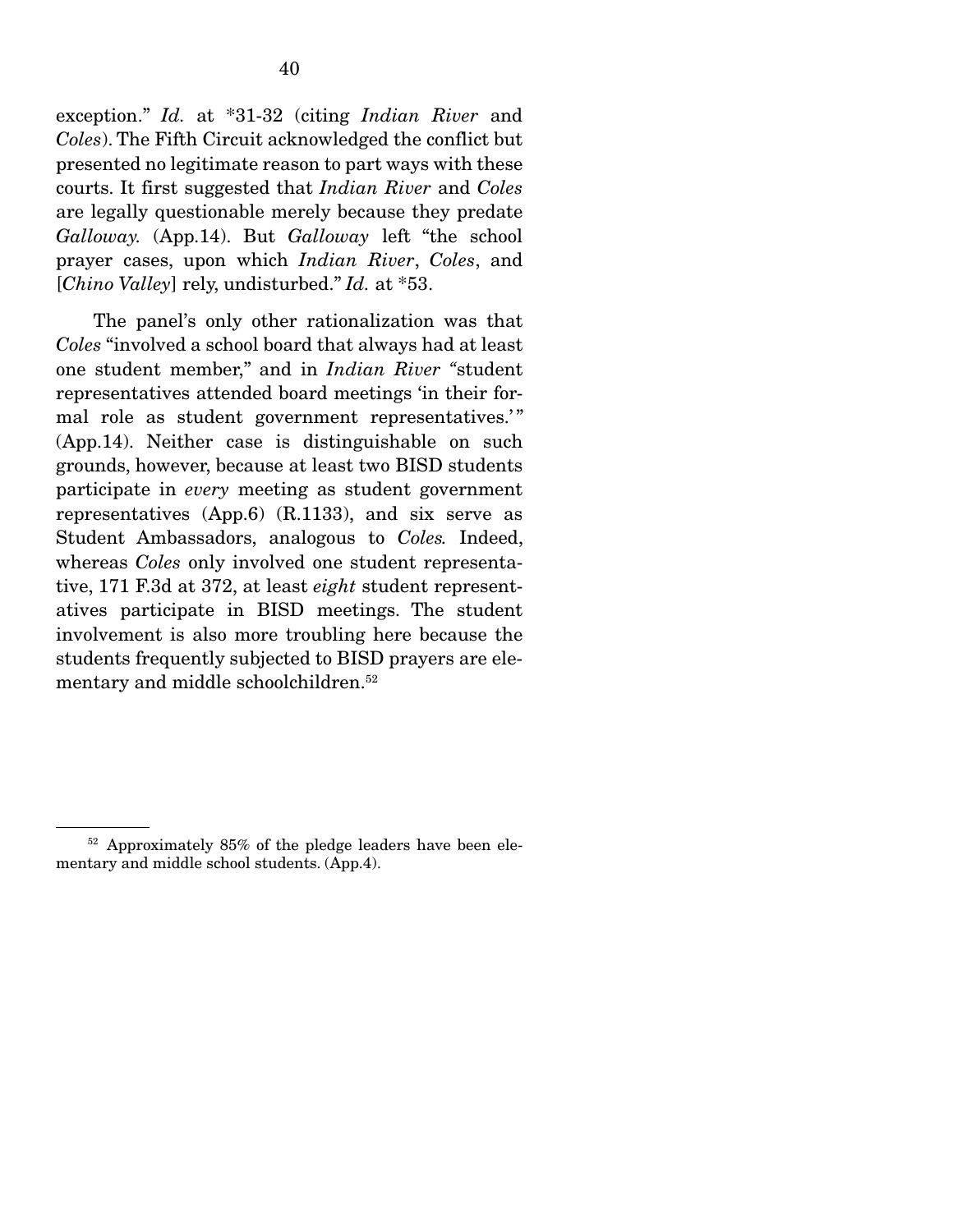Establishment Clause cases are of particular concern to this Court, given " 'the fundamental place held by the Establishment Clause in our constitutional scheme,'" *Wallace*, 472 U.S. at 61 (citations omitted), and even more so when the freedom of conscience of schoolchildren is at stake. *Lee*, 505 U.S. at 592. This Court has "always treated with special sensitivity the Establishment Clause problems that result when religious observances are moved into the public schools." *Mergens*, 496 U.S. at 287 (Stevens, J., dissenting) (citing *Edwards*, 482 U.S. at 583-84).

 The multi-state effects of the Fifth Circuit's decision furnish an independent reason for granting certiorari. The decision invites and countenances public schools to subject their students to prayers at school board meetings even when attendance is obligatory. Over 50 million students attend our nation's public elementary and secondary schools. Students residing in some states can freely participate in school board meetings without fear of being subjected to a personally offensive prayer, but the same cannot be said for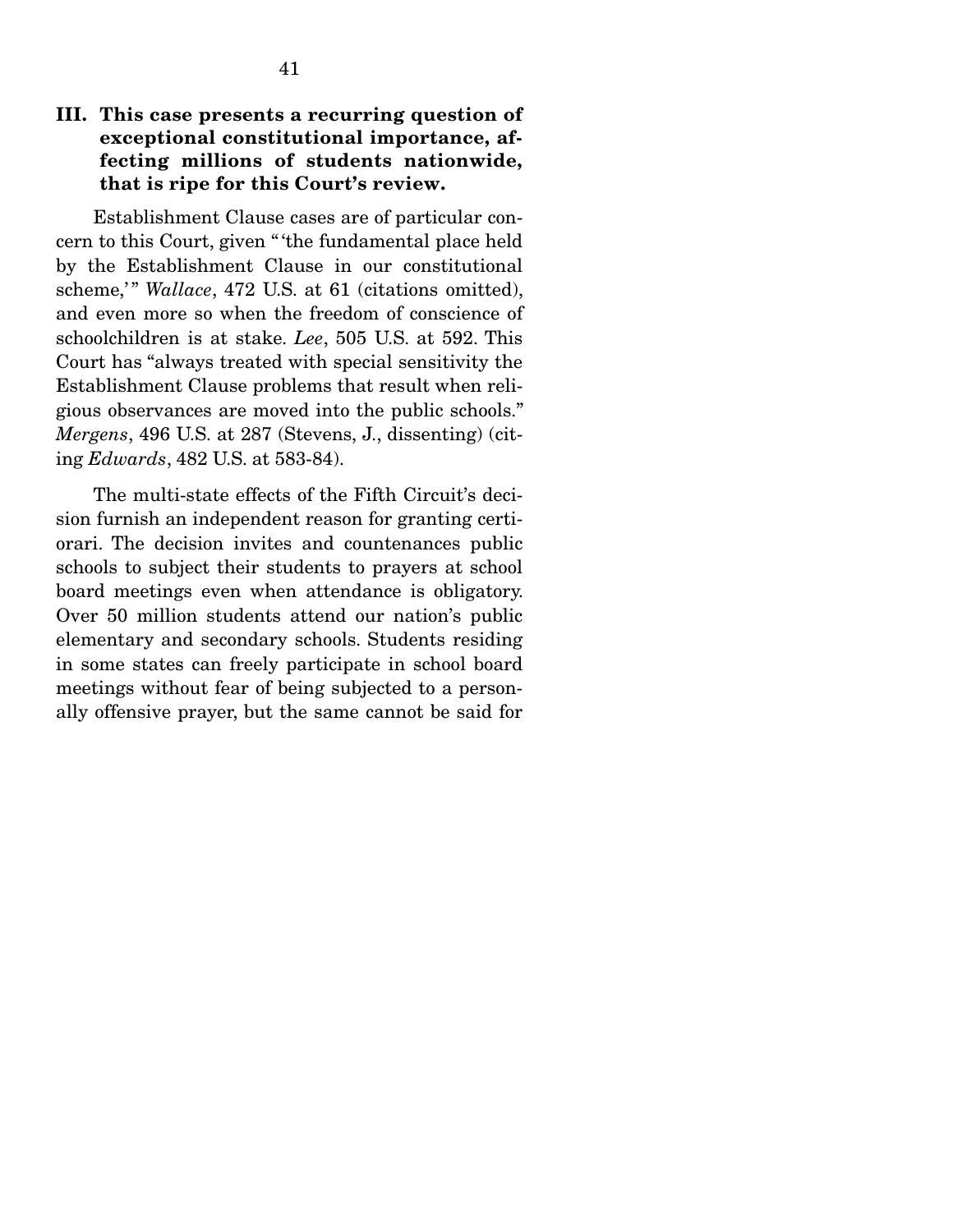the nearly 6.5 million students residing in Texas, Louisiana, and Mississippi.53

 The threatened multi-state effects are not illusory. Texas, Louisiana, and Mississippi joined an amicus brief declaring a vested interest in a Fifth Circuit decision giving the green light for school prayers.54 They were joined by twelve other states situated within the Fourth, Seventh, Eighth, Ninth, Tenth, and Eleventh Circuits. On the other side, at least sixteen religious groups and national civil rights organizations signed amicus briefs against BISD.55

 Further percolation of this issue in the lower courts is wholly unnecessary. The question of the appropriate analysis for addressing prayer at school board meetings has been debated and decided in the federal courts for nearly a quarter century. In 2011, moreover, this Court was presented with an almost identical question: "Whether a school board's longstanding tradition of opening its monthly sessions with an invocation is consistent with the Establishment

<sup>53</sup> *Enrollment in public elementary and secondary schools*, NATIONAL CENTER FOR EDUCATION STATISTICS, DIGEST OF EDUCA-TION STATISTICS, https://nces.ed.gov/programs/digest/d16/tables/ dt16\_203.20.asp (last visited July 21, 2017).

<sup>54</sup> Brief of the States of Texas, et al. as Amici Curiae Supporting Respondents, *Am. Humanist Ass'n v. McCarty*, 2016 WL 657492 (No. 16-11220).

<sup>55</sup> Brief of Ams. United for Separation of Church and State, et al. as Amici Curiae Supporting Petitioners, *Am. Humanist Ass'n v. McCarty* (No. 16-11220); Brief of Freedom from Religion Found., et al. as Amici Curiae Supporting Petitioners, *Am. Humanist Ass'n v. McCarty*, 2016 WL 6081534 (No. 16-11220).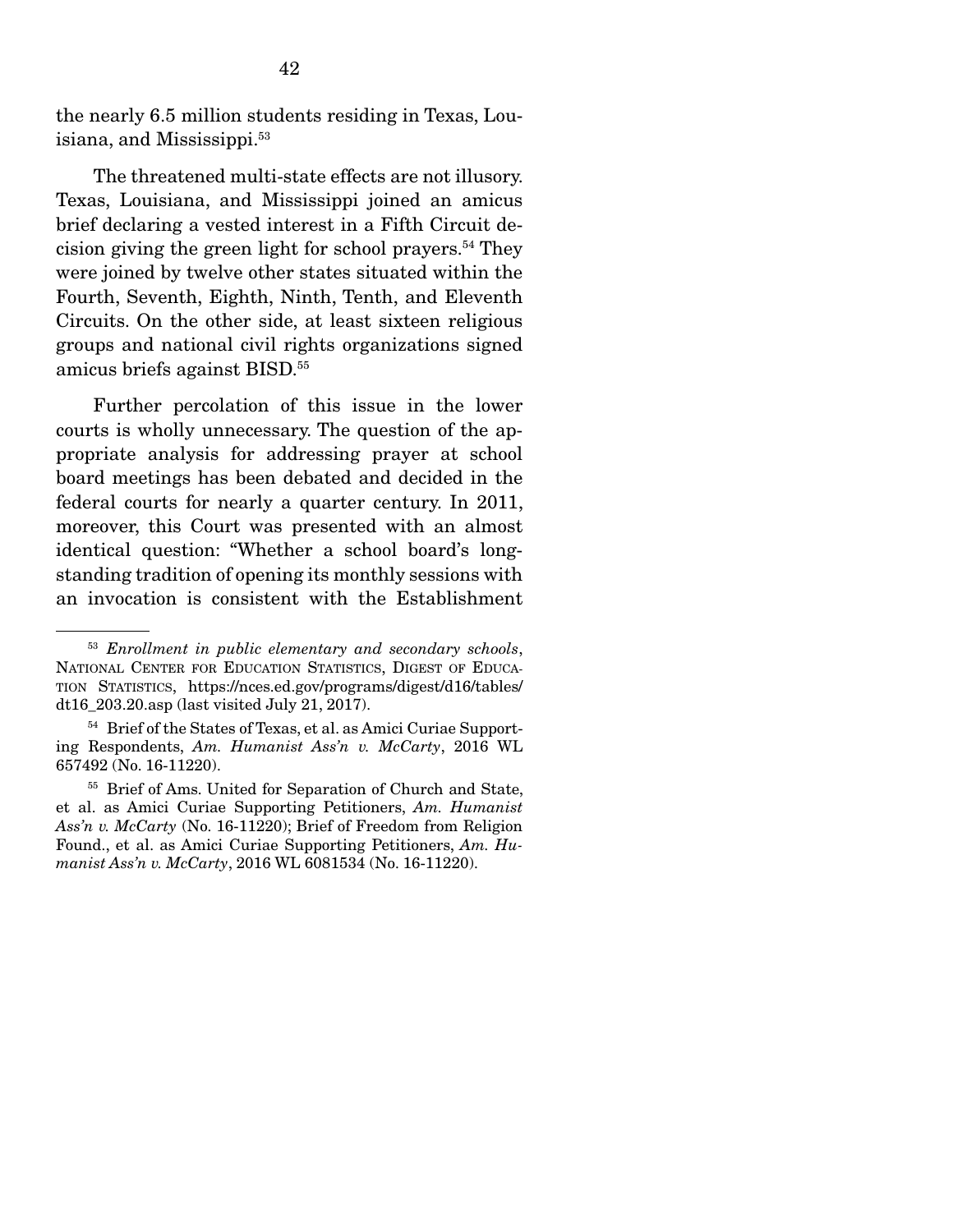Clause." Petition for Writ of Certiorari, *Indian River Sch. Dist. v. Doe*, No. 11-569 (Nov. 22, 2011). This Court denied the petition. 565 U.S. 1157 (2012). At that time, there was no circuit split for the Court to resolve*.* 

 Now the Fifth Circuit has issued a decision directly contrary to decisions of the Third and Sixth Circuits as well as numerous cases decided by this Court*.*  Moreover, two district courts have since considered the issue and reached opposite conclusions. There is no prospect of the conflict being resolved without this Court's intervention.

--------------------------------- ---------------------------------

### **CONCLUSION**

 For the foregoing reasons, the petition should be granted.

July 31, 2017

Respectfully submitted,

MONICA L. MILLER AMERICAN HUMANIST ASSOCIATION 1821 Jefferson Place NW Washington, DC 20036 (202) 238-9088 mmiller@americanhumanist.org

*Counsel for Petitioners*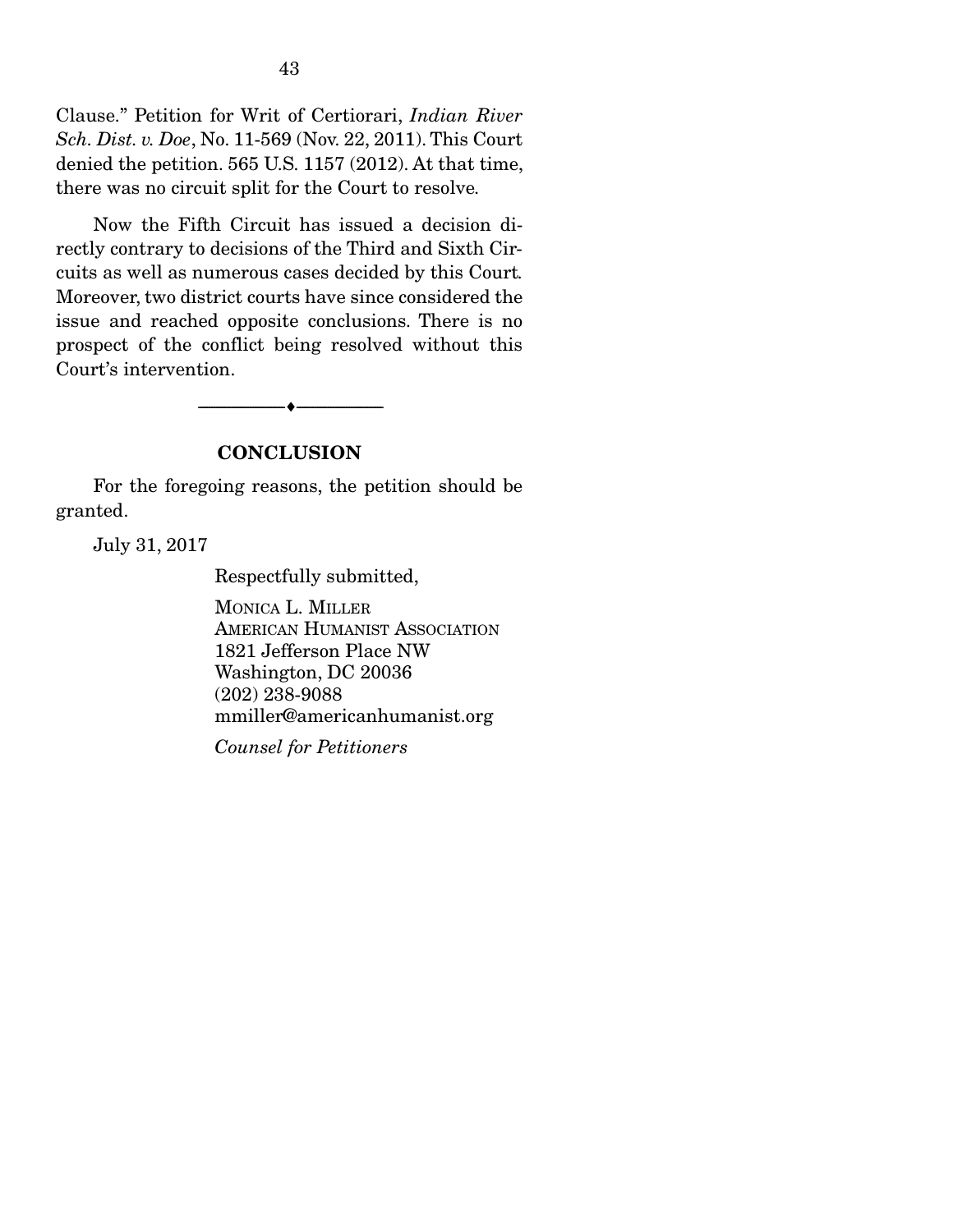# IN THE UNITED STATES COURT OF APPEALS FOR THE FIFTH CIRCUIT

No. 15-11067

-----------------------------------------------------------------------

-----------------------------------------------------------------------

# AMERICAN HUMANIST ASSOCIATION; ISAIAH SMITH,

Plaintiffs-Appellees,

versus

JACK MCCARTY, in His Individual and Official Capacity; JOE D. TOLBERT, in His Individual and Official Capacity; BRAD GREENE, in His Individual and Official Capacity; RICHARD DAVIS, in His Individual and Official Capacity; RALPH KUNKEL, in His Individual and Official Capacity; CARY HANCOCK, in His Individual and Official Capacity; DOLORES WEBB, in Her Individual and Official Capacity,

Defendants-Appellants.

\* \* \* \* \* \* \* \* \*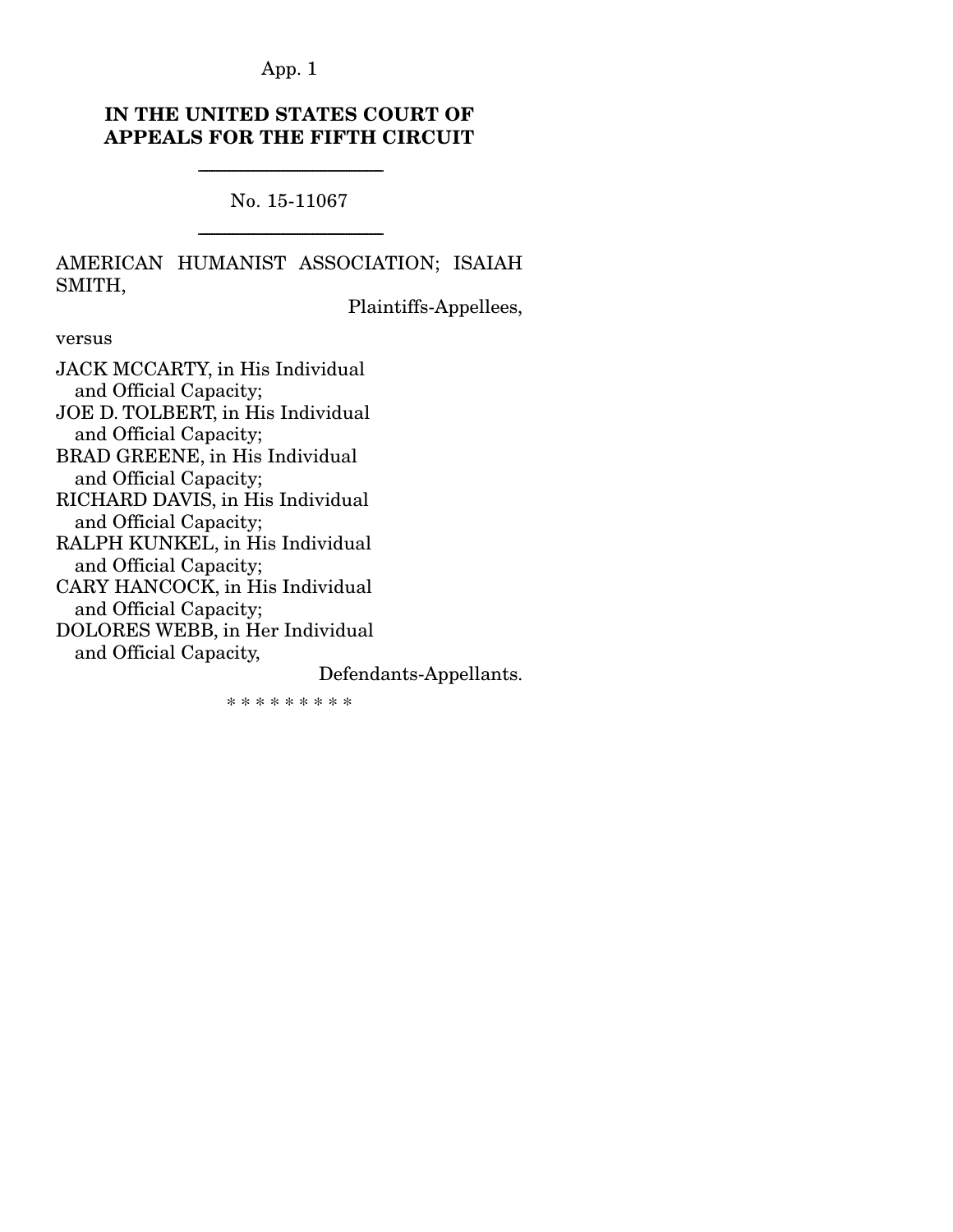---------------------------------------------------------------------- No. 16-11220

-----------------------------------------------------------------------

AMERICAN HUMANIST ASSOCIATION; ISAIAH SMITH,

Plaintiffs-Appellants,

versus

Defendants-Appellees.

Appeals from the United States District Court for the Northern District of Texas

-------------------------------------------------------------------------------------------------------------------------

(Filed Mar. 20, 2017)

-------------------------------------------------------------------------------------------------------------------------

Before SMITH, CLEMENT, and SOUTHWICK, Circuit Judges.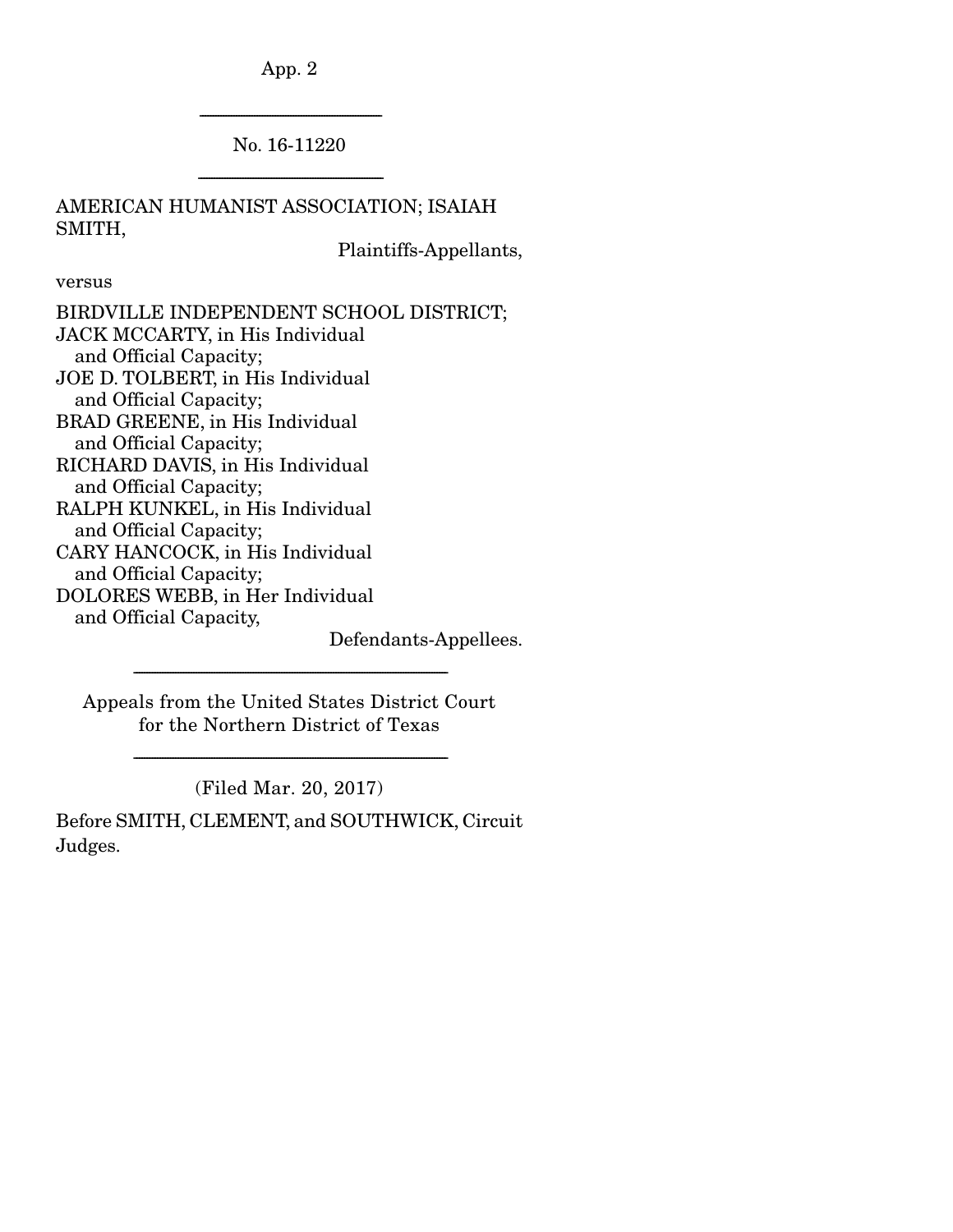#### JERRY E. SMITH, Circuit Judge:

 The American Humanist Association ("AHA") and Isaiah Smith appeal a summary judgment for defendants, the Birdville Independent School District and its seven board members (collectively, "BISD"). AHA and Smith allege that BISD's policy of inviting students to deliver statements, which can include invocations, before school-board meetings violates the First Amendment's Establishment Clause. Because the practice falls more nearly within the recently reaffirmed legislative-prayer exception to the Supreme Court's Establishment Clause jurisprudence, we affirm the summary judgment in favor of the school district and, in the accompanying consolidated appeal, we reverse and render on the denial of qualified immunity to the school board members.

### I.

 BISD is a public school district. Smith is a 2014 graduate of Birdville High School and a member of AHA, an organization that "advocate[es] progressive values and equality for humanists, atheists, and freethinkers."1 While a student at Birdville High School and as an alumnus, Smith attended BISD board meetings, some of which included student-led prayers. At a board meeting in December 2014, with a student-led invocation, Smith said that he felt affronted by the

<sup>1</sup> *See* American Humanist Association, https://american humanist.org (last visited Mar. 17, 2017).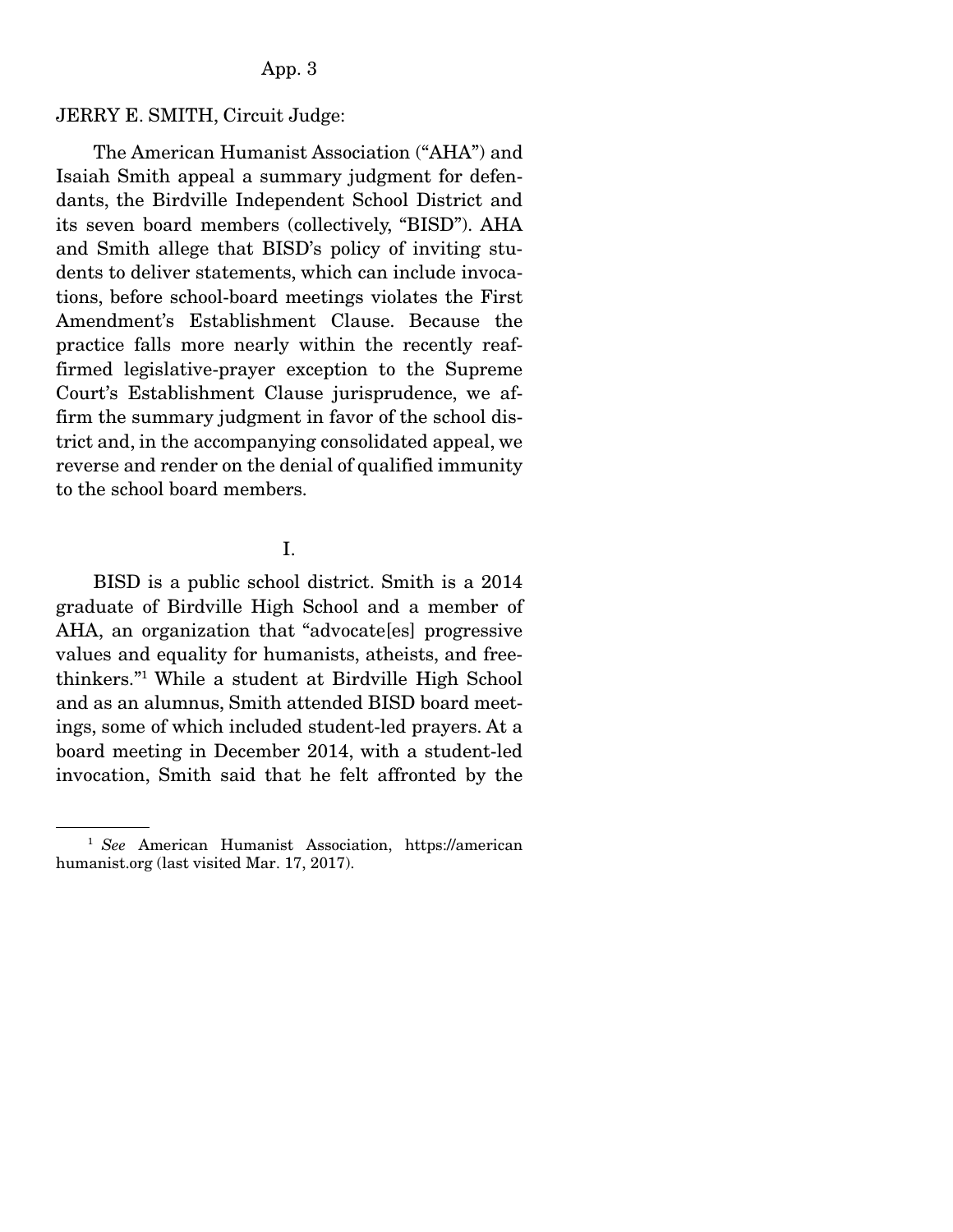prayer and that it meant that BISD was "favoring religion over nonreligion." Smith is and has been an adult at all relevant times.

 BISD's board holds monthly meetings in the District Administration Building, which is not located within a school. The meetings include sessions open to the public. Attendees are free to enter and leave at any time. Most attendees are adults, though students frequently attend school-board meetings to receive awards or for other reasons, such as brief performances by school bands and choirs.

 Since 1997, two students have opened each session – with one leading the Pledge of Allegiance and the Texas pledge and the other delivering some sort of statement, which can include an invocation. Those student presenters, typically either elementary- or middleschool students,<sup>2</sup> are given one minute. BISD officials do not direct them on what to say but tell them to make sure their statements are relevant to school-board meetings and not obscene or otherwise inappropriate. At a number of meetings, the student speakers have presented poems or read secular statements. But according to AHA and Smith, they are usually an invocation in the form of a prayer, with speakers frequently referencing "Jesus" or "Christ." AHA and Smith claim

<sup>&</sup>lt;sup>2</sup> Of the 101 meetings from February 2008 to June 2016, elementary- and middle-school students delivered the presentations 84 times.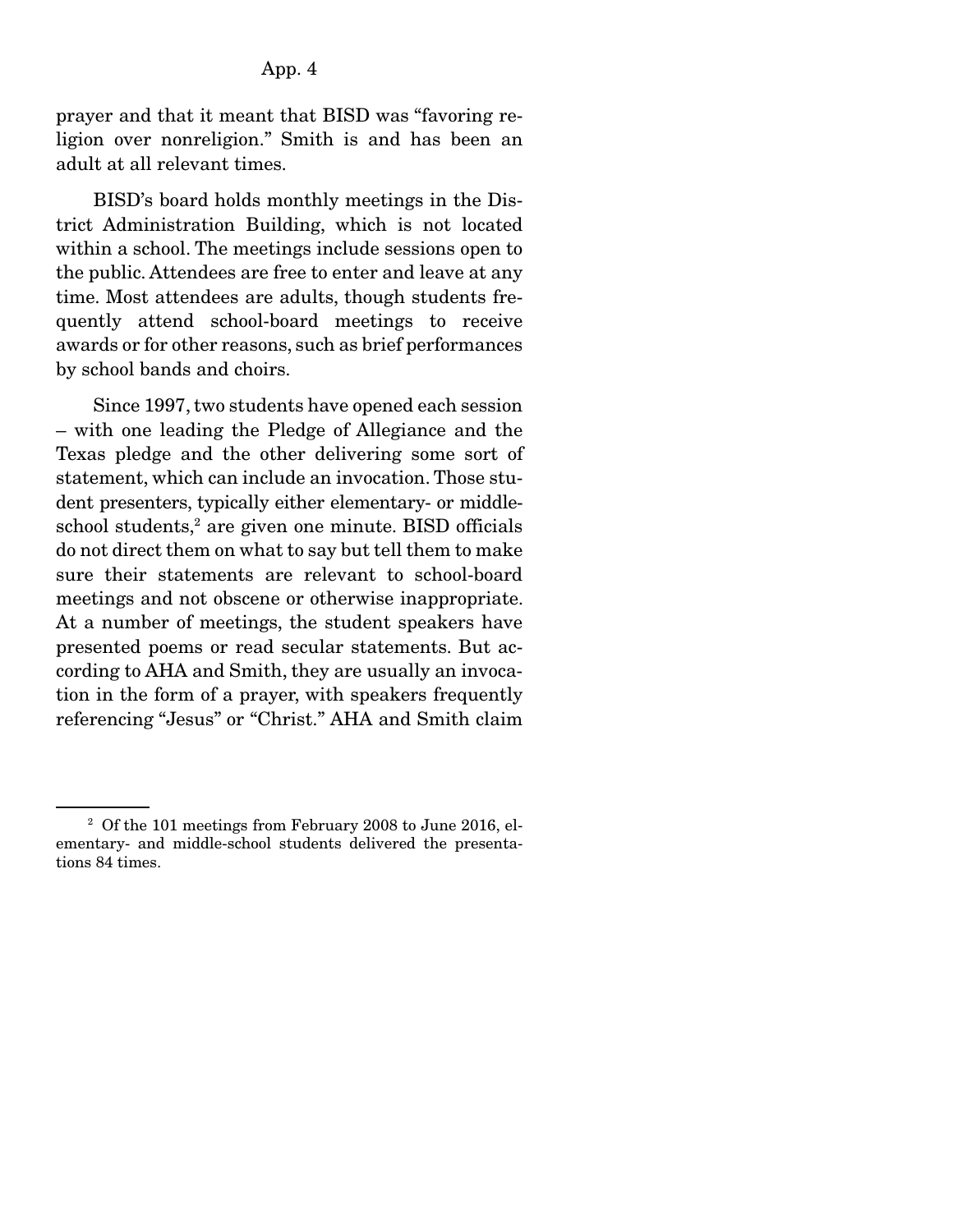that sometimes the prayers are directed at the audience through the use of phrases such as "let us pray," "stand for the prayer," or "bow your heads."3

 From 1997 through February 2015, the studentled presentations were called "invocations" and were delivered by students selected on merit.<sup>4</sup> In March 2015, in an apparent response to AHA's concerns about the invocations,<sup>5</sup> BISD began referring to them as "student expressions" and providing disclaimers that the students' statements do not reflect BISD's views.<sup>6</sup>

6 The published policy, in its entirety, reads,

 The subject of the student introductions must be related to the purpose of the event and to the purpose of marking the opening of the event; honoring the occasion, the participants, and those in attendance; bringing the audience to order; and focusing the audience on the purpose of the event. A student must stay on the subject, and the student may not engage in obscene,

<sup>&</sup>lt;sup>3</sup> According to AHA and Smith, these requests typically come from the student speakers, though on occasion a board member or other school official has asked the audience to stand for the invocation. At the summary-judgment stage, "we must assume the facts as alleged by the [plaintiff]." *Oncale v. Sundowner Offshore Servs.*, 523 U.S. 75, 76 (1998).

<sup>4</sup> Each BISD campus selected students on a rotational basis (school-board members did not participate in the selection process). Campus officials took into account academic achievement, leadership, citizenship, extracurricular activities, and other factors.

<sup>5</sup> In late 2014, AHA sent BISD a letter complaining of the invocations and asking BISD to provide "written assurances that prayer will not be included in future School Board meetings." BISD's associate superintendent later testified that he recommended the policy changes so that the district "wouldn't be subject to litigation."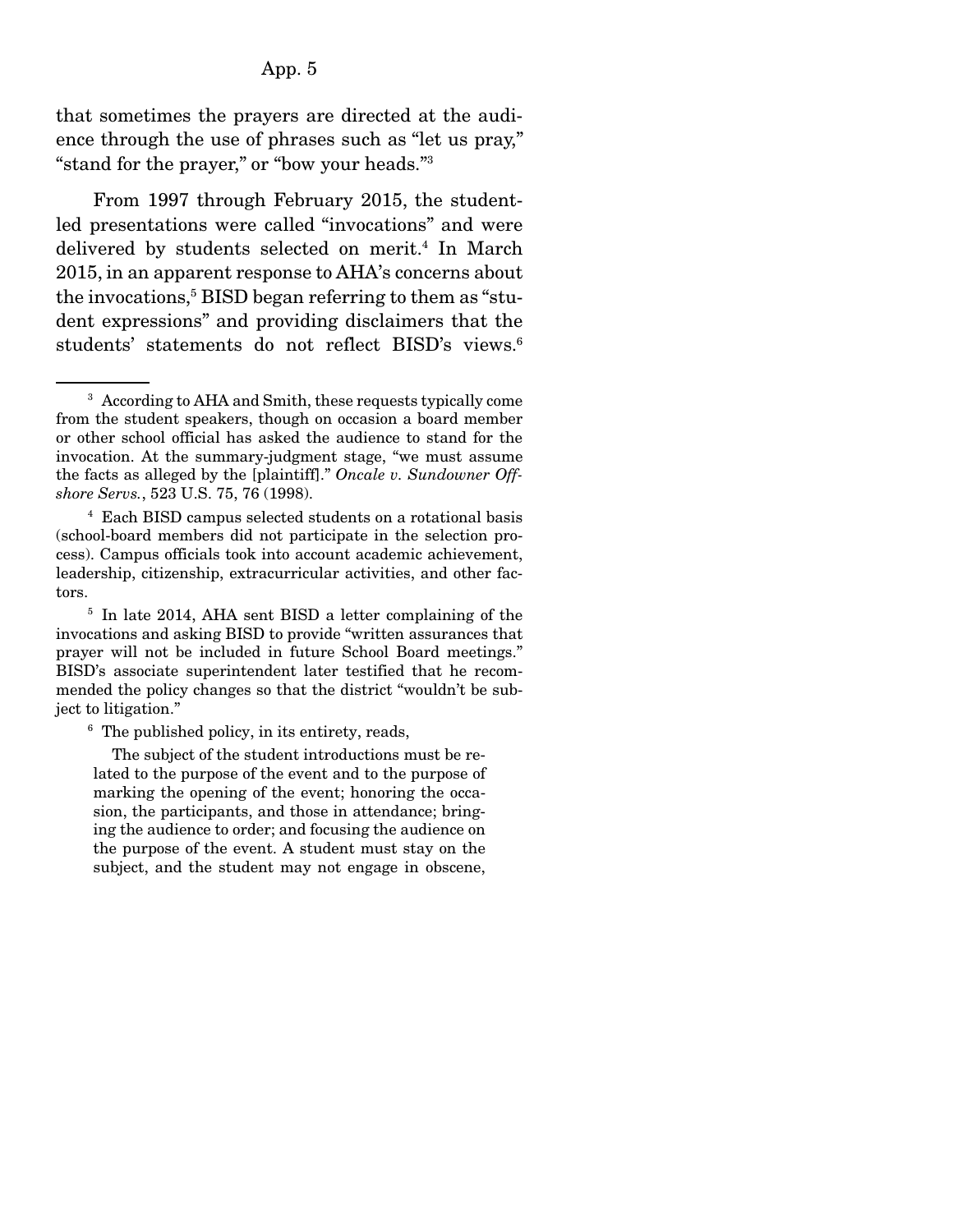BISD began randomly selecting, from a list of volunteers, the students who would deliver the expressions.7

#### II.

 AHA and Smith sued BISD under 42 U.S.C. § 1983 for monetary damages from the individual schoolboard members and declaratory and injunctive relief. In their amended complaint, AHA and Smith alleged that BISD has a "policy, practice, and custom of permitting, promoting, and endorsing prayers delivered by school-selected students" at board meetings, in violation of the Establishment Clause. BISD answered that the student-led invocations either qualify as private speech, satisfy the conventional Establishment Clause tests, or fit within the legislative-prayer exception to those tests.

 BISD moved to dismiss, alleging that AHA and Smith had failed to state a claim and that the schoolboard members were entitled to qualified immunity.

vulgar, offensively lewd, or indecent speech. The District shall treat a student's voluntary expression of a religious viewpoint, if any, on an otherwise permissible subject in the same manner the District treats a student's voluntary expression of a secular or other viewpoint on an otherwise permissible subject and may not discriminate against the student based on a religious viewpoint expressed by the student on an otherwise permissible subject.

<sup>7</sup> Though student speakers are chosen randomly from a pool of volunteers, that pool may not be representative of the BISD student body: It consists only of members of the student leadership at the respective campuses.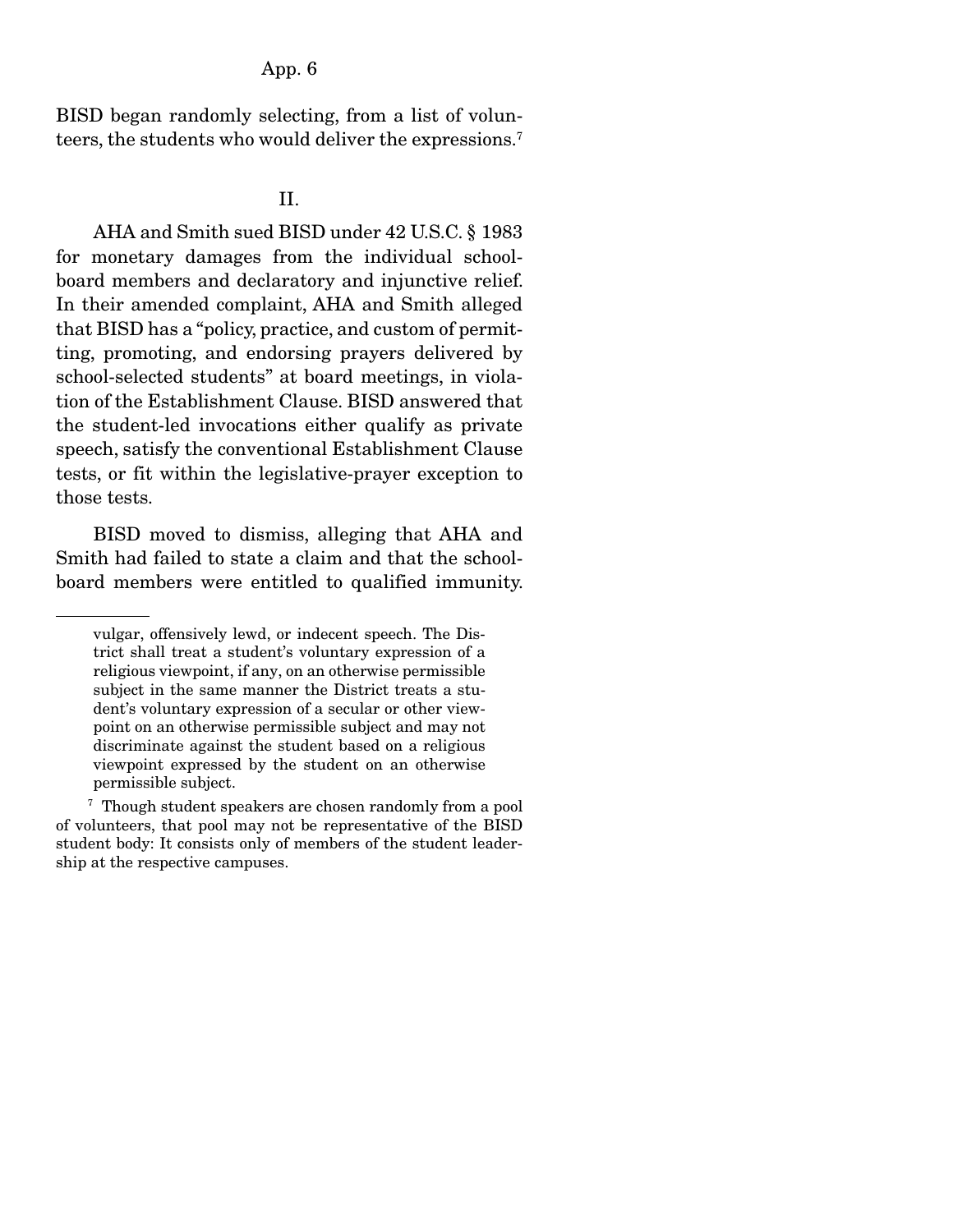The district court denied the motion. The individualcapacity defendants filed an interlocutory appeal challenging the denial of qualified immunity.

 BISD moved for summary judgment. The district court granted that motion, finding that the legislativeprayer exception applies. AHA and Smith filed a separate appeal, bringing an issue of first impression to this court.<sup>8</sup>

### III.

The Supreme Court generally applies at least one<sup>9</sup> of three tests under the Establishment Clause: the  $Lemon$  test,<sup>10</sup> the endorsement test,<sup>11</sup> and the coercion

<sup>8</sup> The qualified-immunity and summary-judgment appeals have been consolidated. Because there is no constitutional violation, we do not address qualified immunity except summarily to reverse the denial of immunity.

<sup>9</sup> *See Lynch v. Donnelly*, 465 U.S. 668, 679 (1984) ("[W]e have repeatedly emphasized our unwillingness to be confined to any single test or criterion in this sensitive area.").

<sup>&</sup>lt;sup>10</sup> Under the *Lemon* test, for a government practice to be constitutional, it must (1) have a secular purpose, (2) have a primary effect that neither advances nor inhibits religion, and (3) not foster excessive government entanglement with religion. *Lemon v. Kurtzman*, 403 U.S. 602, 612-13 (1971).

 $11$  Under the endorsement test, a "[g]overnment unconstitutionally endorses religion whenever it appears to take a position on questions of religious belief, or makes adherence to a religion relevant in any way to a person's standing in the political community." *Ingebretsen ex rel. Ingebretsen v. Jackson Pub. Sch. Dist.*, 88 F.3d 274, 280 (5th Cir. 1996). "The government creates this appearance when it conveys a message that religion is favored, preferred, or promoted over other beliefs." *Id.*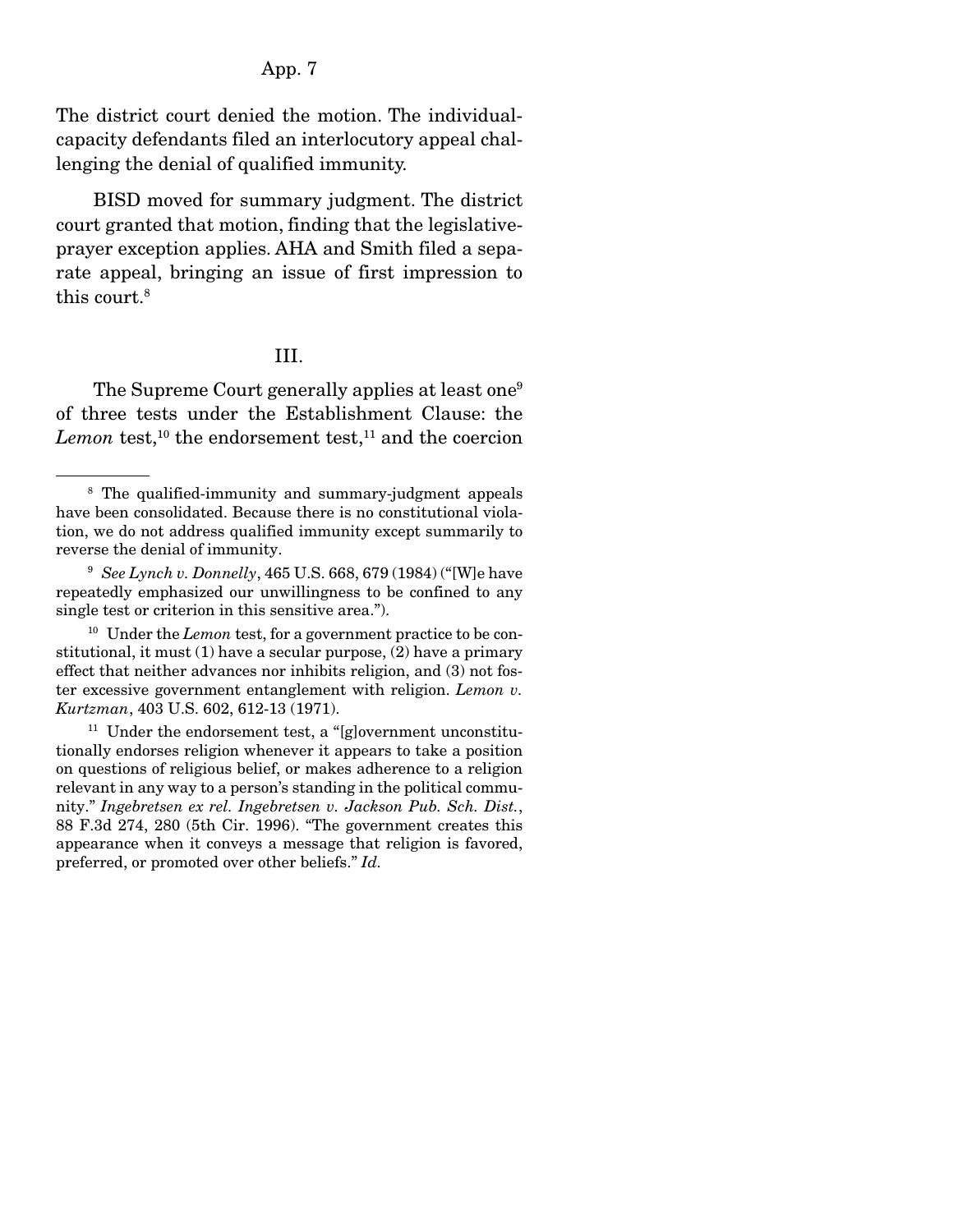test.12 But in *Marsh v. Chambers*, 463 U.S. 783, 784-85 (1983), a member of the Nebraska Legislature sued state officials, claiming that the practice of opening each session with a chaplain's prayer violated the Establishment Clause. The Court upheld the practice without applying any of the conventional tests, $^{13}$  observing that "[t]he opening of sessions of legislative and other deliberative public bodies with prayer is deeply embedded in the history and tradition of this country." *Id.* at 786.

 The Court revisited the issue in *Town of Greece v. Galloway*, 134 S. Ct. 1811, 1827-28 (2014), stating unequivocally that the legislative-prayer exception in *Chambers* extends to prayers delivered at town-board meetings. Those prayers, however, must not "denigrate nonbelievers or religious minorities, threaten damnation, or preach conversion." *Id.* at 1823. Moreover, "[t]he principal audience for these invocations is not . . . the public but lawmakers themselves, who may find that a moment of prayer or quiet reflection sets

<sup>&</sup>lt;sup>12</sup> Under the coercion test, unconstitutional coercion occurs where "(1) the government directs (2) a formal religious exercise (3) in such a way as to oblige the participation of objectors." *Doe ex rel. Doe v. Beaumont Indep. Sch. Dist.*, 173 F.3d 274, 285 (5th Cir. 1999) (quoting *Jones v. Clear Creek Indep. Sch. Dist.*, 977 F.2d 963, 970 (5th Cir. 1992), *abrogated on other grounds by Doe v. Santa Fe Indep. Sch. Dist.*, 168 F.3d 806 (5th Cir. 1999)).

<sup>13</sup> *Chambers*, 463 U.S. at 796 (Brennan, J., dissenting) ("The Court makes no pretense of subjecting Nebraska's practice of legislative prayer to any of the formal 'tests' that have traditionally structured our inquiry under the Establishment Clause.").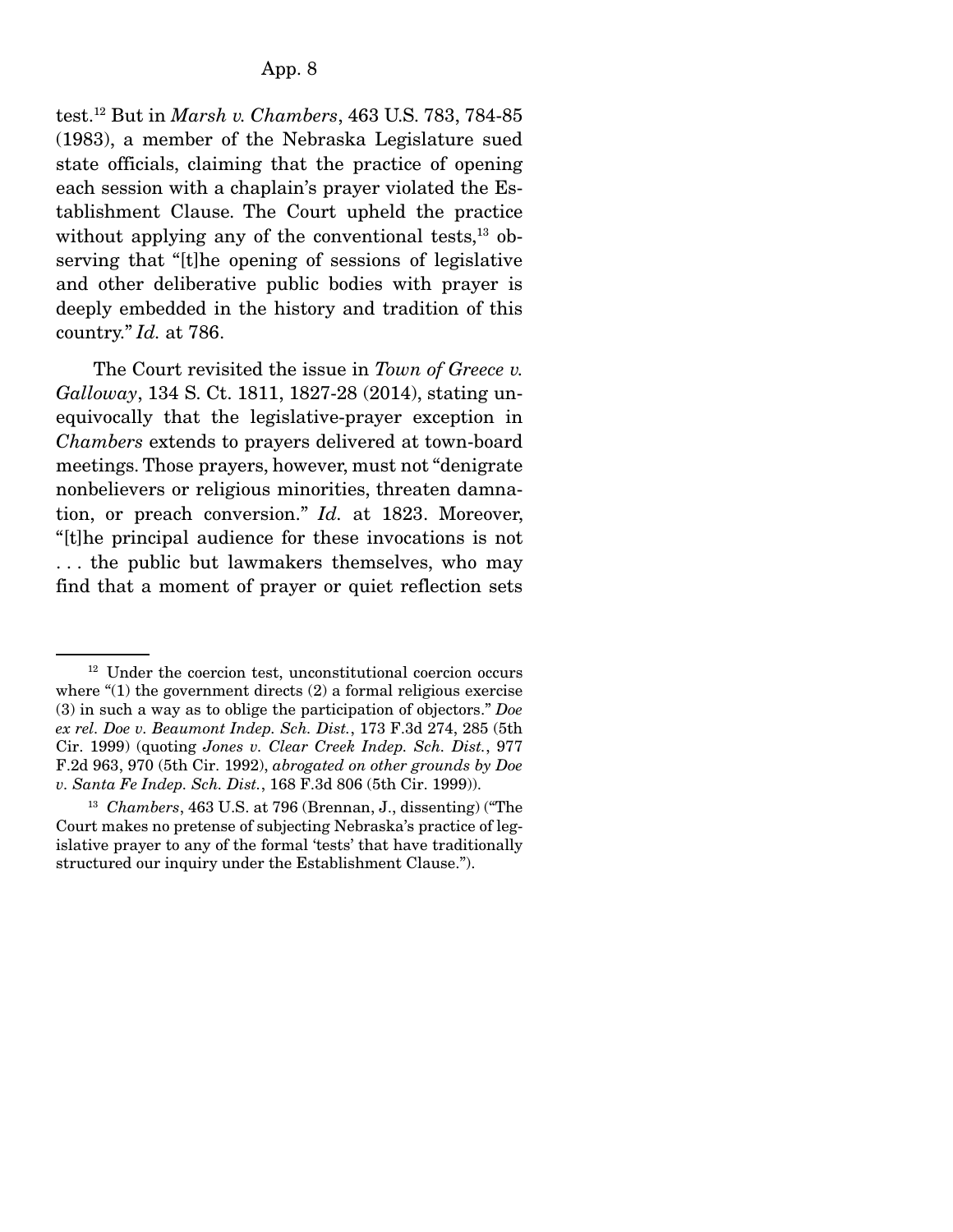the mind to a higher purpose and thereby eases the task of governing." *Id.* at 1825.

 As distinguished from legislative-prayer cases, however, the Supreme Court, in school-prayer cases such as *Santa Fe Independent School District v. Doe*, 530 U.S. 290 (2000), *Lee v. Weisman*, 505 U.S. 577 (1992), and *County of Allegheny v. ACLU*, 492 U.S. 573 (1989), has applied the conventional Establishment Clause tests. In *Weisman*, a graduation-prayer case, the Court, 505 U.S. at 592, explained that "there are heightened concerns with protecting freedom of conscience from subtle coercive pressure in the elementary and secondary public schools" and that "prayer exercises in public schools carry a particular risk" of unconstitutional coercion. The Court distinguished *Weisman* from *Chambers*, noting that the legislativeprayer exception does not apply in "the public school context." *Id.* at 597. In *ACLU*, the Court opined that "state-sponsored prayer in public schools" is "unconstitutional."14

 The key question, then, is whether this case is essentially more a legislative-prayer case or a schoolprayer matter. Like *Galloway*, this dispute is about the constitutionality of permitting religious invocations at the opening, ceremonial phase of a local deliberative body's public meetings. But like *Santa Fe*, this case is about school-district-sanctioned invocations delivered by students on district property.

<sup>14</sup> *ACLU*, 492 U.S. at 590 n.40 (1989) (citing *Abington Sch. Dist. v. Schempp*, 374 U.S. 203 (1963)).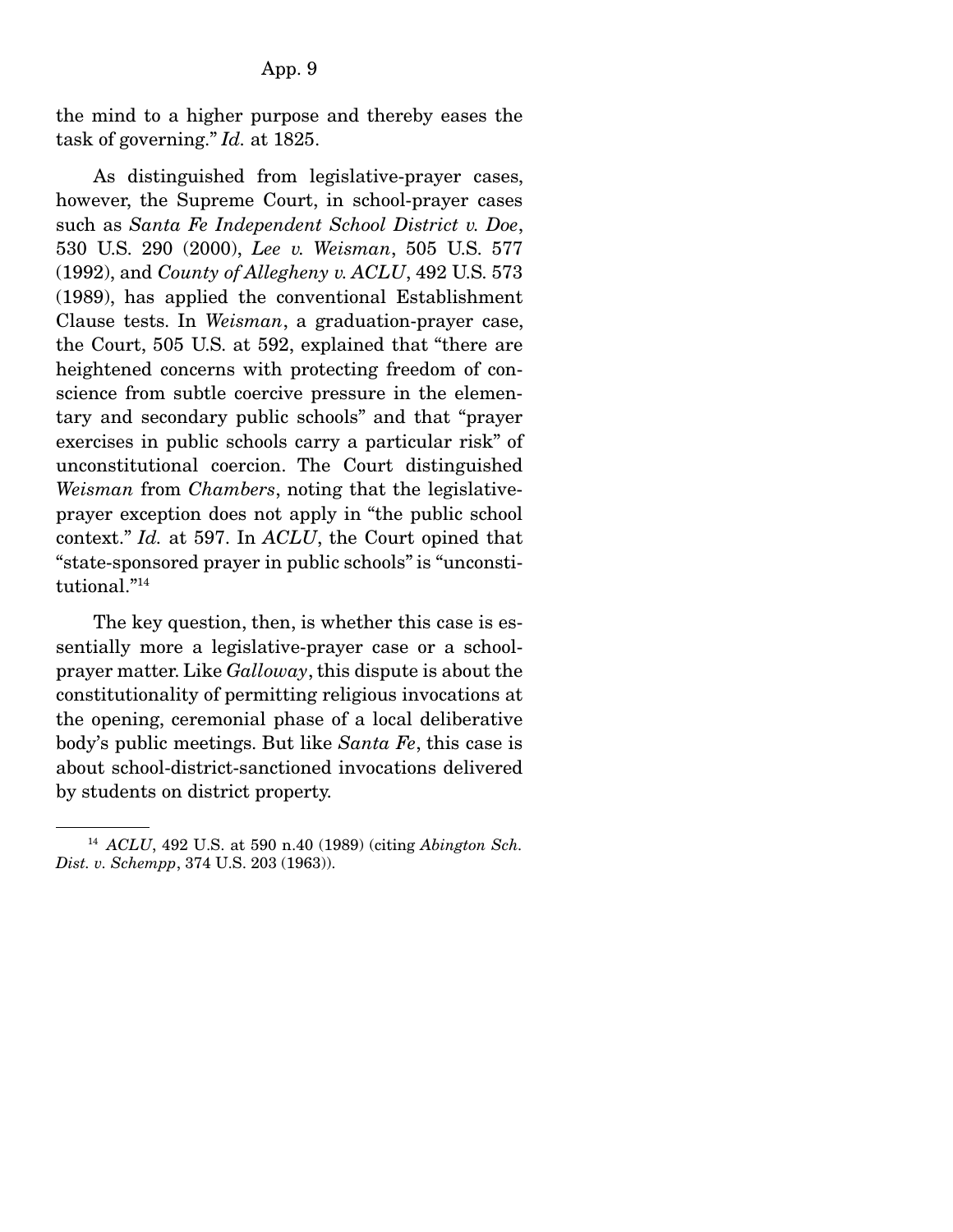We agree with the district court that "a school board is more like a legislature than a school classroom or event." The BISD board is a deliberative body, charged with overseeing the district's public schools, adopting budgets, collecting taxes, conducting elections, issuing bonds, and other tasks that are undeniably legislative. *See* TEX. EDUC. CODE § 11.1511. In no respect is it less a deliberative legislative body than was the town board in *Galloway.* 

The invocations are appropriately "solemn and respectful in tone." *Galloway*, 134 S. Ct. at 1823. Most attendees at school-board meetings, including Smith, are "mature adults," and the invocations are "delivered during the ceremonial portion of the [school board's] meeting." *Id.* at 1827. "Nothing in the record suggests that members of the public are dissuaded from leaving the meeting room during the prayer, arriving late, or even . . . making a later protest." *Id.* Occasionally, BISD board members and other school officials will ask the audience, including any students in the audience, to stand for the invocation. Those polite requests, however, do not coerce prayer.

 AHA and Smith advance three colorable theories for why this should be understood as a school-prayer case. First, they claim that legislative prayers must be "internal acts" that are "entirely" for the benefit of lawmakers. As BISD acknowledges, its invocations are meant to benefit students and other attendees at school-board meetings, not just board members. But in *Galloway, id.* at 1825, the Court explained that lawmakers were merely the "principal audience" for the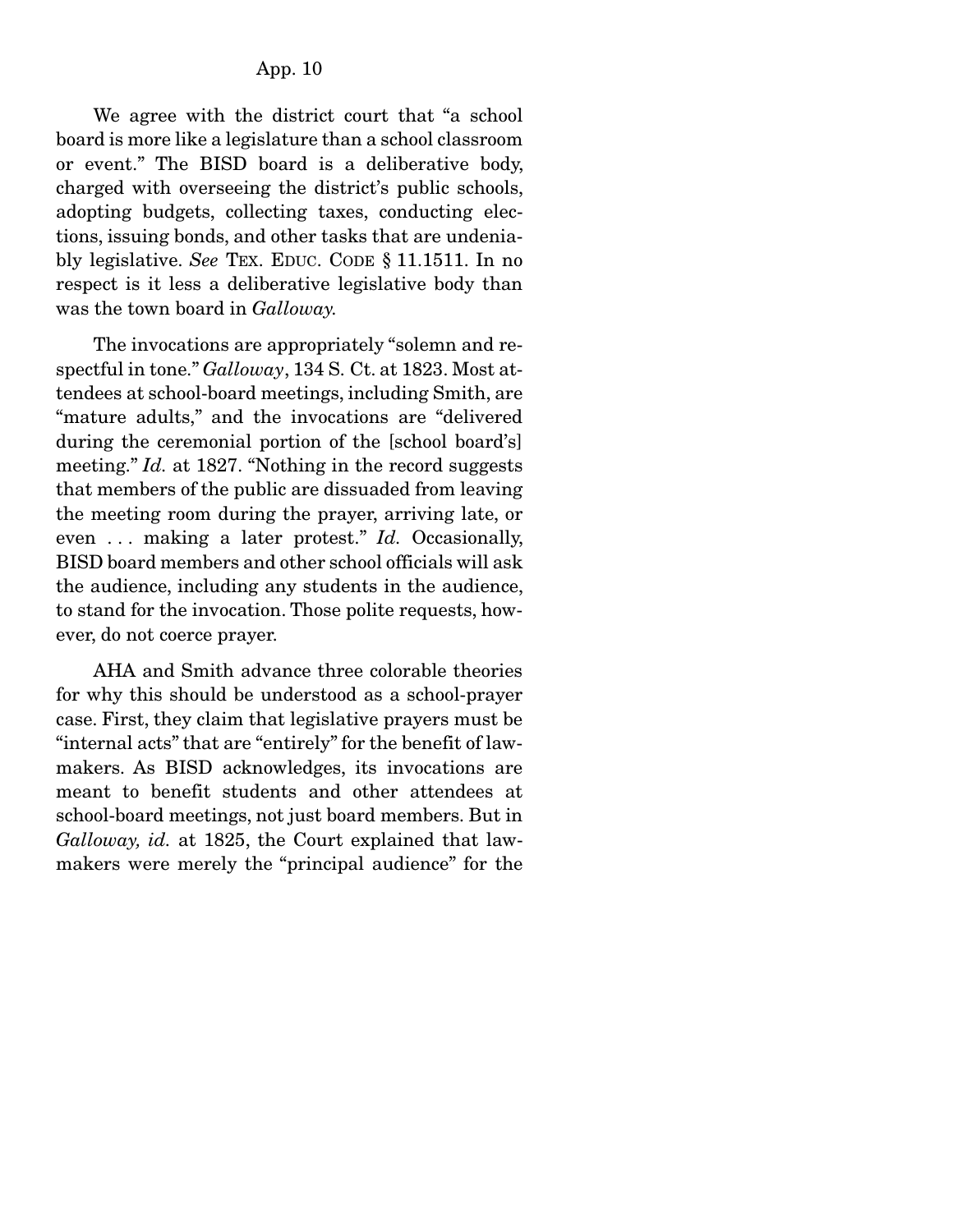invocations, suggesting that the audience may be made up of various groups, as well as unaffiliated individuals, so long as lawmakers are the main one. In its brief, BISD explains that the board members are the invocations' primary audience. AHA and Smith have not shown otherwise.

 Second, AHA and Smith claim that BISD's invocation policy does not fit within the legislative-prayer exception because it lacks a "unique history." In *Galloway, id.* at 1819, the Court drew on historical evidence, describing its inquiry as "determin[ing] whether the prayer practice . . . fits within the tradition long followed in Congress and the state legislatures." In *Chambers*, 463 U.S. at 790, the Court emphasized the long history of legislative prayer, explaining that Nebraska's custom was "consistent with two centuries of national practice" and would not "be cast aside."

 School-board prayer presumably does not date back to the Constitution's adoption, since "free public education was virtually nonexistent at the time." *Edwards v. Aguillard*, 482 U.S. 578, 583 n.4 (1987). Nonetheless, dating from the early nineteenth century, at least eight states had some history of opening prayers at school-board meetings.15 And *Chambers* and *Galloway* show that there was a well-established practice of

<sup>15</sup> *See* Marie Elizabeth Wicks, *Prayer Is Prologue: the Impact of* Town of Greece *on the Constitutionality of Deliberative Public Body Prayer at the Start of School Board Meetings,* 31 J.L. & POL. 1, 30-31 (Summer 2015).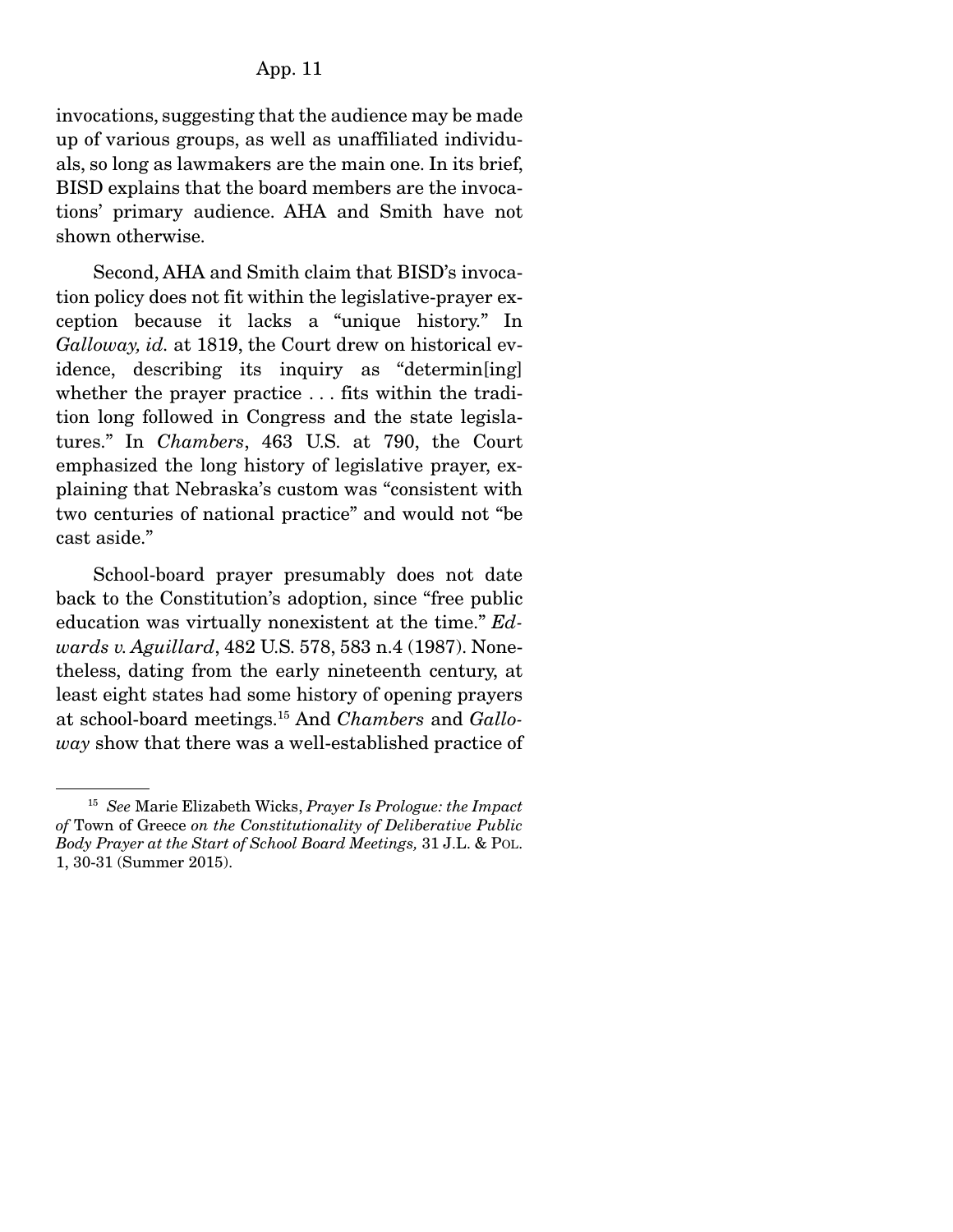opening meetings of deliberative bodies with invocations. *See Galloway*, 134 S. Ct. at 1819.16 Such practices date from the First Congress, which suggests that "the Framers considered legislative prayer a benign acknowledgement of religion's role in society." *Id*. 17

 We do not overlook AHA and Smith's notion that the presence of students at BISD board meetings distinguishes this case from *Chambers* and *Galloway.*  That is significant, because courts must consider "both the setting in which the prayer arises and the audience to whom it is directed." *Galloway*, 134 S. Ct. at 1825. Children are especially susceptible to peer pressure and other forms of coercion. *See, e.g.*, *Weisman*, 505 U.S. at 592. Nonetheless, the presence of students at board meetings does not transform this into a school-prayer

<sup>16</sup> Arguably, BISD's practice of student-led invocations undermines its claim that its practice is consistent with the historical practice, given that, historically, legislative invocations were delivered by chaplains. *See Chambers*, 463 U.S. at 787-88. But the long history of chaplain-led invocations is relevant only insofar as it suggests that the Framers approved of them.

Although chaplains may be better at giving appropriately solemnizing invocations, the fact of their institutional religious affiliations risks the perception that the governmental body responsible for inviting them is affiliating itself with institutional religion. Allowing a student to give a Jewish prayer does not create the same perception of institutional entanglement that might result from a prayer from a rabbi. Thus, BISD's practice of allowing students to deliver invocations fits within the legislative-prayer exception, notwithstanding its departure from the historical practice of chaplain-led invocations.

<sup>&</sup>lt;sup>17</sup> *See also id.* at 786 (stating that "[t]he opening of sessions of legislative and other deliberative public bodies with prayer is deeply embedded in the history and tradition of this country.").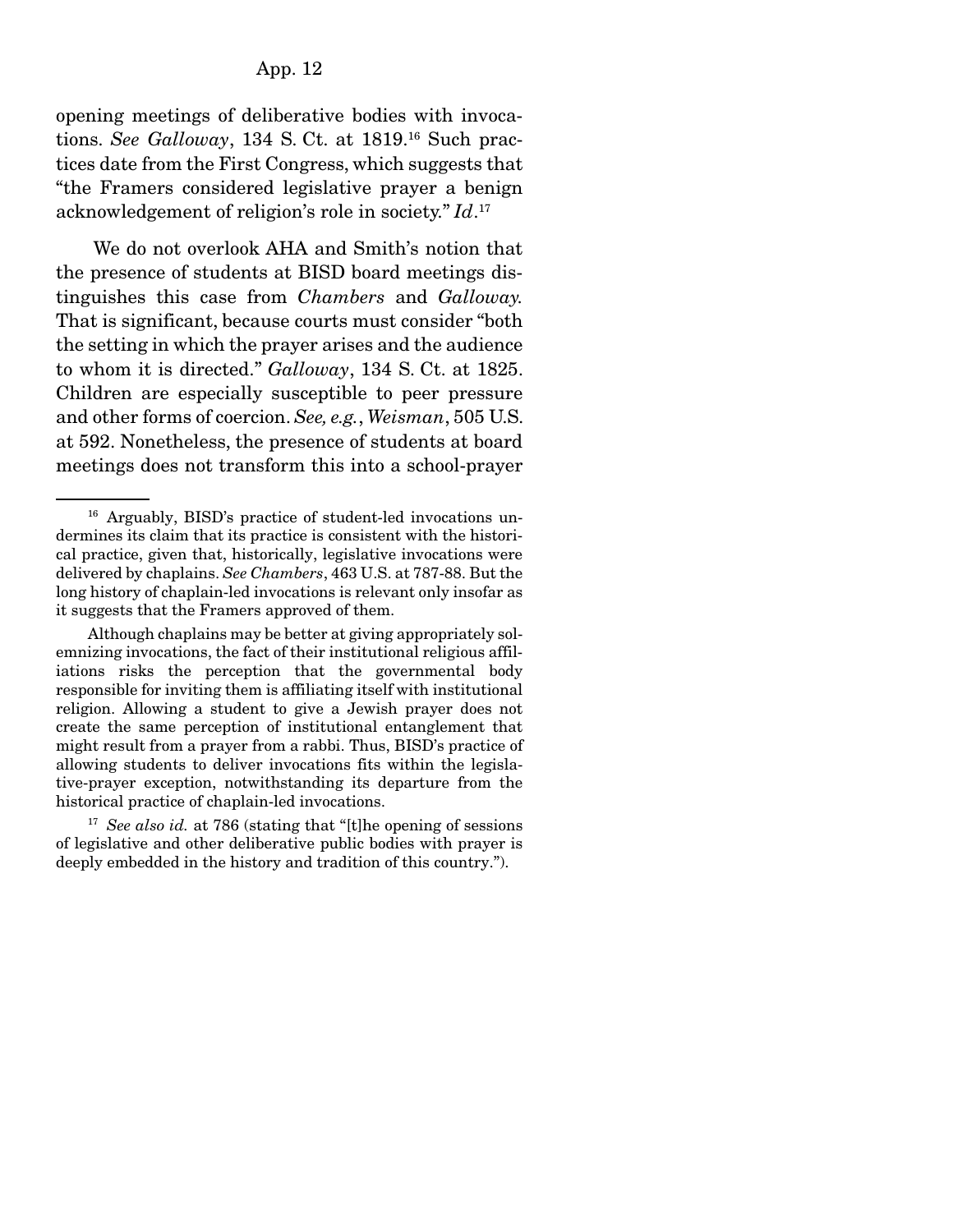case. There were children present at the town-board meetings in *Galloway*, as the dissenting<sup>18</sup> and lower  $court<sup>19</sup> opinions noted: the Court nonetheless applied$ the legislative-prayer exception.<sup>20</sup> Moreover, here, as in *Galloway, "*the prayer is delivered during the ceremonial portion of the . . . meeting." *Galloway*, 134 S. Ct. at 1827.

#### IV.

 Although the Supreme Court has not addressed whether the legislative-prayer exception applies to school-board invocations, two circuits have. Both found that the legislative-prayer exception does not apply. In *Coles ex rel. Coles v. Cleveland Board of Education*, 171 F.3d 369, 383 (6th Cir. 1999), the court held that the legislative-prayer exception does not extend to invocations at school-board meetings. Although such meetings "might be of a 'different variety' than other school-related activities . . . they are part of the same 'class' as those other activities in that they take place on school property and are inextricably intertwined

<sup>18</sup> *Galloway*, 134 S. Ct. at 1846, 1848 (Kagan, J., dissenting).

<sup>19</sup> *Galloway v. Town of Greece*, 681 F.3d 20, 23 (2d Cir. 2012) (stating that "members of Boy Scout troops and other student groups have led the Pledge of Allegiance, and high school students may fulfill a state-mandated civics requirement necessary for graduation by going to Board meetings.").

<sup>20</sup> *See Galloway*, 134 S. Ct. at 1831 (Alito, J., concurring) (rejecting the dissent's concern that "ordinary citizens (and even children!) are often present" at town-board meetings).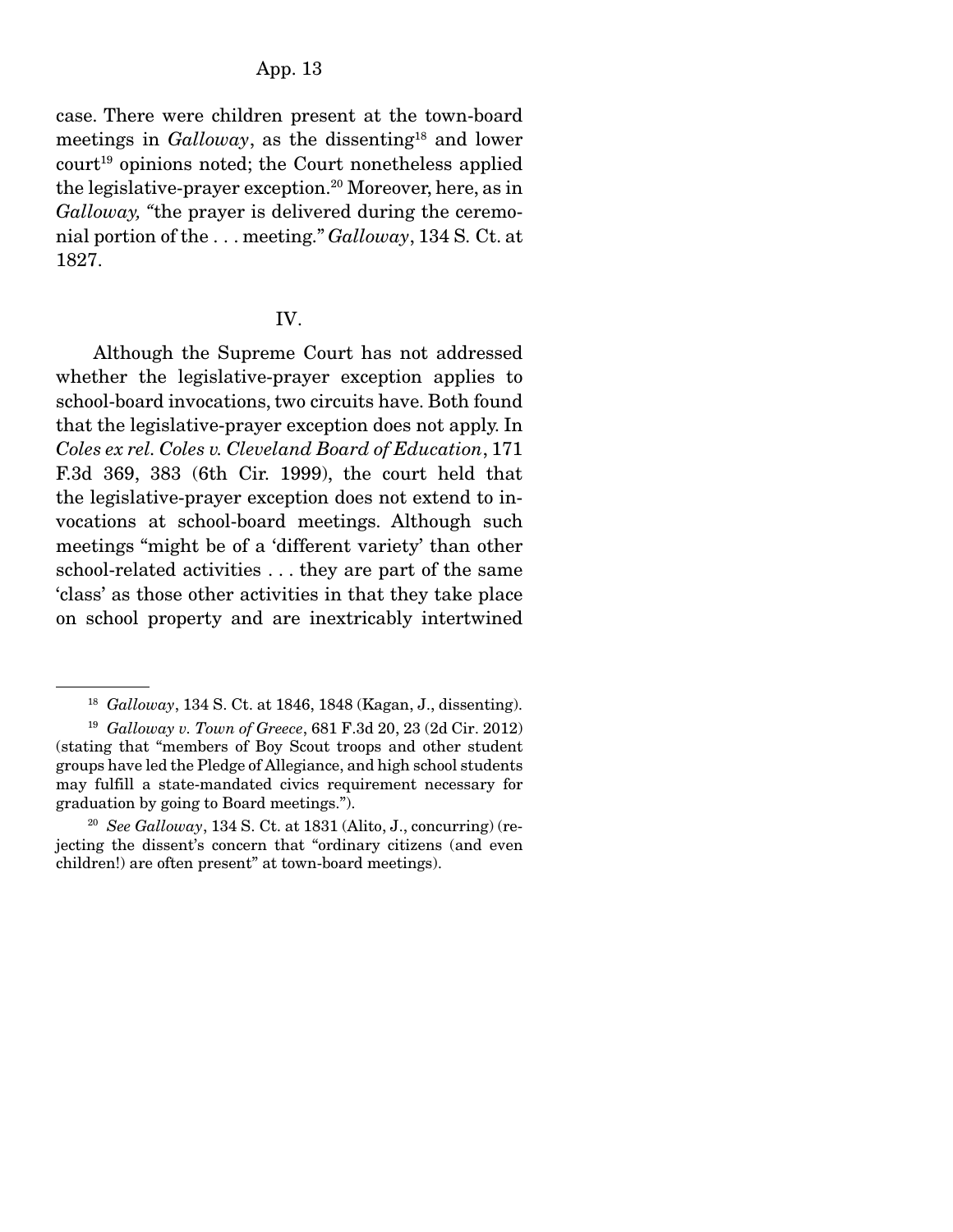with the public school system." *Id.* at 377. Nevertheless, the court acknowledged that it is a tough question: "This case puts the court squarely between the proverbial rock and a hard place." *Id.* at 371.

 The court in *Doe v. Indian River School District*, 653 F.3d 256 (3d Cir. 2011), reached a like conclusion. It described comparisons between the school board and municipal bodies as "ill-suited," because the board's "entire purpose and structure . . . revolves around public school education." *Id.* at 278-79.

*Coles* and *Indian River* predate *Galloway* and are factually, and therefore legally, distinguishable from the circumstance at BISD.21 *Coles* involved a school board that always had at least one student member. *Coles*, 171 F.3d at 383. In *Indian River*, student representatives attended board meetings "in their formal role as student government representatives." *Indian River*, 653 F.3d at 264. In contrast, no students sit on the BISD board, BISD board members do not deliver the invocations, and the student representatives are not expected to attend board meetings.

 At least two other circuit-court decisions – including one by this court – have touched on these issues. $22$ 

 $21$  Establishment Clause cases often hinge on facts peculiar to each situation. *See Weisman*, 505 U.S. at 597 ("Our Establishment Clause jurisprudence remains a delicate and fact-sensitive one.  $\ldots$ ").

 $22$  Two district courts (in addition to the court  $a$  *quo)* have discussed the issue. In *Freedom from Religion Foundation v. Chino Valley Unified School District Board of Education*, 2016 U.S. Dist. LEXIS 19995, at \*31-32 (C.D. Cal. Feb. 18, 2016), the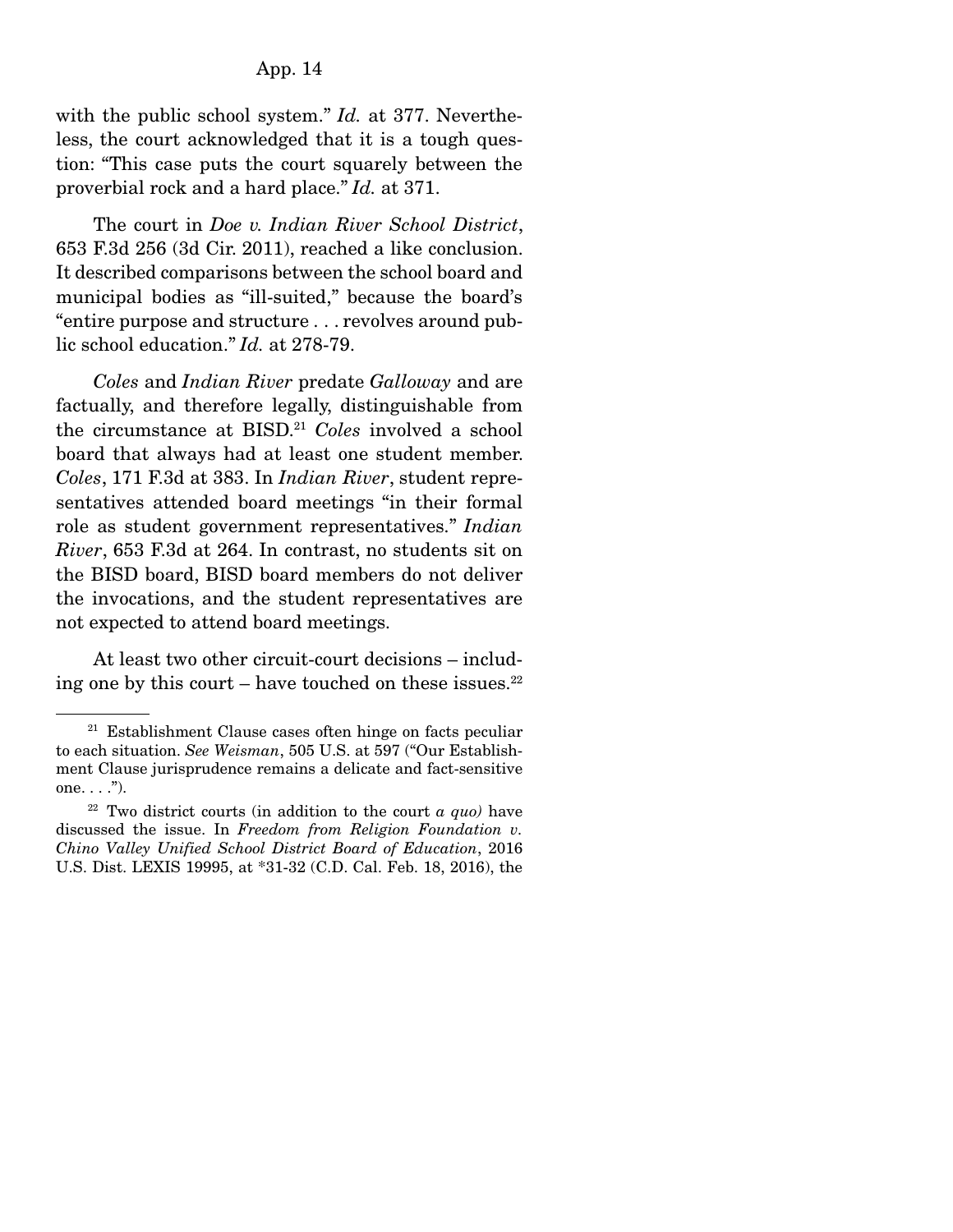Both predate *Galloway* and turn on an argument the Court rejected there.

 In *Bacus v. Palo Verde Unified School District Board of Education*, 52 F. App'x 355, 356-57 (9th Cir. 2002) (per curiam), the court assumed *arguendo* that the legislative-prayer exception applies to schoolboard invocations but held the district's policy unconstitutional because of the sectarian nature of the invocations. In *Doe v. Tangipahoa Parish School Board*, 473 F.3d 188 (5th Cir. 2006), *vacated on reh'g en banc*, 494 F.3d 494 (5th Cir. 2007), a split panel of this court struck down a school board's invocation policy.<sup>23</sup> One of the judges in the majority did so on account of the sectarian nature of the invocations. *Id.* at 202-04. But in *Galloway*, 134 S. Ct. at 1820-23, the Court said the Constitution does not require invocations to be nonsectarian.<sup>24</sup>

court found that the legislative-prayer exception does not apply to a school board's practice of beginning its meetings with invocations. In *Doe v. Tangipahoa Parish School Board*, 631 F. Supp. 2d 823, 839 (E.D. La. 2009), the court found that the legislativeprayer exception did apply to a school board's practice of beginning school-board meetings with invocations.

<sup>&</sup>lt;sup>23</sup> The en banc court vacated that decision for lack of standing.

<sup>24</sup> BISD's case is factually distinguishable from *Bormuth v. County of Jackson*, 849 F.3d 266 (6th Cir. 2017), *vacated for reh'g en banc*, 2017 U.S. App. LEXIS 3564 (6th Cir. Feb. 27, 2017), which also involved the legislative-prayer exception. *Bormuth*  concerned a county board whose members personally delivered religious invocations and "affirmatively excluded non-Christian prayer givers." *Id.* at 287. The record suggests that board members "singled out [the plaintiff] for opprobrium" and may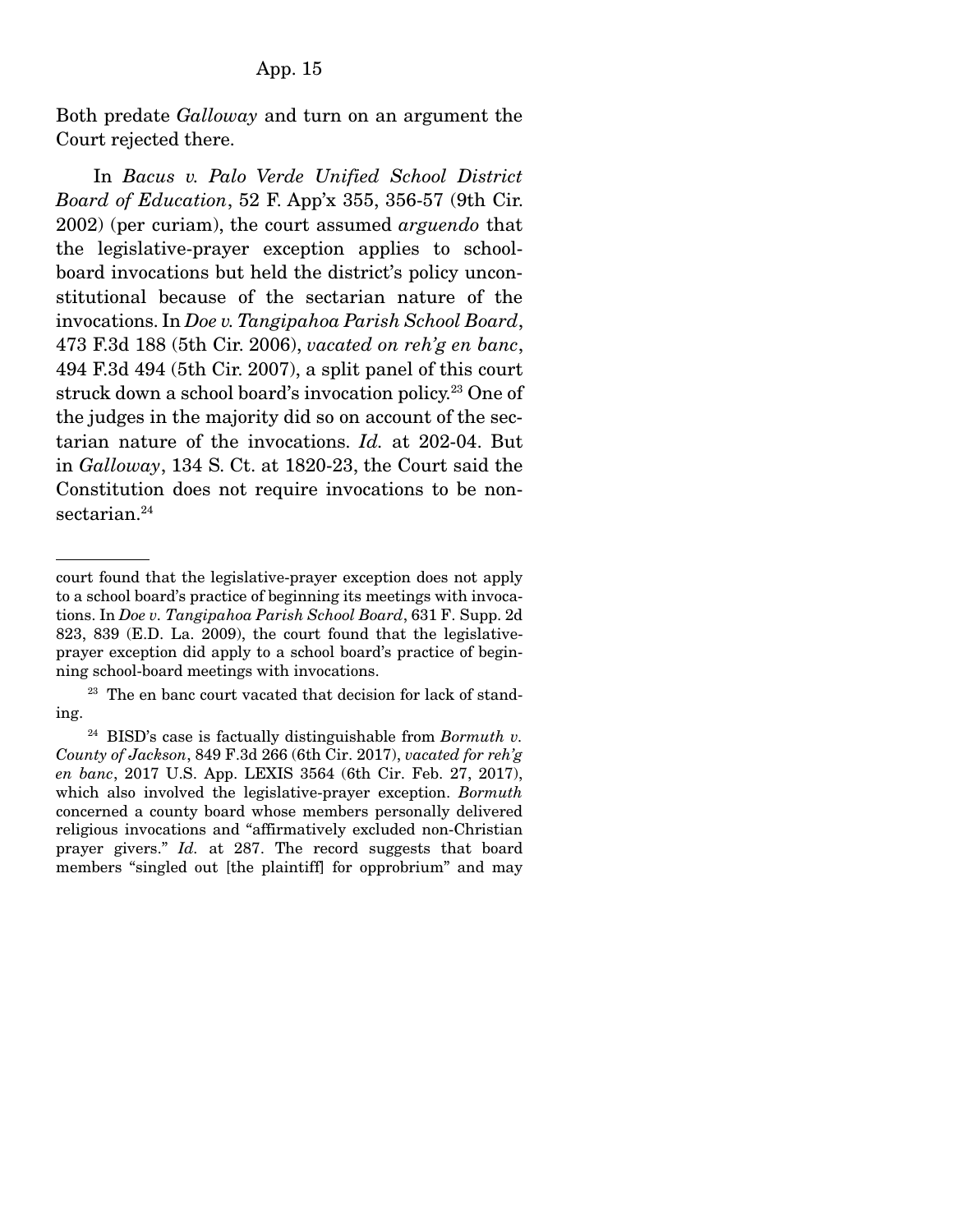### V.

 BISD board members often stand and bow their heads during the student-led invocations. AHA and Smith claim that violates the Establishment Clause regardless of whether the invocation policy itself is constitutional. They point to *Doe v. Duncanville Independent School District*, 70 F.3d 402, 406 (5th Cir. 1995), holding that a high-school basketball coach's participation in team prayers, on the basketball court at games, was an "unconstitutional endorsement of religion." AHA and Smith note that unlike that case, this one concerns high-level school district officials (such as principals and board members), some of whom publicize their religious affiliation on the district's website. Moreover, in *Duncanville* a member of the team was mocked and "required to stand by while the team prayed and was confronted by spectators who asked, "Aren't you a Christian" and by a teacher who, in class, called her a "little atheist." *Id.* at 404.

 This case, by way of stark contrast, concerns legislative prayers. It is distinguishable from *Duncanville*  for that reason alone. Legislative prayers are recited for the benefit of legislative officers. It would be nonsensical to permit legislative prayers but bar the legislative officers for whom they are being primarily recited from participating in the prayers in any way. Indeed, the Supreme Court did not take issue with the fact that Town of Greece board members bowed their

have denied him a spot on a particular committee in retaliation for his criticisms of the board's invocation policy. *Id.* at 286.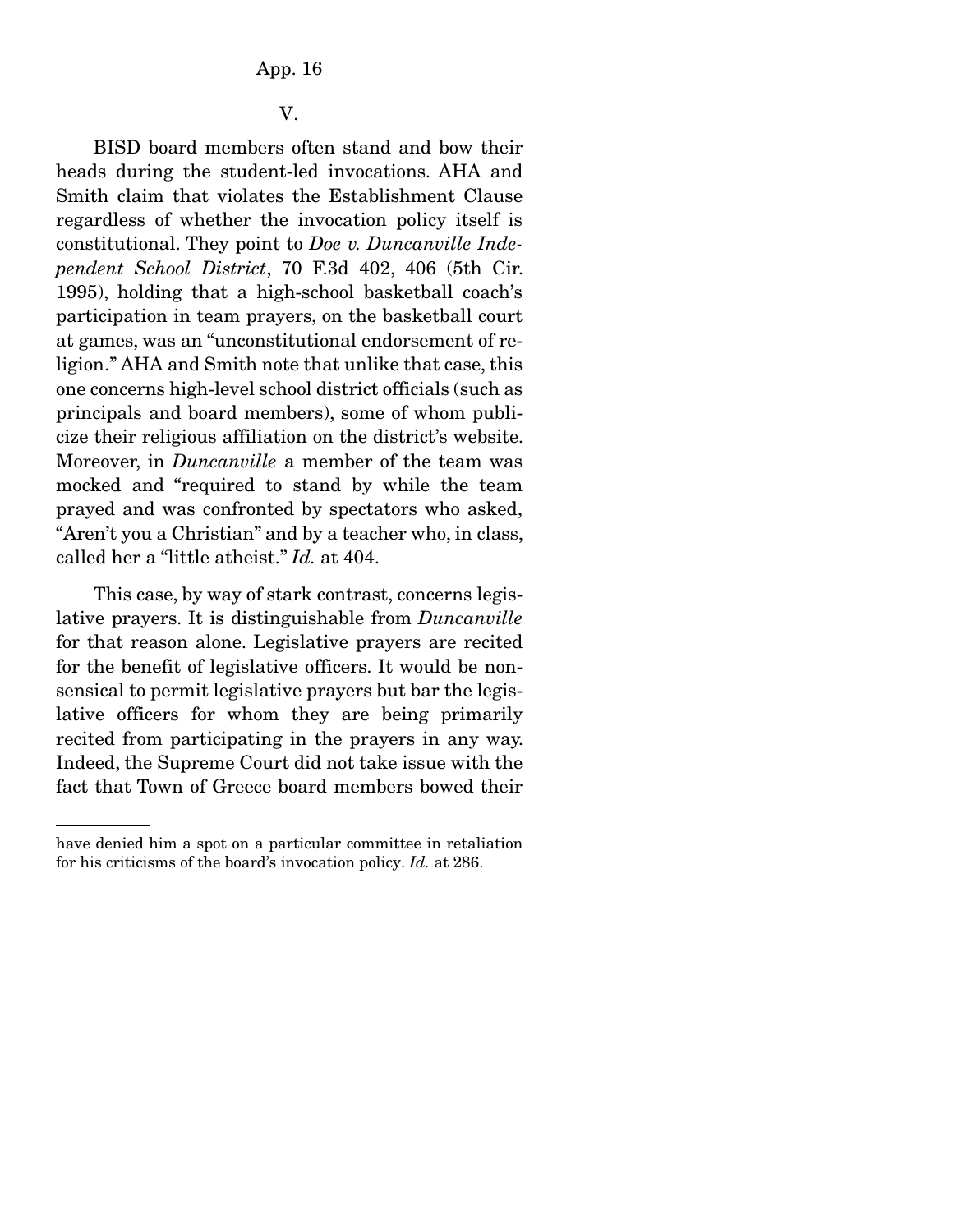heads during invocations. *Galloway*, 134 S. Ct. at 1826.25

### VI.

 "[L]egislative prayer lends gravity to public business, reminds lawmakers to transcend petty differences in pursuit of a higher purpose, and expresses a common aspiration to a just and peaceful society." *Galloway*, 134 S. Ct. at 1818 (citing *Donnelly*, 465 U.S. at 693). Although it is possible to imagine a school-board student-expression practice that offends the Establishment Clause, this one, under its specific facts, does not.26 In No. 16-11220, the summary judgment is AF-FIRMED. In No. 15-11067, the order denying summary judgment is REVERSED, and a judgment of dismissal is RENDERED.

<sup>25</sup> We do not reach BISD's arguments that the student-led invocations are private speech and that the district's policy satisfies the conventional Establishment Clause tests.

 $26$  It is thus unnecessary for us to decide whether a contrary practice, which would prohibit student speakers from religious expression at school-board meetings, would offend the Free Exercise Clause. Nor do we opine on the assertion, by thirteen states and two state governors, appearing severally as *amici curiae*, that "what [AHA and Smith] are truly seeking is a ban on allowing students to express a religious message during their remarks."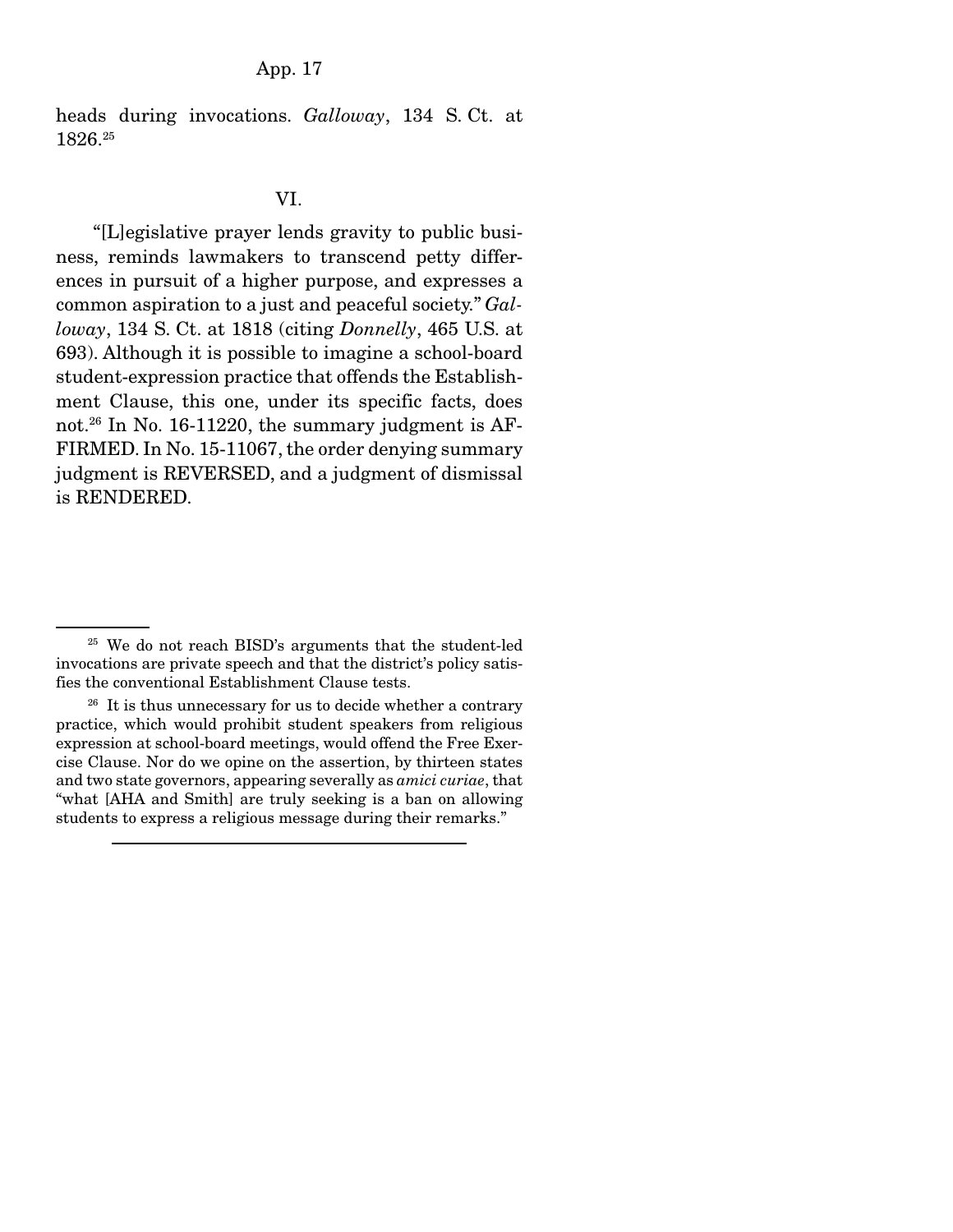## IN THE UNITED STATES DISTRICT COURT NORTHERN DISTRICT OF TEXAS FORT WORTH DIVISION

§ § § §

AMERICAN HUMANIST ASSOCIATION, ET AL.,

Plaintiffs,

VS.

§ NO. 4:15-CV-377-A

BIRDVILLE INDEPENDENT SCHOOL DISTRICT, ET AL., Defendants. § § §

### ORDER

#### (Filed Aug. 1, 2016)

 Came on for consideration the motion of defendants, Birdville Independent School District, Cary Hancock, Jack McCarty, Dolores Webb, Joe Tolbert, Brad Greene, Richard Davis, and Ralph Kunkel, for summary judgment. The court, having considered the motion, the response of plaintiffs, American Humanist Association and Isaiah Smith, the record, the summary judgment evidence, and applicable authorities, finds that the motion should be granted.

### I.

### Plaintiffs' Claims

 Plaintiffs' operative pleading is their amended complaint filed June 15, 2015. In it, they allege that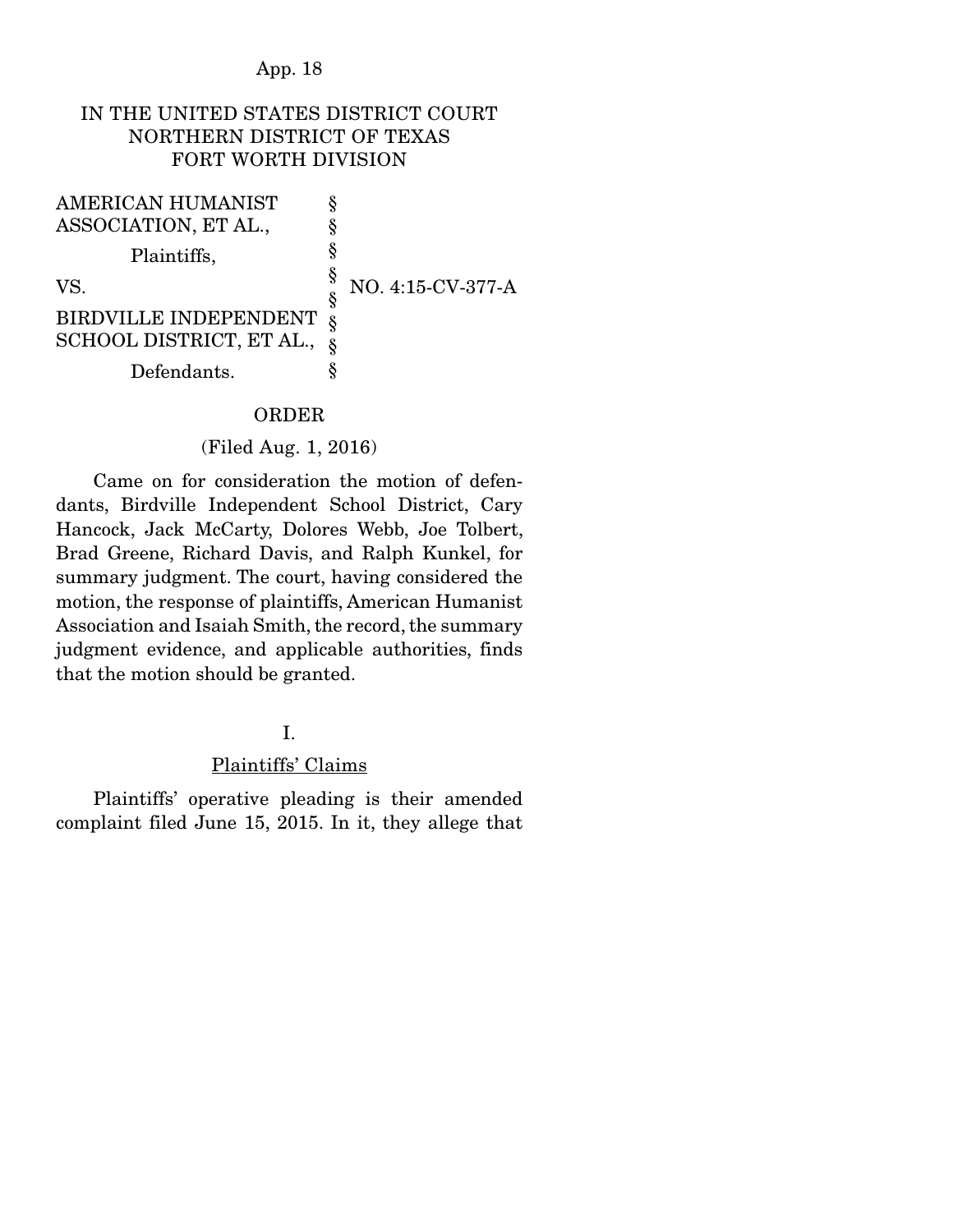defendants have a policy, practice, and custom of permitting, promoting, advancing, sponsoring, and endorsing prayers at school board meetings in violation of the Establishment Clause of the First Amendment to the United States Constitution. Plaintiffs seek a declaration to that effect and a permanent injunction enjoining defendants from allowing prayers to be delivered as part of any school-sponsored event, including school board meetings. They also seek damages, attorney's fees, and costs. Doc.1 14.

 The individual defendants filed a motion to dismiss the claims against them based on their assertion of qualified immunity. The court denied the motion and the matter is currently before the United States Court of Appeals for the Fifth Circuit on interlocutory appeal. Doc. 26.

#### II.

#### Grounds of the Motion

 Defendants assert two grounds in support of their motion. First, the Establishment Clause claim is moot. Second, and in the alternative, the Establishment Clause claim fails as a matter of law.

<sup>1</sup> The "Doc." reference is to the number of the item on the docket in this action.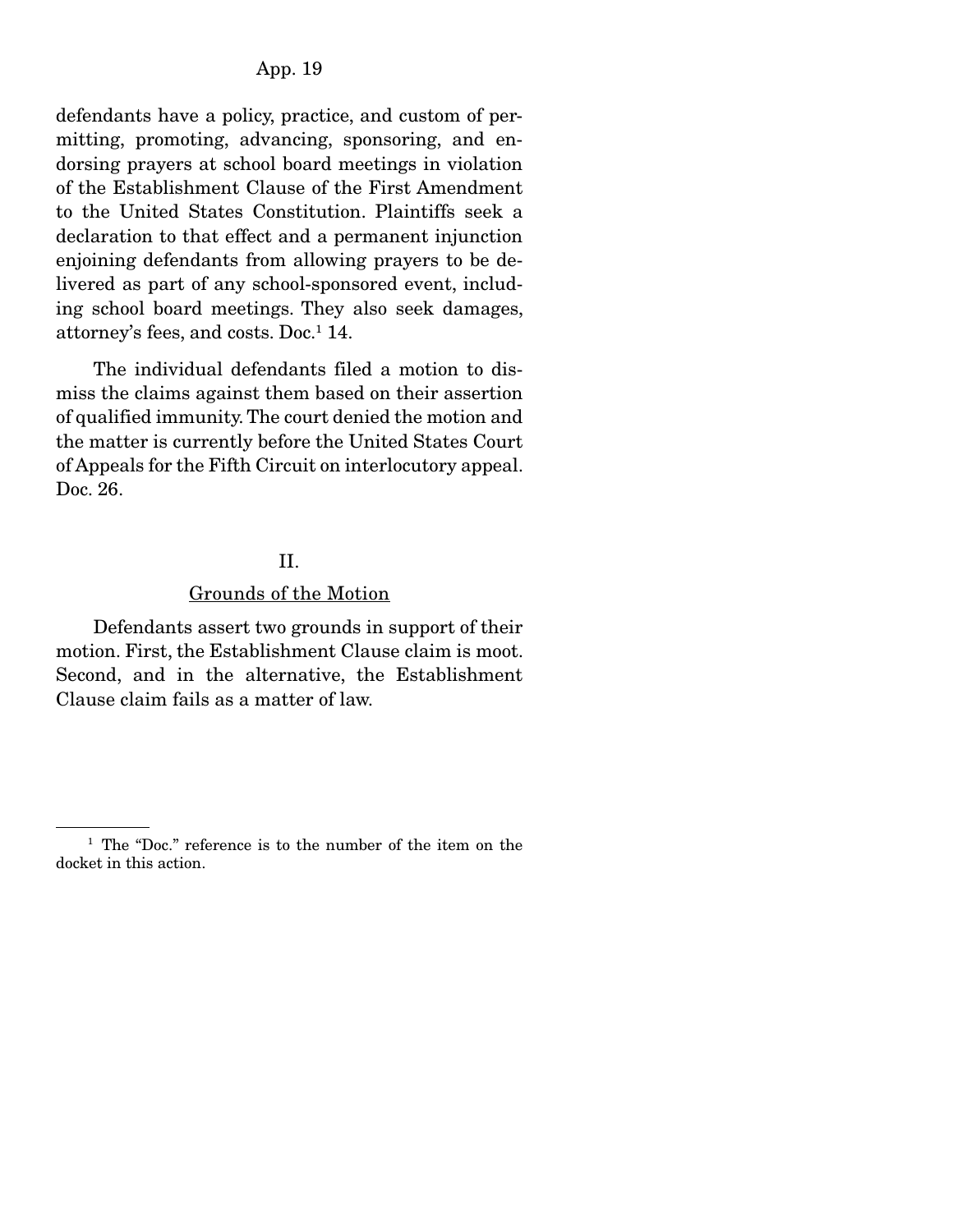## III.

## Applicable Legal Principles

 Rule 56(a) of the Federal Rules of Civil Procedure provides that the court shall grant summary judgment on a claim or defense if there is no genuine dispute as to any material fact and the movant is entitled to judgment as a matter of law. Fed. R. Civ. P. 56(a); *Anderson v. Liberty Lobby, Inc.*, 477 U.S. 242, 247 (1986). The movant bears the initial burden of pointing out to the court that there is no genuine dispute as to any material fact. *Celotex Corp. v. Catrett*, 477 U.S. 317, 323, 325 (1986). The movant can discharge this burden by pointing out the absence of evidence supporting one or more essential elements of the nonmoving party's claim, "since a complete failure of proof concerning an essential element of the nonmoving party's case necessarily renders all other facts immaterial." *Id.* at 323. Once the movant has carried its burden under Rule 56(a), the nonmoving party must identify evidence in the record that creates a genuine dispute as to each of the challenged elements of its case. *Id.* at 324; *see also* Fed. R. Civ. P.  $56(c)$  ("A party asserting that a fact  $\dots$  is genuinely disputed must support the assertion by . . . citing to particular parts of materials in the record. . . ."). If the evidence identified could not lead a rational trier of fact to find in favor of the nonmoving party as to each essential element of the nonmoving party's case, there is no genuine dispute for trial and summary judgment is appropriate. *Matsushita Elec. Indus. Co. v. Zenith Radio Corp.*, 475 U.S. 574, 587, 597 (1986). In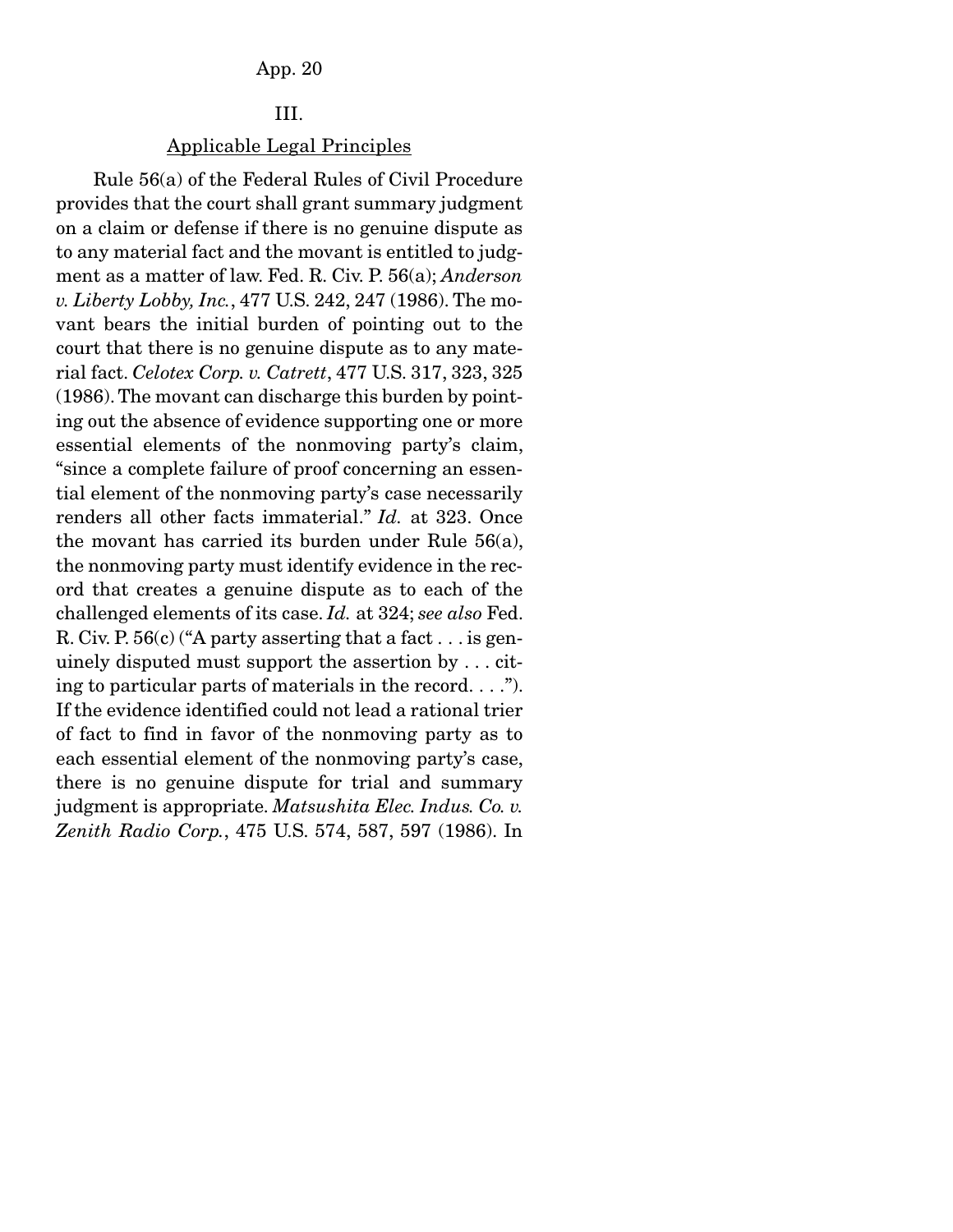*Mississippi Prot. & Advocacy Sys., Inc. v. Cotten*, the Fifth Circuit explained:

Where the record, including affidavits, interrogatories, admissions, and depositions could not, as a whole, lead a rational trier of fact to find for the nonmoving party, there is no issue for trial.

#### 929 F.2d 1054, 1058 (5th Cir. 1991).

 The standard for granting a motion for summary judgment is the same as the standard for rendering judgment as a matter of law.2  *Celotex Corp.*, 477 U.S. at 323. If the record taken as a whole could not lead a rational trier of fact to find for the non-moving party, there is no genuine issue for trial. *Matsushita*, 475 U.S. at 597; *see also Mississippi Prot. & Advocacy Sys.*, 929 F.2d at 1058.

#### IV.

## Analysis

 Defendants first urge that the case is moot inasmuch as they have revised the policy regarding an opening invocation to call it "student expression." Students will be selected to speak based on a random drawing and their speeches will not be reviewed by defendants or any school district employee. Changing the

<sup>2</sup> In *Boeing Co. v. Shipman*, 411 F.2d 365, 374-75 (5th Cir. 1969) (en banc), the Fifth Circuit explained the standard to be applied in determining whether the court should enter judgment on motions for directed verdict or for judgment notwithstanding the verdict.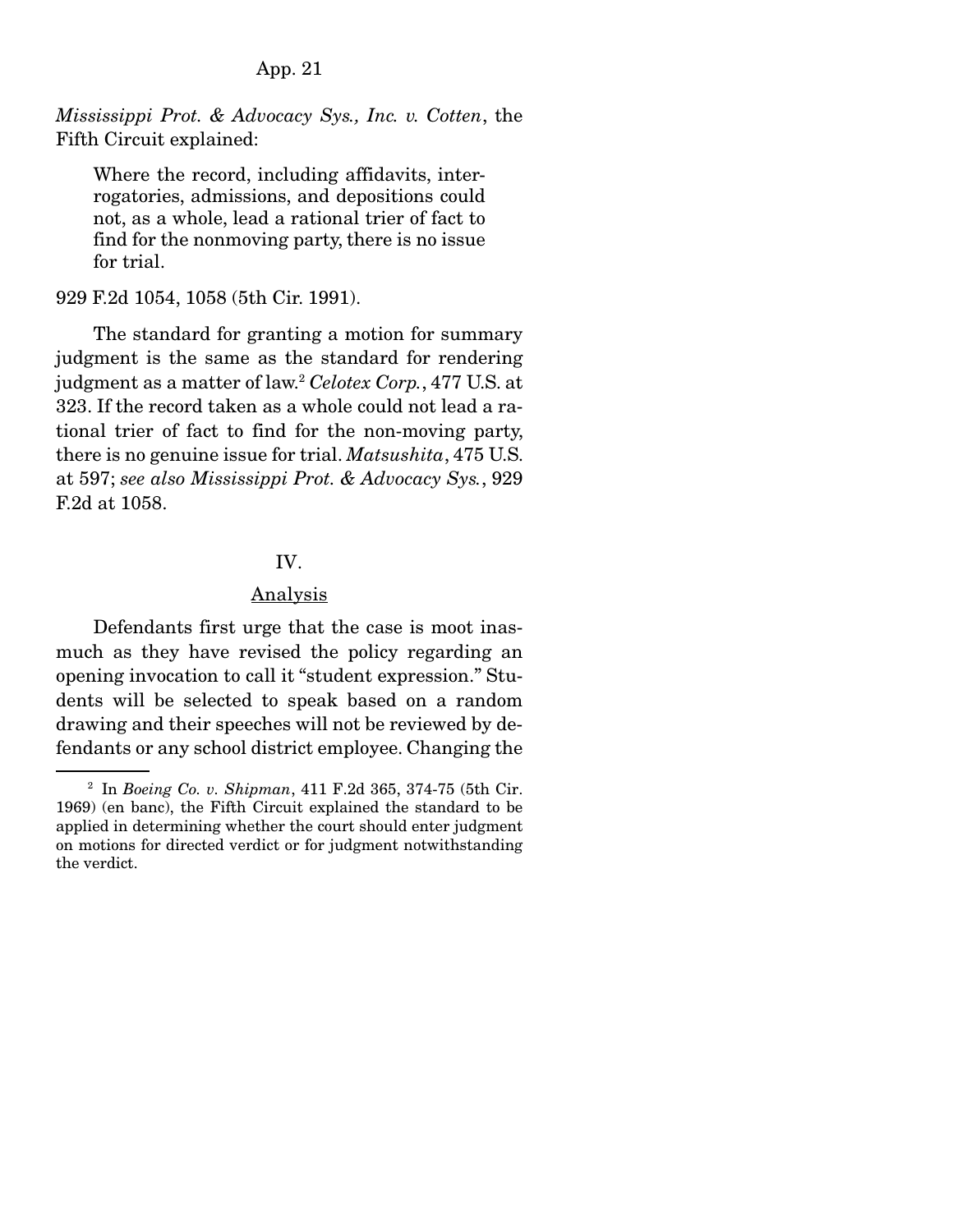policy, however, does not moot the question of whether an invocation before school board meetings meets constitutional muster. That is, there is no reason to believe that the practice of offering prayer before the meetings will not continue.

 Defendants alternatively argue that the Establishment Clause claim fails as a matter of law. They make a number of arguments, but the determinative issue is whether school board meetings are more akin to legislative sessions, at which an invocation is allowed, *Town of Greece v. Galloway*, 134 S. Ct. 1811 (2014); *Marsh v. Chambers*, 463 U.S. 783 (1983), or to a high school graduation ceremony or other school event, at which an invocation would violate the Establishment Clause, *Lee v. Weisman*, 505 U.S. 577 (1992). The issue is not settled in the Fifth Circuit. *See Doe v. Tangipahoa Parish School Bd.*, 631 F. Supp. 2d 823 (E.D. La. 2009).

 The court is persuaded, as in *Tangipahoa*, that a school board is more like a legislature than a school classroom or event. Thus, the mere fact that school board meetings may open with a prayer does not violate the Establishment Clause. However, use of such prayers to exploit or proselytize Christianity is improper. 631 F. Supp. 2d at 839-40.

 Plaintiffs admit that it has been the policy, practice, and custom of the school district since at least 1997 to open meetings with a prayer. Doc. 80 at 2. Plaintiffs have not come forward with summary judgment evidence to raise a genuine fact issue as to the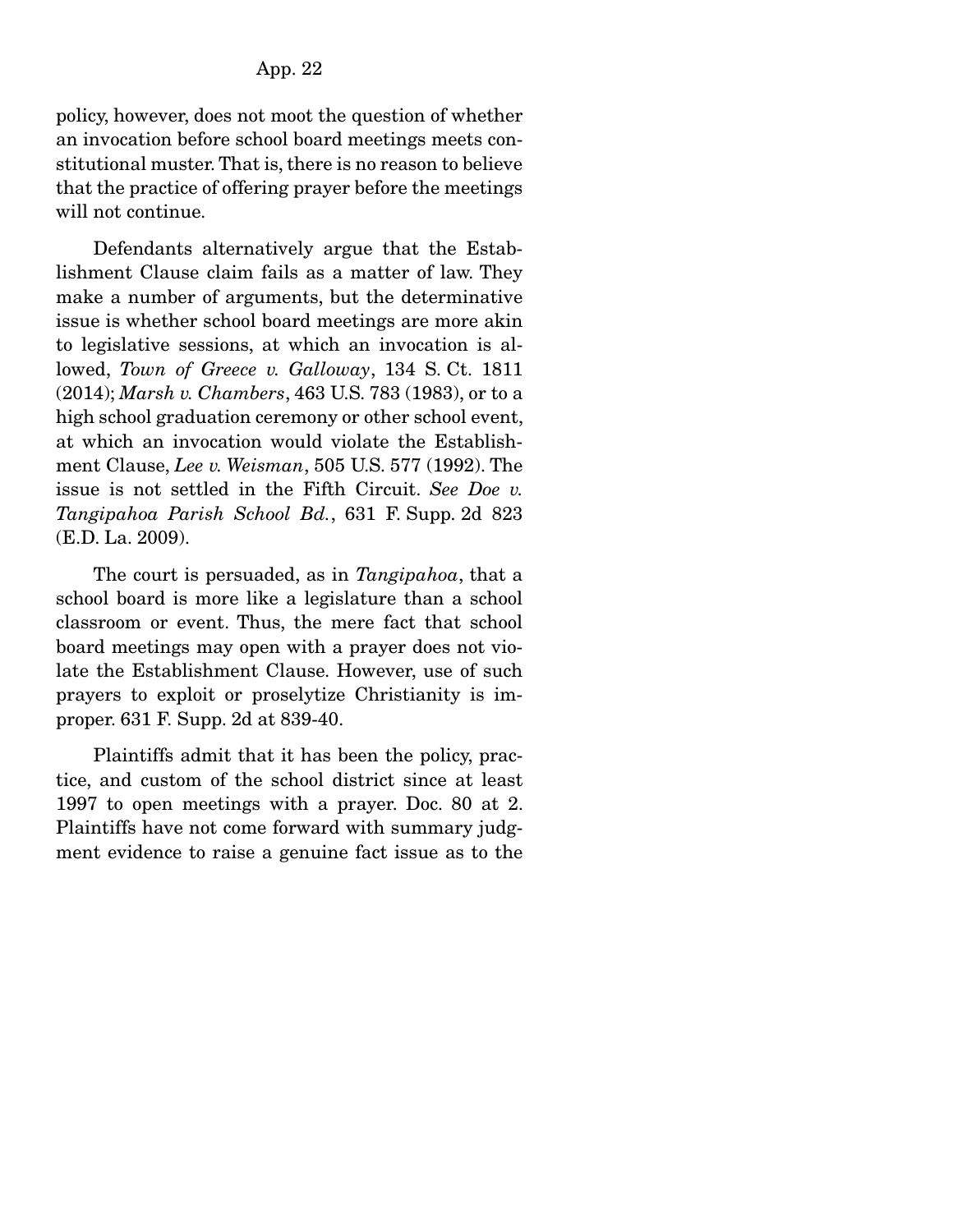motive of defendants in enacting the policy in question. Nor is there reason to genuinely question whether the opportunity to speak is used to proselytize or to disparage other faiths or beliefs. There is no evidence that citizens who attend meetings are coerced to support or participate or singled out if they do not participate. *Town of Greece*, 134 S. Ct. at 1825-26. Plaintiffs admit that Smith is an adult who should not be influenced by the opening proceedings. *See Marsh*, 463 U.S. at 792.

 Finally, contrary to plaintiffs' argument, the most recent change to district policy regarding selection of speakers and their freedom to choose a topic does not confirm excessive entanglement of church and state, but rather shows that the district is going even further to distance itself from religious expressions. Students are chosen at random to participate and they alone select the topic of their presentation. That the student expressions may be Christian in nature does not prove discrimination against, or coercion of, others who do not embrace those beliefs.

## V.

## Order

 The court ORDERS that defendants' motion for summary judgment be, and is hereby, granted; that plaintiffs take nothing on their claims against defendants; and that such claims be, and are hereby, dismissed.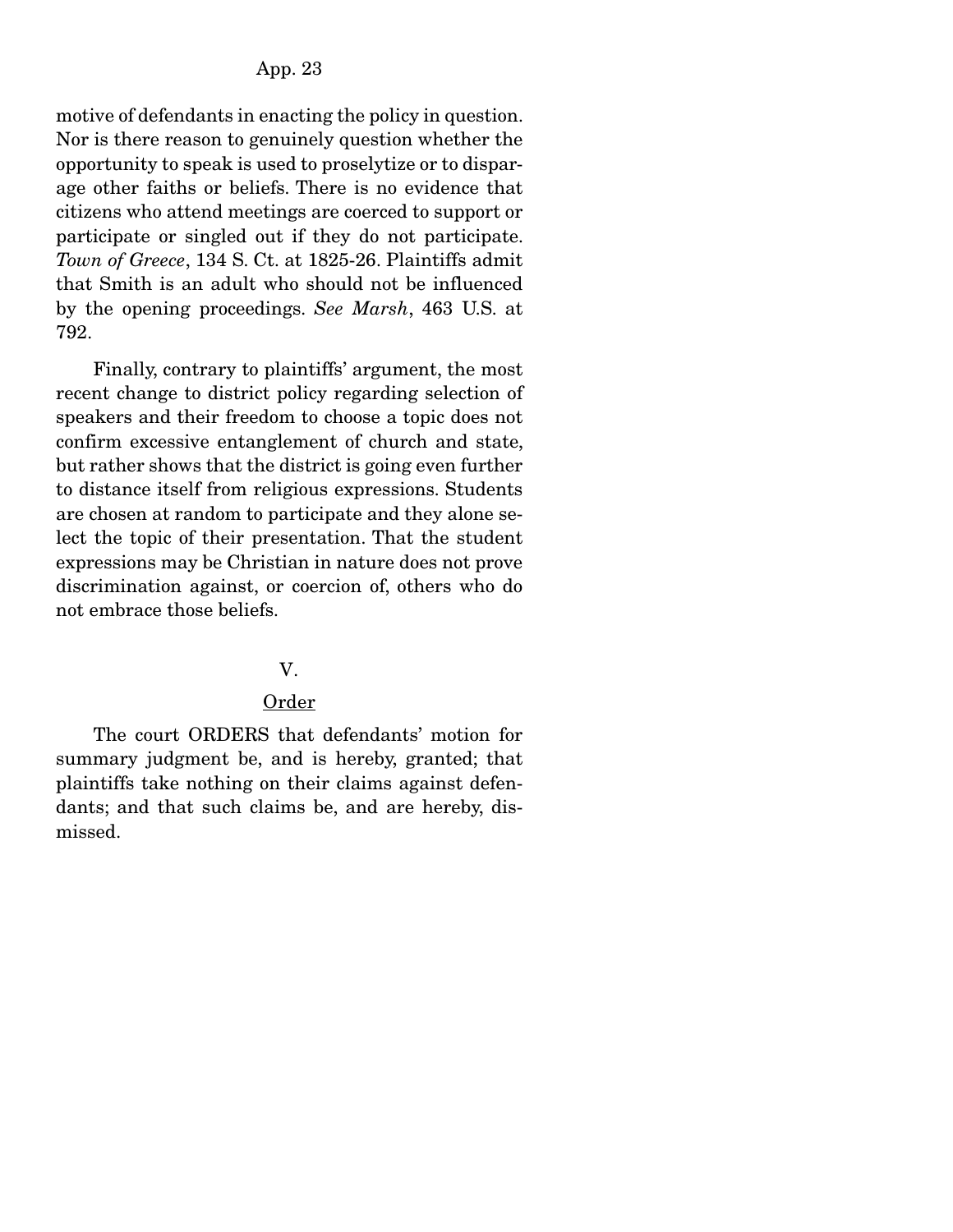SIGNED August 1, 2016.

/s/ John McBryde JOHN McBRYDE United States District Judge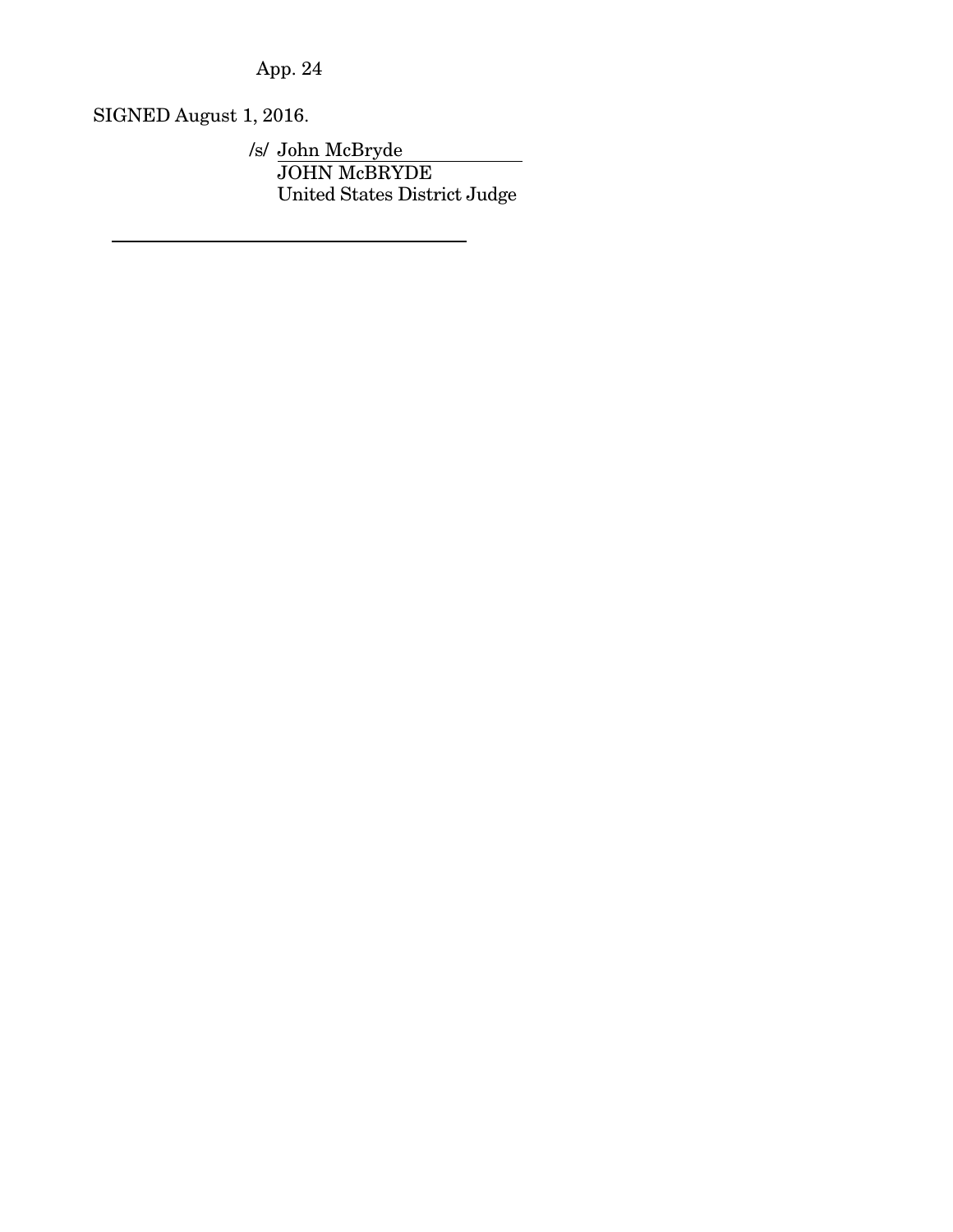## IN THE UNITED STATES DISTRICT COURT NORTHERN DISTRICT OF TEXAS FORT WORTH DIVISION

§ § § §

AMERICAN HUMANIST ASSOCIATION, ET AL.,

Plaintiffs,

VS.

§ NO. 4:15-CV-377-A

BIRDVILLE INDEPENDENT SCHOOL DISTRICT, ET AL., Defendants. § § §

## **ORDER**

#### (Filed Sep. 24, 2015)

 Came on for consideration the motion of defendants Birdville Independent School District, and Cary Hancock, Jack McCarty, Dolores Webb, Joe Tolbert, Brad Greene, Richard Davis, and Ralph Kunkel, individually and in their official capacities, to dismiss. The court, having considered the motion, the response of plaintiffs, American Humanist Association and Isaiah Smith, the reply, the record, and applicable authorities, finds that the motion should be denied.<sup>1</sup>

 The court ORDERS that the motion to dismiss be, and is hereby, denied.

 $<sup>1</sup>$  The court notes that both the motion and reply are signed</sup> by a law firm, in violation of the undersigned's judge-specific requirements. The court cautions that any further law firm filings may be stricken without an opportunity to replace them with corrected filings.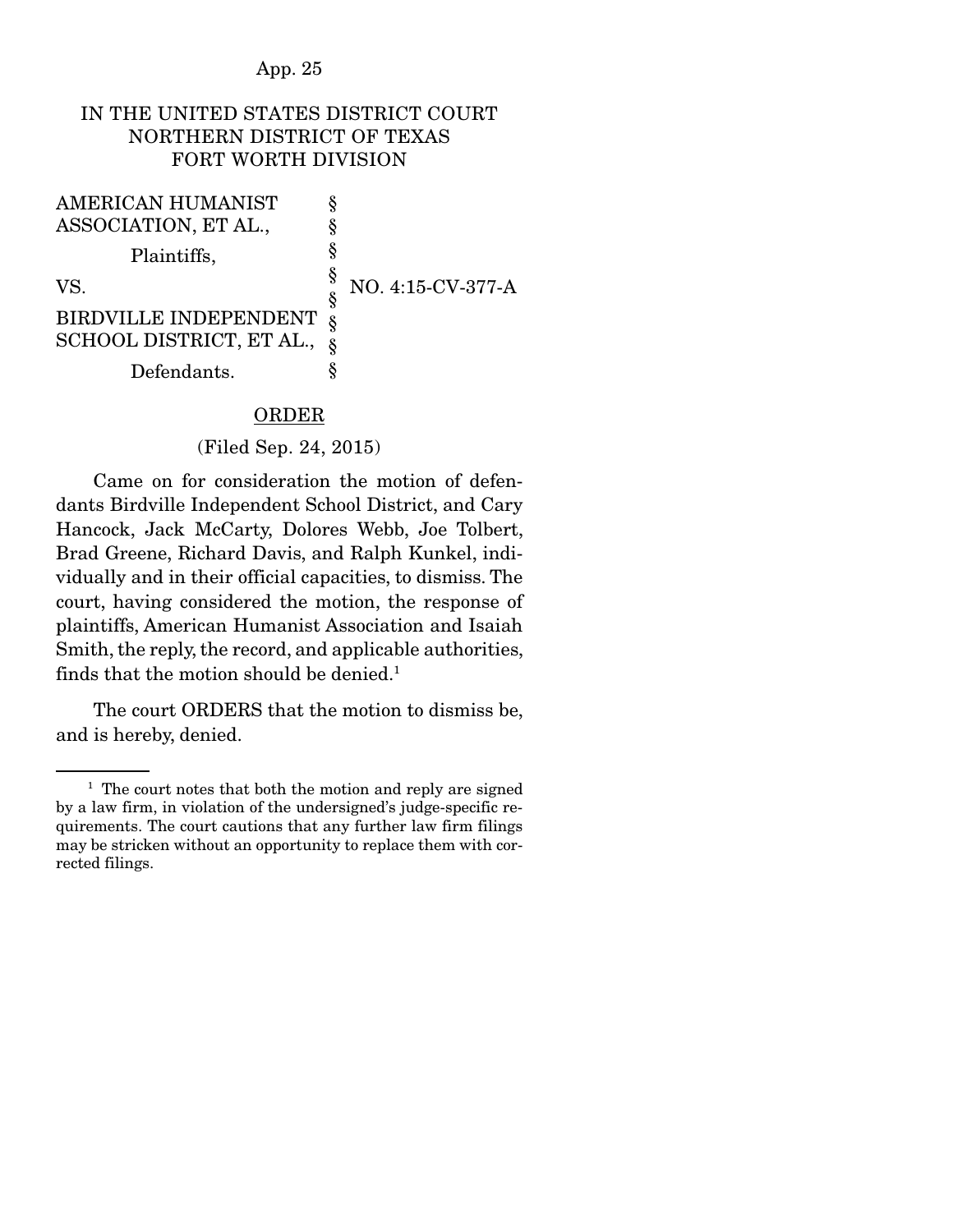SIGNED September 24, 2015.

/s/ John McBryde JOHN McBRYDE United States District Judge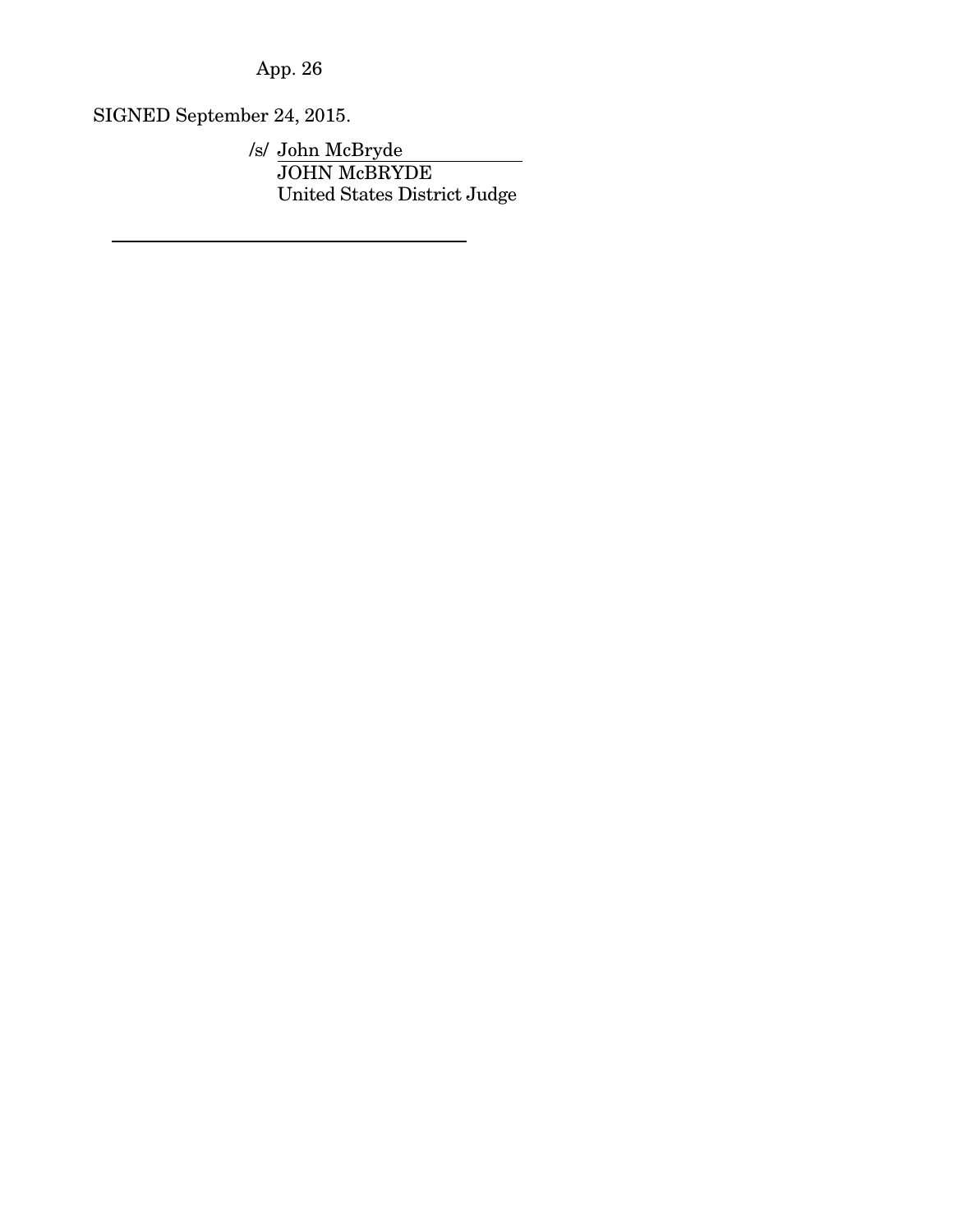## IN THE UNITED STATES COURT OF APPEALS FOR THE FIFTH CIRCUIT

No. 15-11067

-----------------------------------------------------------------------

-----------------------------------------------------------------------

# AMERICAN HUMANIST ASSOCIATION; ISAIAH SMITH,

Plaintiffs-Appellees

v.

JACK MCCARTY, in his individual and official capacity; JOE D. TOLBERT, in his individual and official capacity; BRAD GREENE, in his individual and official capacity; RICHARD DAVIS, in his individual and official capacity; RALPH KUNKEL, in his individual and official capacity; CARY HANCOCK, in his individual and official capacity; DOLORES WEBB, in her individual and official capacity,

Defendants-Appellants

CONSOLIDATED with 16-11220

AMERICAN HUMANIST ASSOCIATION; ISAIAH SMITH,

Plaintiffs-Appellants

v.

BIRDVILLE INDEPENDENT SCHOOL DISTRICT; JACK MCCARTY, in his individual and official capacity; JOE D. TOLBERT, in his individual and official capacity; BRAD GREENE, in his individual and official capacity; RICHARD DAVIS, in his individual and official capacity; RALPH KUNKEL, in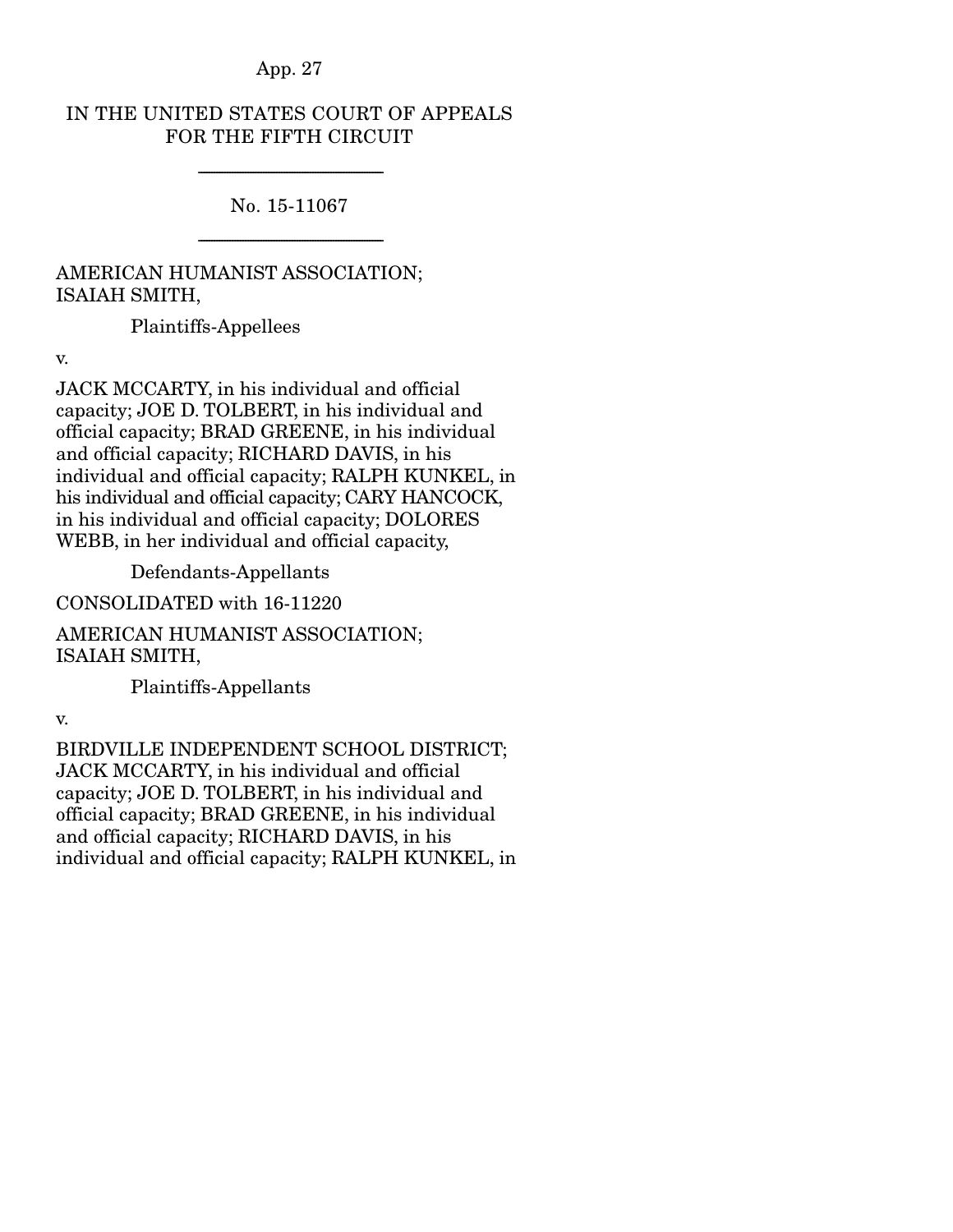his individual and official capacity; CARY HANCOCK, in his individual and official capacity; DOLORES WEBB, in her individual and official capacity,

Defendants-Appellees

Appeals from the United States District Court for the Northern District of Texas, Fort Worth

-----------------------------------------------------------------------

ON PETITION FOR REHEARING EN BANC

-----------------------------------------------------------------------

(Filed May 2, 2017)

(Opinion March 20, 2017, 5 Cir., \_\_\_, \_\_\_ F.3d \_\_\_)

Before SMITH, CLEMENT, and SOUTHWICK, Circuit Judges.

PER CURIAM:

- $(\checkmark)$  Treating the Petition for Rehearing En Banc as a Petition for Panel Rehearing, the Petition for Panel Rehearing is DENIED. No member of the panel nor judge in regular active service of the court having requested that the court be polled on Rehearing En Banc (FED R. APP. P. and 5TH CIR. R. 35), the Petition for Rehearing En Banc is DE-NIED.
- ( ) Treating the Petition for Rehearing En Banc as a Petition for Panel Rehearing, the Petition for Panel Rehearing is DENIED. The court having been polled at the request of one of the members of the court and a majority of the judges who are in regular active service and not disqualified not having voted in favor (FED R. APP. P. and 5TH CIR.